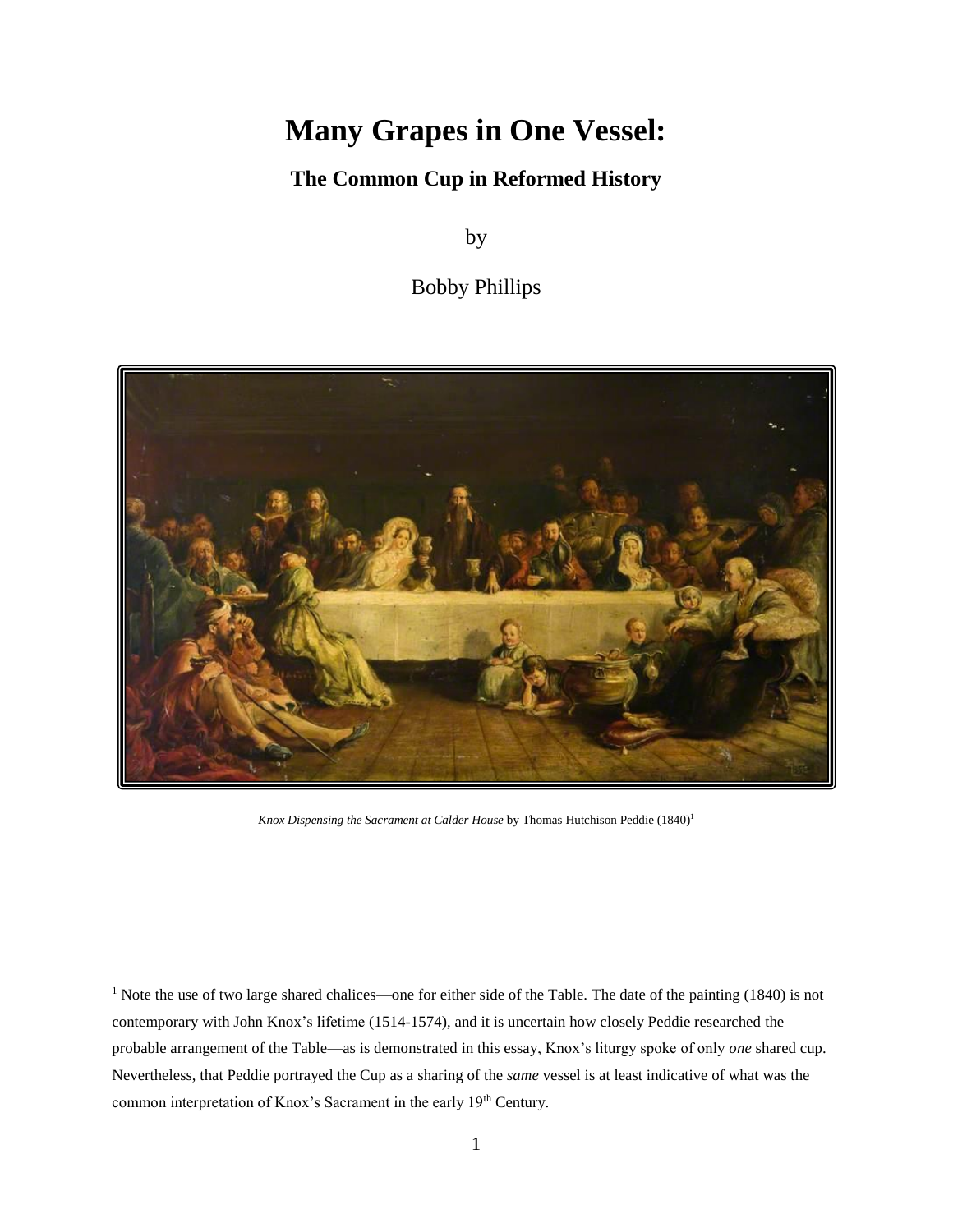# **Contents**

| Introduction<br>Didachē, Cyprian, Chrysostom, Augustine                                              | 3              |
|------------------------------------------------------------------------------------------------------|----------------|
| The Swiss Reformation in Zürich<br>Zwingli, Bullinger, Lavater, Weiss                                | $\overline{7}$ |
| The French and Swiss Reformations in Strassburg and Geneva<br>Bucer, Farel, Calvin, Daillé, Turretin | 12             |
| The German Palatine Reformation<br>Heidelberg Catechism, Olevianus, Palatine Liturgy                 | 20             |
| The Polish Reformation<br>Jan Łaski                                                                  | 25             |
| The Puritan Reformations                                                                             | 28             |
| English Puritanism<br>Rogers, Owen, Vines                                                            | 28             |
| The Scottish Second Reformation<br>Knox, Calderwood, Gillespie, Westminster's Directory              | 33             |
| The Dutch Second Reformation<br>à Brakel, Huysinga                                                   | 38             |
| Conclusion<br>Ridley                                                                                 | 44             |
| Bibliography                                                                                         | 47             |
| About the Author                                                                                     | 51             |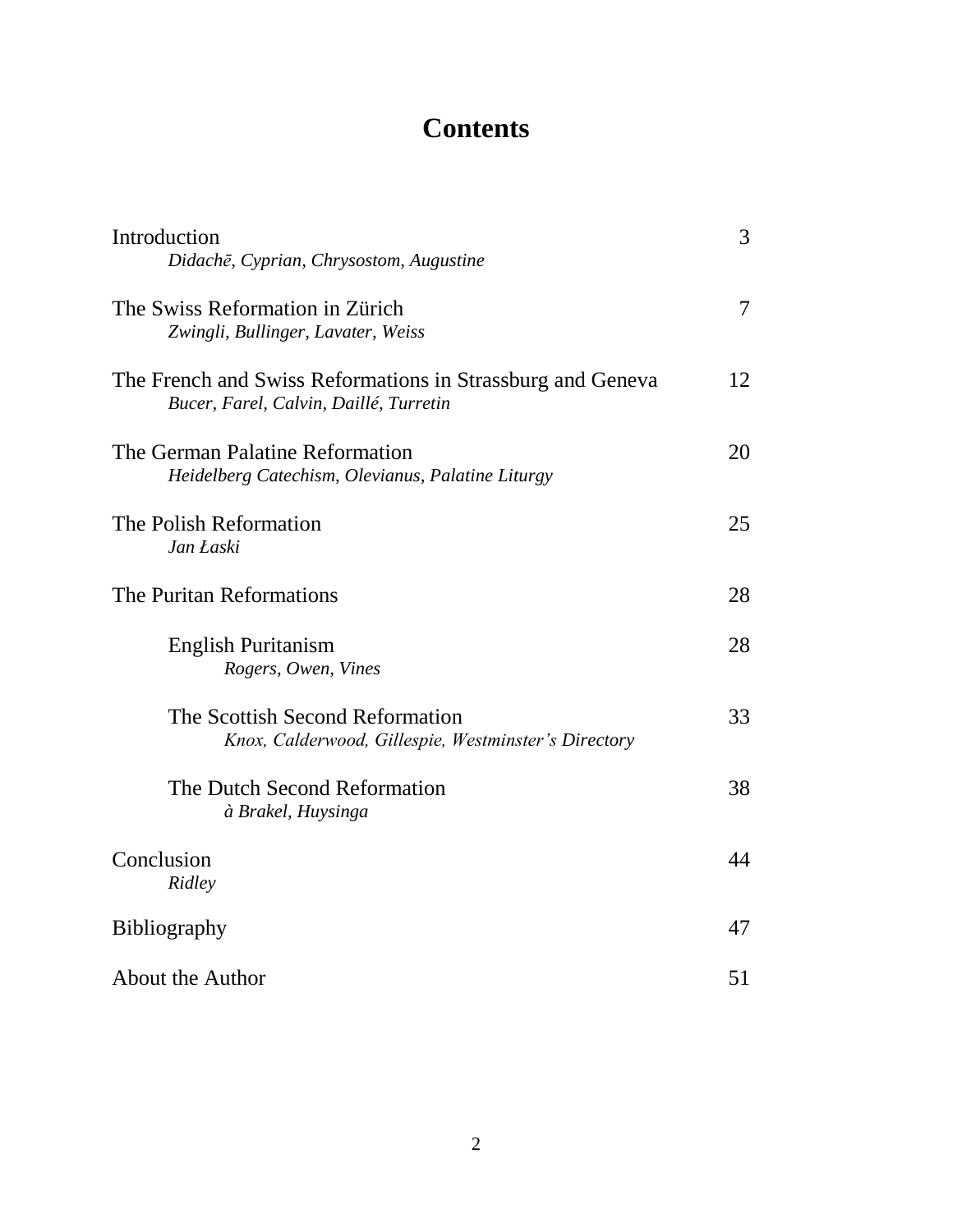# **Introduction**

The year 1918 was a dark one for the civilized world. Ireland, which had deferred its aspirations for independence for the sake of the British war effort, finally boiled over into open revolt. The Republic of China had fractured into a patchwork of rival military cliques, and its government's agreement to cede the Shandong peninsula to the Empire of Japan soon would spark the violence of the May Fourth Movement. In Russia, the Tsar and Tsarina Romanov and their six children were executed by order of Vladimir Lenin. In Germany, the armed forces were rocked with Bolshevik-inspired mutinies, and the country's civilians, who had starved so long under the ruthless British blockade, attempted to declare a soviet republic. Britain and France faced the reality that though they might win the War, they themselves might be infected by Bolshevist revolts. In the United States, an act of Congress had been passed which threatened to punish any critics who dared speak out against the American war effort. And in Haskell County, Kansas, a local medical doctor named Loring Miner was the first to take note of an epidemic that would spread as far as China and all over Europe, a pandemic which would kill as many as 20% of the 500 million it infected.

With those millions went the last nail in the coffin for the use of a common cup in the Lord's Supper. To be sure, campaigns to end the common cup on grounds that it was unhygienic had begun at least 20 years prior. However, the terror of the 1918 flu pandemic finally propelled these campaigns into policy. That was the year the Synod of the Christian Reformed Church, which had been seething with controversy over the issue for the preceding two decades, famously ruled that each consistory was free to decide whether to use individual plastic cups.<sup>2</sup> And as has been sometimes vividly dramatized, $3$  wherever such policy changes took place, even in congregations where the people were given a choice between common and individual cups, the individual inevitably pushed out the common. This is not to say that the issue was completely over by the end of 1918; for as late as 1963, the Rev. Hessel Stevens was arguing against

<sup>2</sup> Harry Boonstra, "Worship Rumbles," *Origins* [16, no. 1](http://www.calvin.edu/hh/origins/Spring98.pdf) (1998): 6-8.

<sup>3</sup> Mike Vanden Bosch, "Ballad of the Common Cup," *Reformed Worship*, accessed November 11, 2014, [http://www.reformedworship.org/article/march-1988/ballad-common-cup.](http://www.reformedworship.org/article/march-1988/ballad-common-cup)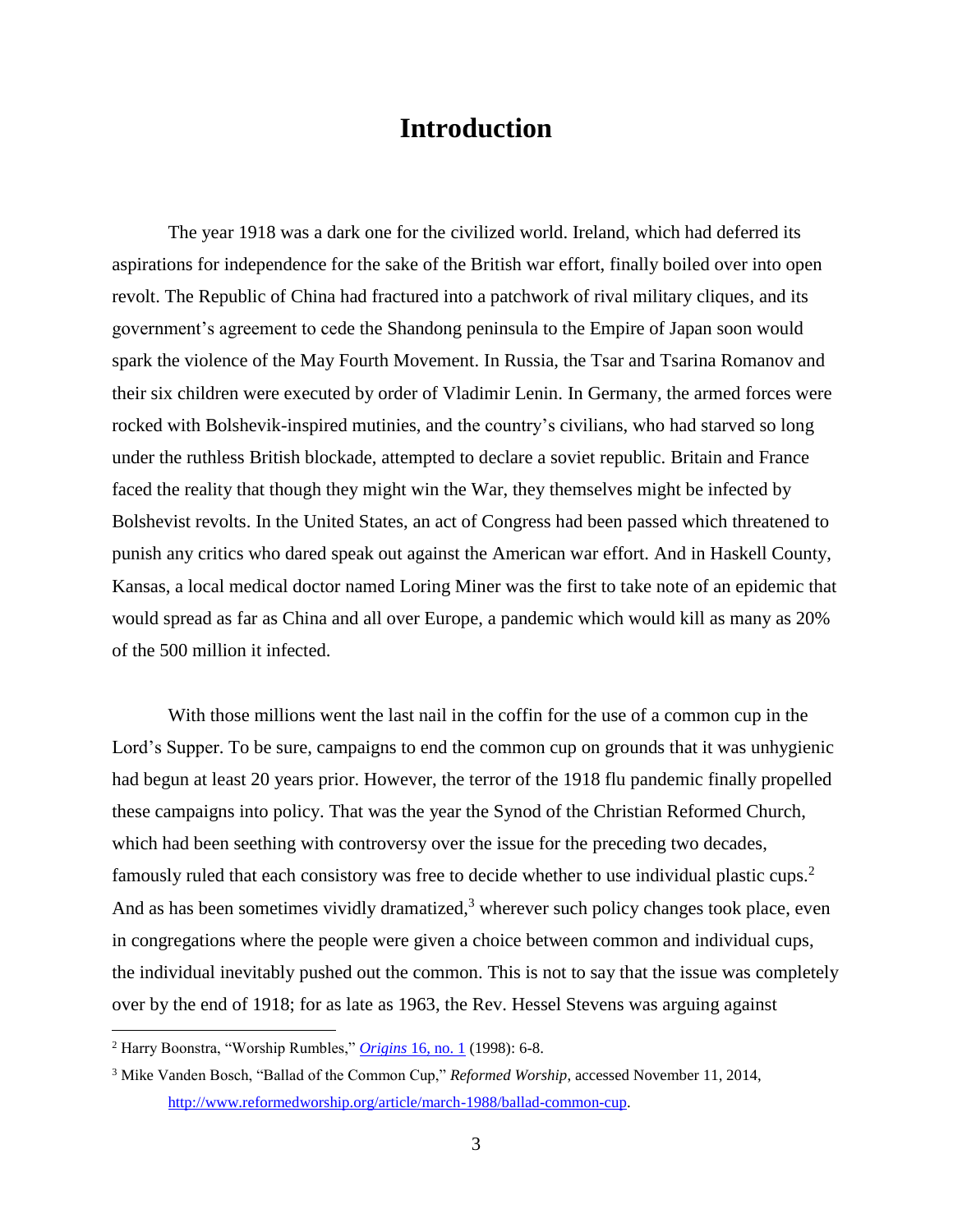individual cups in the Reformed Church in the U.S.<sup>4</sup> However, as an issue with wide support, the common cup was dead.

With the debate nearly a century in their denominational pasts, and with so few others today urging a return to the common cup, it is easy for contemporary Presbyterian and Reformed pastors and elders to ignore or forget the origins of the practice. It was, to be sure, a very ancient doctrine. In the *Didachē*, a Greek early Christian document which is believed to have been written in the late first century, the Christian was taught to pray during the Eucharist,

Even as **this broken bread** was scattered over the hills, and was gathered together and **became one**, so let your [God's] church be gathered together from the ends of the earth into your kingdom.<sup>5</sup>

Although some scholars contend that the imagery here is actually only an allusion to Ezekiel 34, there has always been a longstanding tradition that the *Didachē* was drawing a comparison to how grain seeds are sown abroad and yet their harvest is ground together into a single loaf of bread. This tradition of interpretation first appears in the writings of **Cyprian** of Carthage (*c.*  200-258), who remarked that, in the Lord's Supper,

our people are shown to be made one, so that in like manner as many grains, collected, and ground, and mixed together into **one mass**, make **one bread**; so in Christ, who is the heavenly bread, we may know that there is **one body**, with which our number is joined and united…<sup>6</sup>

Cyprian, though, went one step further than the *Didachē* by applying this analogy to the wine of the Supper:

…[W]hen He calls Wine pressed from the clusters of grapes and many small berries and **gathered in one** His Blood, He, likewise, signifies our flock joined by the mixture of a united multitude.<sup>7</sup>

<sup>4</sup> Hessel Stevens, "The Cup in Communion," *Reformed Herald* 19, no. 3 (1963): 20-22.

<sup>5</sup> Tony Jones, *Teaching of the Twelve* (Brewster, MA: Paraclete Press, 2009). *[Didachē](http://www.paracletepress.com/didache.html)* ix.4.

<sup>6</sup> Cyprian of Carthage, *Ante-Nicene Fathers*, Vol. 5, ed. Alexander Roberts, James Donaldson, and A. Cleveland Coxe, trans. Robert Ernest Wallis (Buffalo, NY: Christian Literature Publishing Co., 1886). *[Epistle](http://www.newadvent.org/fathers/050663.htm)* 63.

<sup>7</sup> Cyprian of Carthage, *[Epistle](http://www.newadvent.org/fathers/050669.htm)* 69. Translation by Wallis.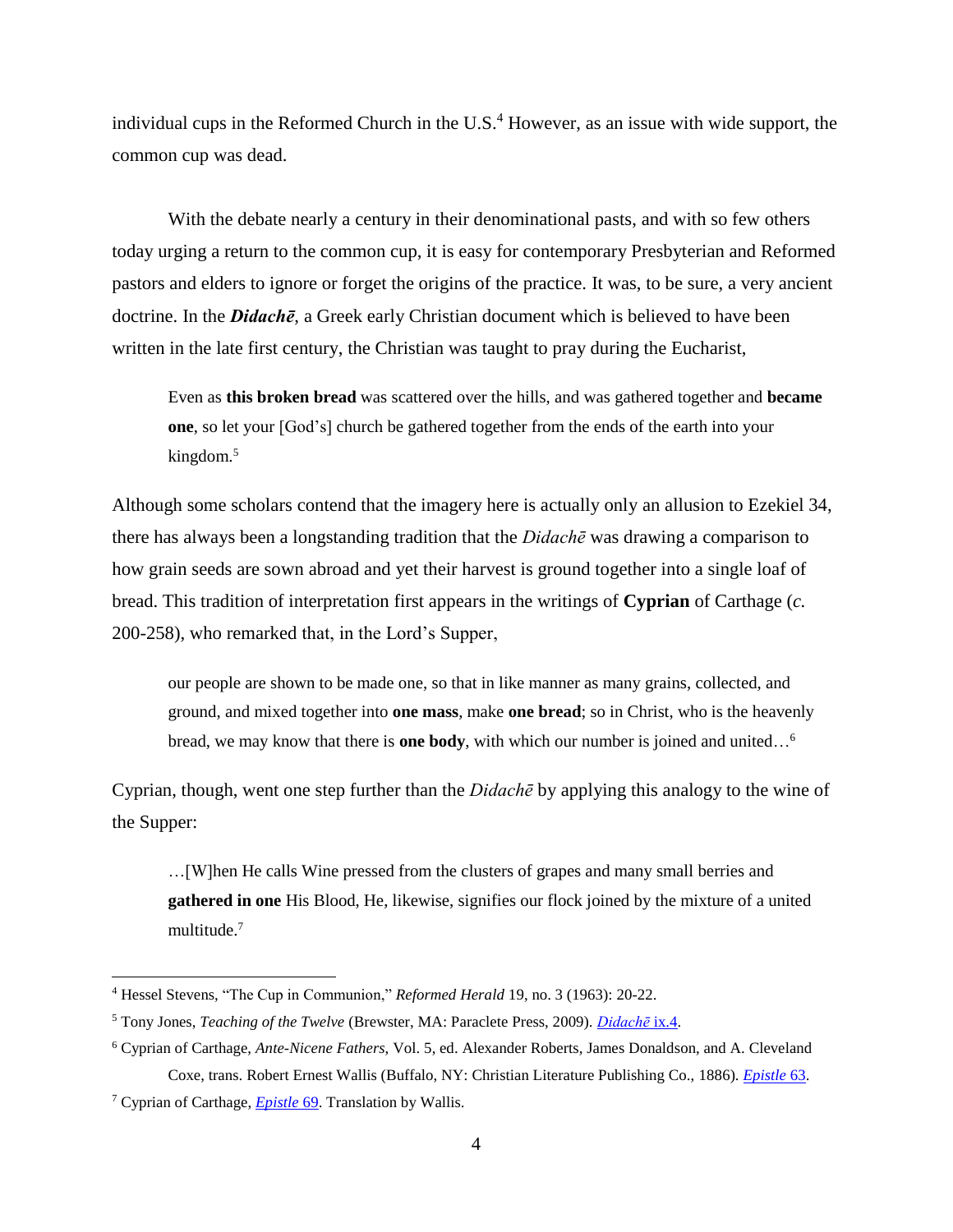And Cyprian was not alone among the Early Church Fathers. The same imagery appears a century later in the writings of **John Chrysostom** (*c.* 347-407):

What is the bread? The Body of Christ is not many bodies, but one body. For as **the bread consisting of many grains is made one**, so that the grains nowhere appear; they exist indeed, but their difference is not seen by reason of their conjunction; so are we conjoined both with each other and with Christ; there not being one body for thee, and another for thy neighbor to be nourished by, but **the very same for all**. 8

Moreover, **Augustine** of Hippo (354-430) had his own take on the question:

In this **loaf** of bread you are given clearly to understand how much you should love unity. I mean, **was that loaf made from one grain? Weren't there many grains of wheat?** But before they came into the loaf they were all separate; they were joined together by means of water after a certain amount of pounding and crushing.<sup>9</sup>

And like Cyprian, Augustine also delivered the logical corollary for the Cup of the Supper:

Brothers and sisters, just remind yourselves what wine is made from; many grapes hang in the bunch, but **the juice of the grapes is poured together in one vessel**. That too is how the Lord Christ signified us, how he wished us to belong to him, how he consecrated the sacrament of our peace and unity on his table.<sup>10</sup>

To summarize, the common cup was a *Patristic* doctrine, and it had theological significance: Just as many grains are brought together to make one Loaf, and many grapes are brought together to make one Cup of Wine, so are we Christians in the Sacrament of the Supper.

<sup>8</sup> John Chrysostom, *Nicene and Post-Nicene Fathers, First Series*, Vol. 12, ed. Philip Schaff, trans. Talbot W. Chambers (Buffalo, NY: Christian Literature Publishing Co., 1889). *[Homilies on First Corinthians](http://www.newadvent.org/fathers/220124.htm)* xxiv.

<sup>9</sup> Augustine of Hippo, "Sermons 227-229A," *David.Heitzman.net*, trans. David Heitzman, accessed November 11, 2014, [http://david.heitzman.net/sermons227-229a.html.](http://david.heitzman.net/sermons227-229a.html) [Sermon 227.](http://david.heitzman.net/sermons227-229a.html)

<sup>10</sup> Augustine of Hippo, *The Works of Saint Augustine: A Translation for the 21st Century,* ed. John E. Rotelle, trans. Edmund Hill (Hyde Park: New City Press, 1993). [Sermon](http://www.americancatholictruthsociety.com/docs/augustine/sermon272.htm) 272.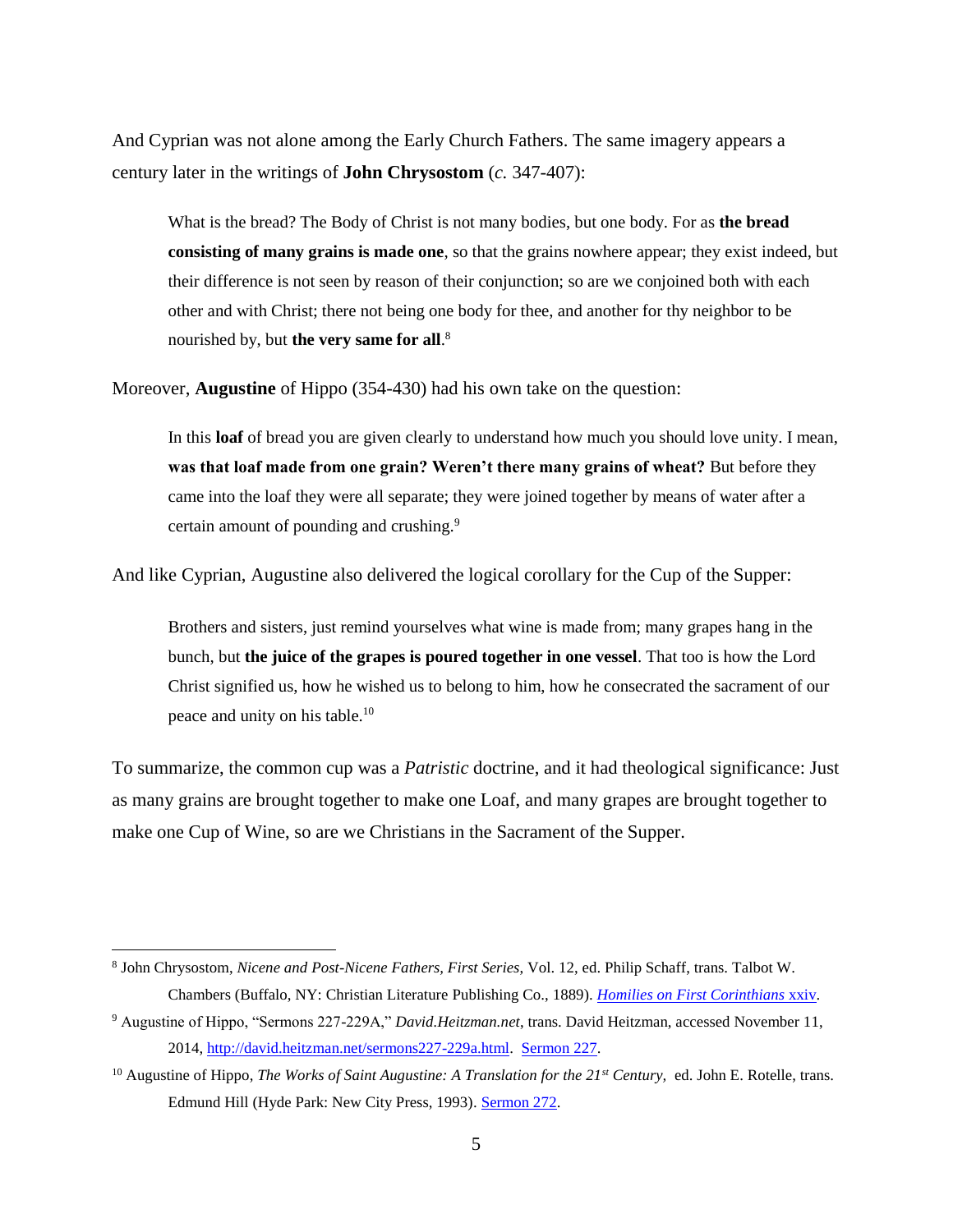But, to bear upon the main point of this article, the common cup was also a *Reformation* doctrine. It was firmly established in the Reformation in Zürich under Zwingli and Bullinger, it was continued in the Reformation in Strassburg and Geneva under Bucer and Calvin, it was made devotional in the Palatine Reformation under Ursinus and Olevianus, and it was featured in the writings of the English Puritans, the Scottish Second Reformation, and the Dutch Second Reformation [*Nadere Reformatie*]. As a self-conscious part of their efforts to show their agreement with the Early Church Fathers, early Reformed churches and thinkers frequently taught what will be termed here *the Augustinian imagery* of many grains in one Loaf and many grapes in one Cup. And even more, the common cup was not adopted just because it was a convenient transition from the Roman Catholic tradition, but because it had such a solid theological footing that it was used on occasion to refute the doctrine of transubstantiation. In the present article, the reader will witness all these things, from the primary sources. A review of those sources will begin with the Reformation in Zürich.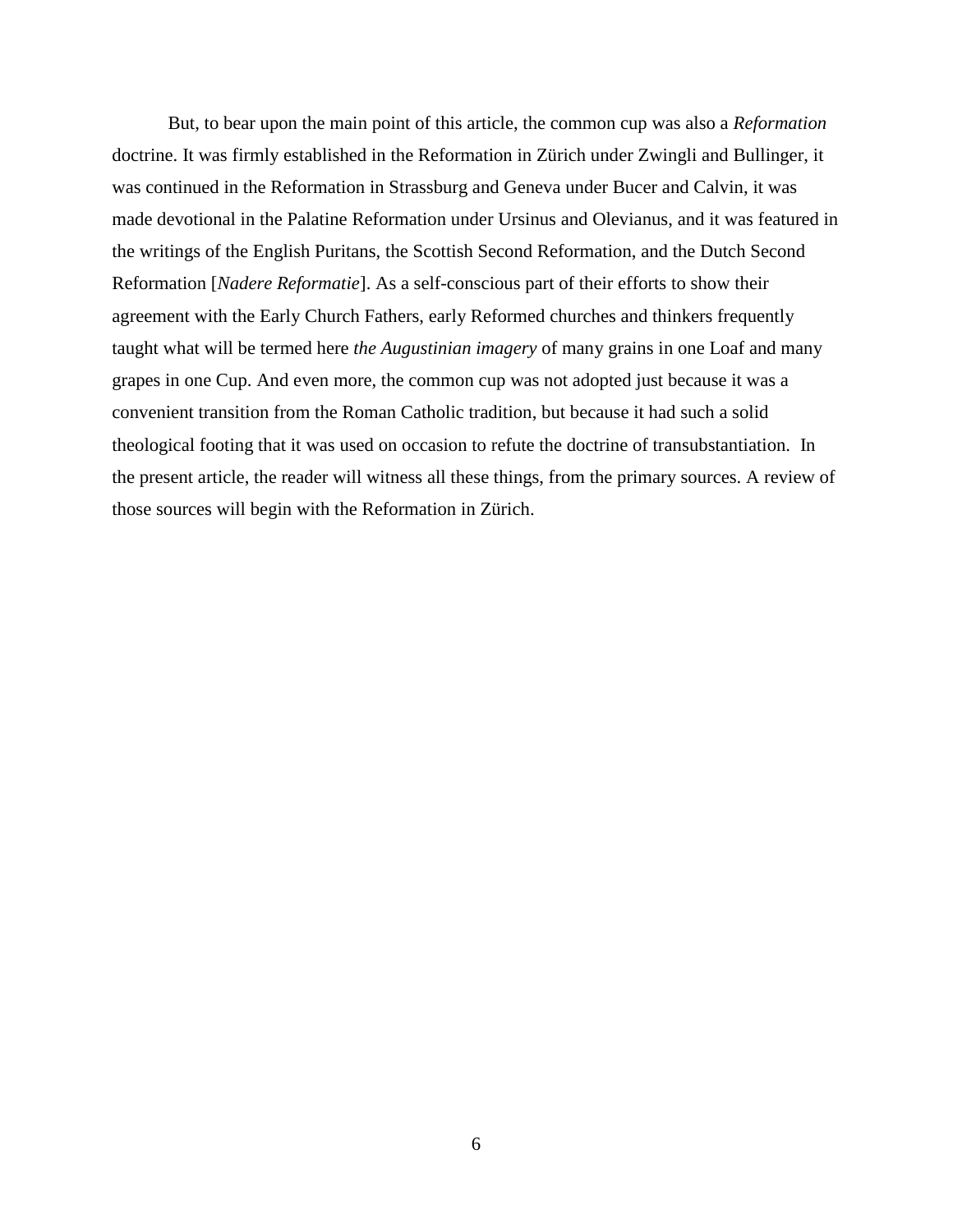### **The Swiss Reformation in Zürich**

The story of Martin Luther's stand against the Roman Catholic Church is such a gripping drama that it is sometimes forgotten that the Reformation was breaking out in Switzerland at virtually the same time it did in Germany. In 1518, the Erasmian humanist **Huldrych Zwingli** (1484-1531) was appointed the post of People's-Priest of the Grossmünster church in Zürich, and he immediately began preaching sermons that decried the moral degeneracy of the Church and the errors he detected in its worship. This reached the point of controversy on March 9, 1522, when Zwingli and some of his disciples publicly violated the Lenten fast by eating a pair of smoked sausages. That date is generally marked as the beginning of the Reformation in Switzerland.<sup>11</sup>

When the Zürich city council backed Zwingli in the inevitable clash with Rome, the various reform-minded pastors in the city all began revising the practice of the Mass as they saw fit. Thus, seeking to bring unity to their collective practice, in 1525 Zwingli penned a liturgy, *Action or Use of the Lord's Supper*, which spelled out the exact formula that all the churches in the city were to follow, and he secured the support of the city council to ensure that the liturgy was enforced. While the language of the liturgy itself makes no clear statement in favor or disfavor of the common cup, a pamphlet defending Zürich's Reformation which Zwingli had published that same year, *Commentary about True and False Religion*, articulated the common cup in no uncertain terms:

For he who has eaten of this symbol demonstrates himself to be a member of the Church of Christ. For which reason, whoever had sat in the symbolic banquet of Christ was not allowed to eat out of idolatries afterwards, nor to seat himself at a table of idolatries. So at this point, Paul proceeds to this [conclusion]: 'For they who eat and drink here become one body and one bread.' That is, the people who gather here for that practice (to proclaim the death of the Lord, and to eat the symbolic bread) undoubtedly prove themselves to be the body of Christ, that is, members of

<sup>11</sup> "Huldrych Zwingli," *Encyclopedia Britannica*, accessed November 11, 2014, [http://www.britannica.com/EBchecked/topic/658598/Huldrych-Zwingli.](http://www.britannica.com/EBchecked/topic/658598/Huldrych-Zwingli)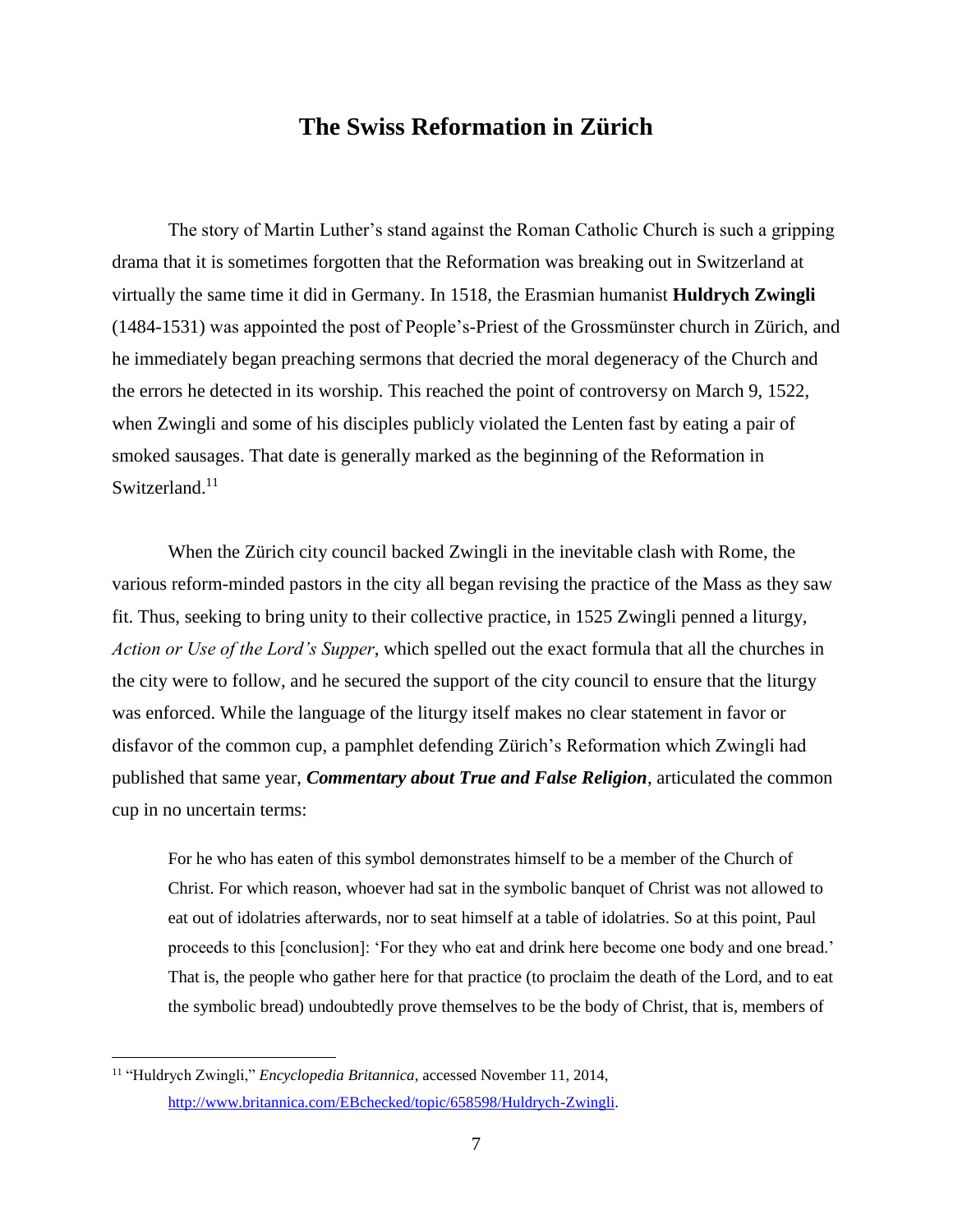his Church. That [Church] which has faith as one, and eats the same Symbolic bread? Such [a Church] is one body and one bread**.** [Paul said] this so that it would be clear Christ intended us to feed and drink with bread and wine. **For just as both of those are united into one body out of innumerable things, not only atoms of grain or flour, but also grape berries; in the same way we also come together in one faith and one body.** <sup>12</sup>

Here, Zwingli clearly states that the Church ought to practice the Eucharist so that all are eating the "same Symbolic bread." The modern interpreter might suggest that Zwingli means it is one bread just in the sense of being all one substance. But Zwingli makes it clear that the bread and wine are each gathered into "one body" out of many "atoms," which should not be understood in the modern scientific sense of molecules of matter, but in the classical sense of indivisible parts. The idea is that many indivisibles form a single distinct whole. Thus, there can be no mistaking that Zwingli intended to articulate a common Loaf and a common Cup.

This doctrine, and the Augustinian imagery it employed, was continued under Zwingli's successors in Zürich, as may be seen from the works of **Heinrich Bullinger** and Felix Weiss.

Bullinger (1504-1575) was the direct successor of Zwingli after the latter died in the Battle of Kappel in 1531, but Bullinger had a much further-reaching influence on the Reformed world than Zwingli ever did. Bullinger's works were translated into virtually every spoken language in Europe, and he was the primary author of the *Latter Swiss Confession* (more commonly known as the Second Helvetic Confession).<sup>13</sup> His most famous work was *Five Decades of Sermons: concerning the Chiefest Headings of the Christian Religion* (1549), in which Bullinger echoes the common-cup themes of Zwingli and the Early Church Fathers:

In that we are partakers of **one bread**, saith he [Paul], we do openly testify that we are partakers of the **same body** with Christ and all his saints: in which words he hath a notable respect to the analogy. 'For as by uniting together of many grains,' **as Cyprian saith**, 'is made one bread or one

<sup>12</sup> Huldrych Zwingli, *[De vera et falsa religione](http://www.e-rara.ch/zuz/content/titleinfo/46307)* (Zürich: Christoph Froschauer, 1530), 269. Translation by B. Phillips.

<sup>13</sup> Steven Lawson, "Covenant Theologian: Heinrich Bullinger," *Ligonier Ministries*, accessed November 11, 2014, [http://www.ligonier.org/blog/covenant-theologian-heinrich-bullinger/.](http://www.ligonier.org/blog/covenant-theologian-heinrich-bullinger/)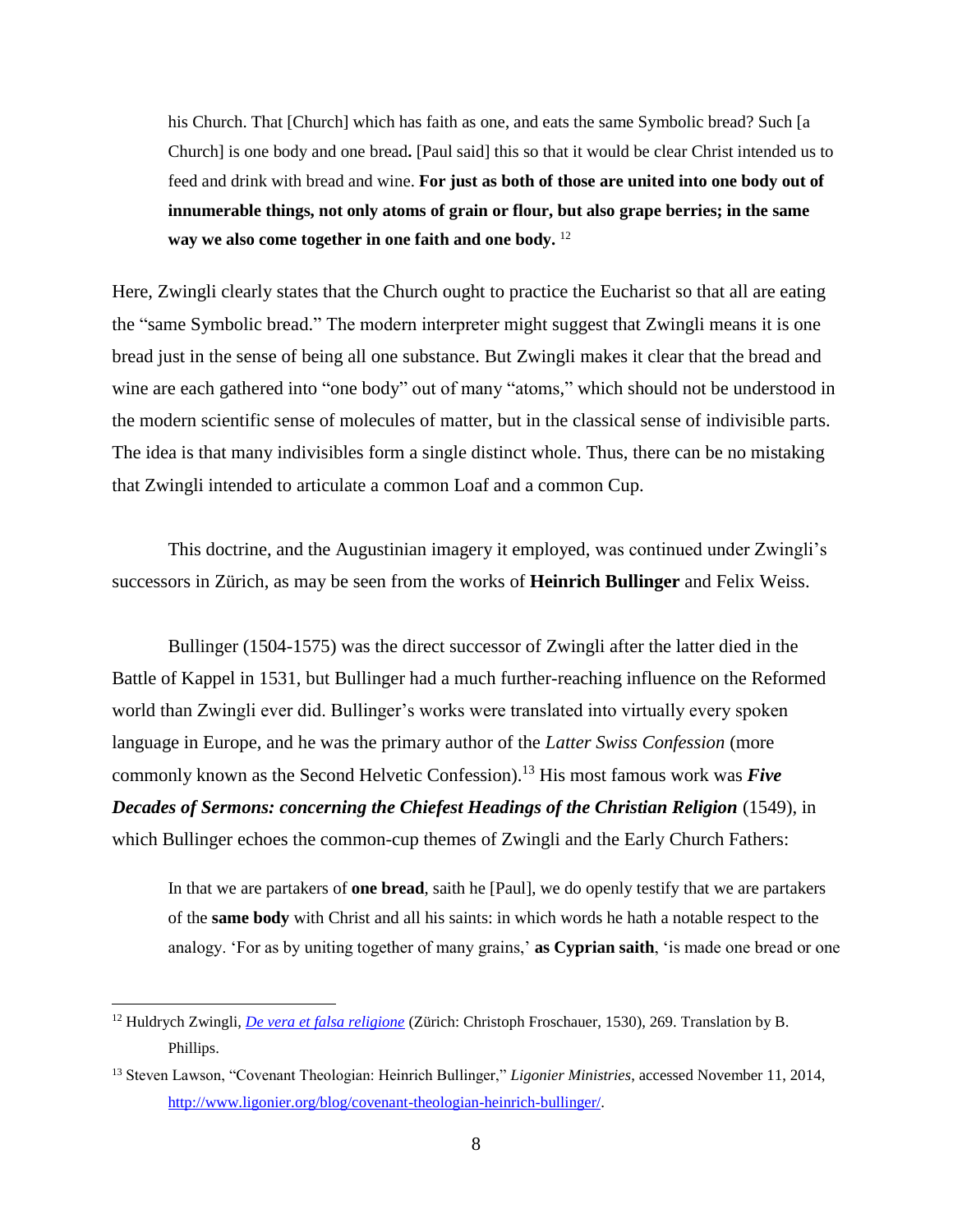loaf; as of many clusters of grapes one wine is pressed out: so out of many members groweth up and is made the body of the Church, which is the body of Christ.' <sup>14</sup>

The observant reader might notice that Bullinger states only a few pages earlier that baptism also visibly demonstrates us to be knit into one body, and thus, someone might be tempted to interpret "one wine" in the abstract sense of one substance rather than one body of wine. However, the critic ought to regard that Bullinger quotes Cyprian as saying "one loaf." Additionally, if the reader will regard how Bullinger describes the distribution of the Bread later in Sermon *ix*., he will notice that the language presupposes a single loaf or cup:

It is most agreeable with the first simplicity and institution of the supper, to sit, and **to receive the sacraments in a man's own hands of him that ministereth; and afterwards to break it, eat it, and to divide it unto others**. For as the Lord sat at table with his disciples, so he reached forth the mysteries, saying: 'Take, and divide it among you.' Moreover, as there is more quietness and less stir in sitting at the supper, while the ministers carry the holy mysteries about the congregation; so it is well known by histories of antiquity, that the sacrament hath been delivered into the hands of the communicants. <sup>15</sup>

According to Bullinger, Lk. 22:17 is proof positive that, in practice, it is the congregation rather than the minister who should divide the Bread and Wine. Thus, it seems that when either Element was handed off to the communicants in Zürich, it began as one whole loaf or one whole cup of wine. This is supported by statements that Bullinger makes back in Sermon *vii*.:

And **we ourselves truly do break with our own hands the bread of the Lord**; for we ourselves are in fault that he was torn and tormented. Our sins wounded him, and we ourselves crucified him; that is to say, he was crucified for us, that by his death he might deliver us from death...<sup>16</sup>

That only one whole Loaf and one whole Cup were given to the communicants is also confirmed by the eyewitness testimony of **Ludwig Lavater** (1527-1586), who wrote in 1559 that the common practice in Zürich was according to the following procedure:

<sup>14</sup> Heinrich Bullinger, *[The Decades of Henry Bullinger](http://books.google.com/books?id=MP4QAAAAIAAJ&oe=UTF-8)*, trans. H.I., ed. Thomas Harding (Cambridge: University Press, 1852), 336. [*Decade V.*, Sermon vii*.*]

<sup>15</sup> *ibid.*, 422.

<sup>16</sup> *ibid.,* 330.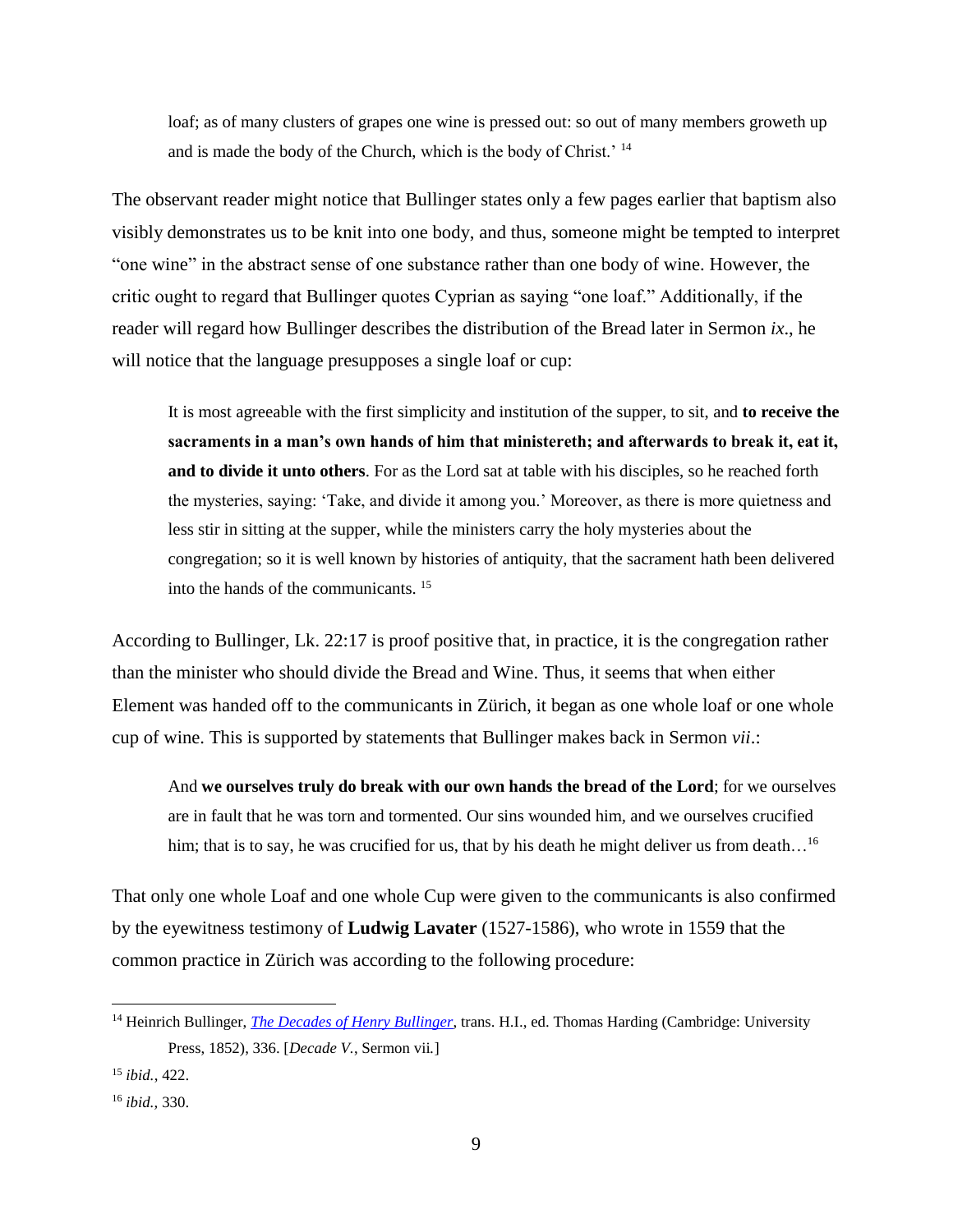[The pastor says,] 'Jesus, on the night he was betrayed unto death, took bread.' (Here the pastor taketh unleavened **bread** in [his] hands.) Whensoever they had given thanks, [the pastor] breaketh and saith, 'Take, eat: This is my body which is handed over for you. Do this to my commemoration.' (**Here the pastor simultaneously offers the bread to the ministers standing to the right and left**, who accept it reverently, and they hold [it] out to those standing at the table. Similarly, after the supper be done, [the pastor] also taketh the **cup**, (Here the pastor takes the cup in [his] hands) hath said thanks and saith, 'Drink out of this, everyone.' (**Simultaneously reaching the cup to the minister to the right**, who also reacheth to those standing beside.) 'This **chalice** is the new testament in my blood. As often as ye might do this, do ye to my commemoration.' <sup>17</sup>

The determined skeptic might object here that the *bread* and *cup* in Lavater's account might have been referring to bread and wine as substances rather than as discrete objects, but this interpretation appears painfully forced when the details of the ministers (or deacons) standing beside the pastor are considered. If "bread" and "cup" here ought to be understood as substances, why the change from the pastor offering bread to both ministers, to the pastor offering the cup to only the minister on the right? The individual-cup defender has no good answer. The commoncupper does. One Loaf was broken into two pieces, hence each minister received one half. But one Cup is not broken, hence only one minister receives it to hand over to the communicants. Backing up this interpretation is the fact that Bullinger uses the term *calix* (chalice), which is a Latin word whose use is restricted to large, communal banqueting cups large enough for multiple people to drink from just one. When all the evidence is weighed, it is certain that Bullinger was continuing Zwingli's use of the common cup in Zürich, in agreement with the doctrine of the Early Church Fathers.

**Felix Weiss** or Weiß (1596-1666) also continued the common cup. He was born in Zürich; studied in Heidelberg, Germany; and became the parson of Zürich's Fraumünster Church in 1638. <sup>18</sup> Although he is largely forgotten today and did not hold the level of authority of

<sup>17</sup> Ludwig Lavater, *[De ritibus et insitutis Ecclesiae Tigurinae](http://books.google.com/books?id=YNxNAAAAcAAJ&printsec=frontcover#v=onepage&q&f=false)* (Zürich: Christoph Froschauer, 1559), 13. Translation by B. Phillips.

<sup>18</sup> Hans Jacob Leu, *[Allgemeines Helvetisches, Eydengenößisches, oder Schweizerisches Lexicon](http://books.google.com/books?id=TFJBAAAAcAAJ&pg=PA245#v=onepage&q&f=false)*, Vol. 19 (Zürich: Hans Ulrich Denzler, 1764), 243-259.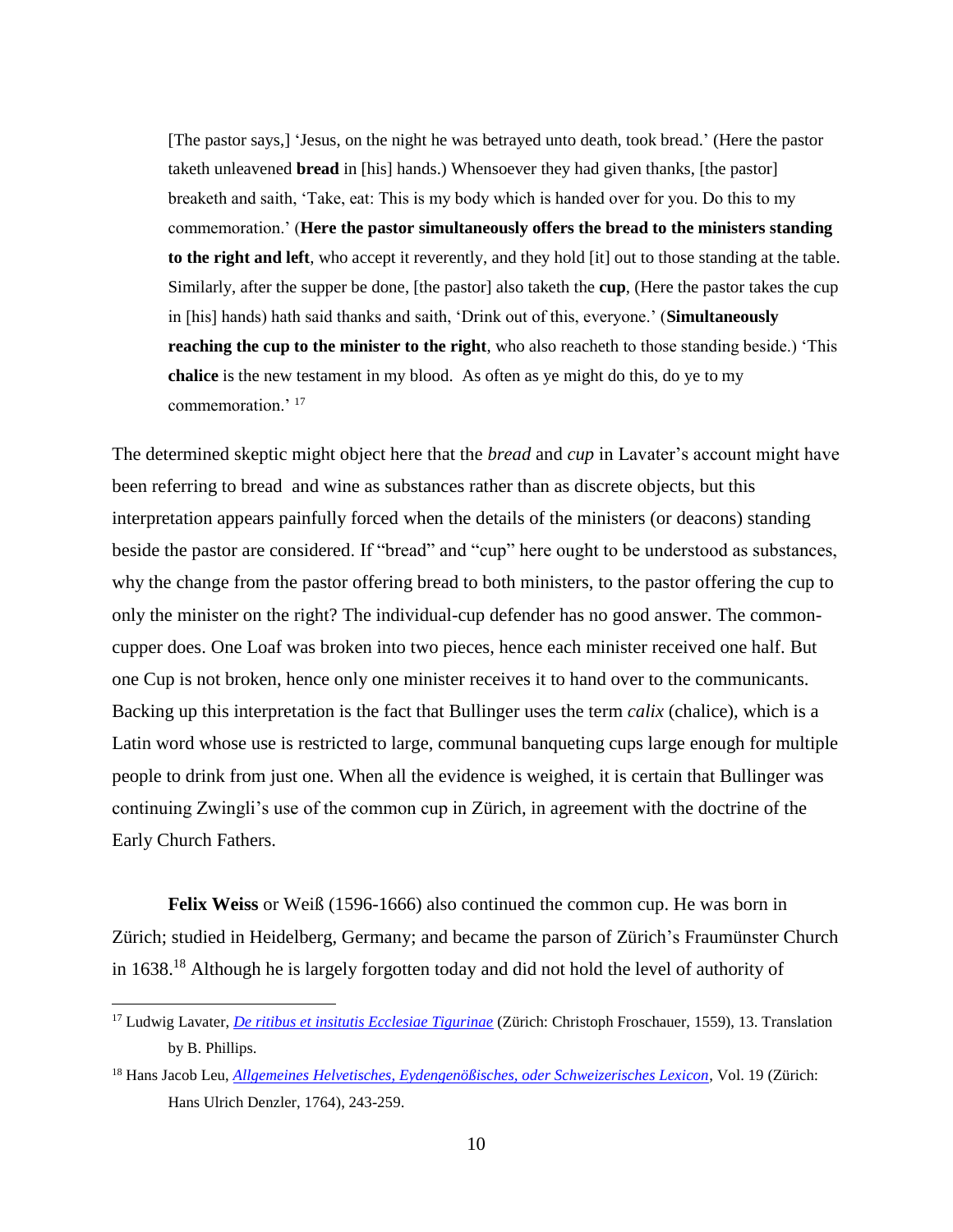Zwingli or Bullinger, he was quite famous in his time as a catechist and as the author of a prayer book. Thus, his doctrine may be considered representative of the Swiss Reformed Church in Zürich. In his *Century of Festal Sermons* (1653),Weiss writes,

In the holy Lord's Supper we grow together into one body. 'We many,' speaketh the Apostle, 'are one body, because we all are partakers of one bread.' **Out of many little grains, one flour is made—one bread; out of many little grape-berries, one drink**: therefore we many, who all become partakers of one bread, grow together through this into one body. <sup>19</sup>

But lest the reader begin to speculate whether the shift to "drink" as opposed to "cup" may have been part of a self-conscious choice to understand "one cup" as one substance rather than one body of wine, the reader should consider how the Supper's exact *procedure* is described:

Remind thyself, in the breaking of the bread, how the body of Jesus Christ was broken , agonized, dug through, and pierced on the Cross… Remind thyself in the offering of the bread out of one hand into the other, how Christ in his suffering became a true wave offering, how he passed out of one hand into the other—how he was given over from Judas to the high priests, from the high priests to Pilate, from Pilate to Herod, and from Herod around again to Pilate.<sup>20</sup>

Given the sheer depth of symbolism that Weiss sees in passing bread around, and given that the Gospel accounts note how Christ's body was "broken" or wounded within each "hand" into which he was passed, who can suggest with any confidence that Weiss had pre-cut bread chunks in mind here? On the contrary, when Weiss recites the Augustinian analogy of many little grains becoming one bread, he clearly has one loaf in mind. And where Weiss believes in a common loaf, reason also leads to the conclusion that he must have used a common cup.

In summary, it appears from Zwingli, Bullinger, and Weiss that the early Reformed tradition at Zürich was for communicants to use one common Loaf and one common Cup, and this was not just incidental. These theologians based their practice on the teaching of the Early Church Fathers and 1 Cor. 10:17.

<sup>19</sup> Felix Weiss, *[Sermonum festalia centuria in X decades divisa](http://www.e-rara.ch/zuz/content/titleinfo/3746601)* (Zürich: Johannes Heinrich Hamberger, 1653), 77 [p. 1041 in the PDF file]. Translation by B. Phillips.

<sup>&</sup>lt;sup>20</sup> *ibid.*, 76 [p. 1040 in the PDF file]. Translation by B. Phillips.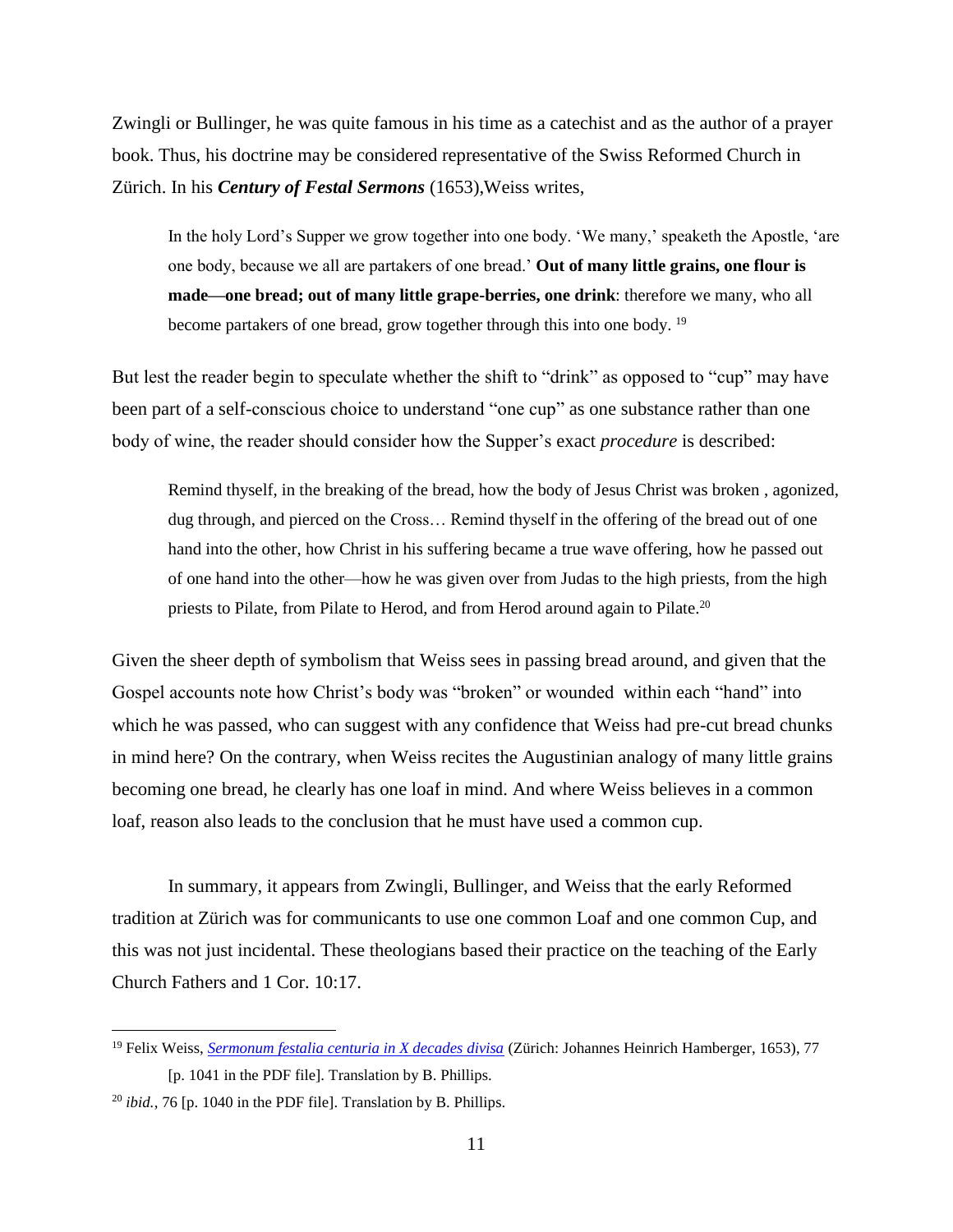#### **The French and Swiss Reformations in Strassburg and Geneva**

However, as the reader most assuredly knows already, the story of the Reformation does not end at Zürich. While the Zwinglian Reformers struggled for legal recognition of their beliefs within the borders of a Germany that only tolerated Lutheranism, a third alternative appeared on the scene, in part to build a bridge from Switzerland to Germany: Calvinism. But before the Master of Geneva himself can be discussed, two important forerunners ought to be introduced: Bucer and Farel.

**Martin Bucer** (1491-1551) is best remembered for his attempts to serve as a mediator between the Zwinglian Reformed and the Lutherans, who differed radically on the doctrine of Christ's real presence in the Supper. He was first exposed to humanist ideas when he was a Dominican friar studying in Heidelberg, and when we was excommunicated by Rome in 1523, he fled to the city of Strassburg, which at that time was still a part of the Holy Roman Empire or Germany. There he joined the likes of Matthäus Zell and Wolfgang Köpfel (Capito) in altering the city's liturgy along the lines that Zwingli had altered Zürich's liturgy. Given that Zwingli was clearly in favor of the common cup, the former fact alone should be clue enough that Bucer applied the common cup to his own administration of the Supper.<sup>21</sup> However, proof positive of this is evident from his 1526 tract, *The Apology of Martin Bucer*. There he writes,

There [in 1Cor. 10] is another passage, which does not pertain quite as closely to the issue, but which corroborates our opinion more firmly. 'The bread which we break, is it not the communication of the body of Christ? For one bread, one body are we many. **For we all partake from the same bread.**' Here, who does not see from the Apostle in what manner the breaking of bread is a sharing of the body of Christ which fastens us together into one bread, one body? On the contrary, is it not by the Spirit? What then is the reason we do not likewise discern that the sharing of the body of Christ is spiritual? To this end, the fellowship of Demons, *i.e.* partaking in the sacrifices of idols, is censured by the Apostle in the same place, and is set against our fellowship in the body and blood of Christ: And certainly Demons are not eaten by them, but

<sup>21</sup> "Martin Bucer," *Encyclopedia Britannica*, accessed November 11, 2014, [http://www.britannica.com/EBchecked/topic/82788/Martin-Bucer.](http://www.britannica.com/EBchecked/topic/82788/Martin-Bucer)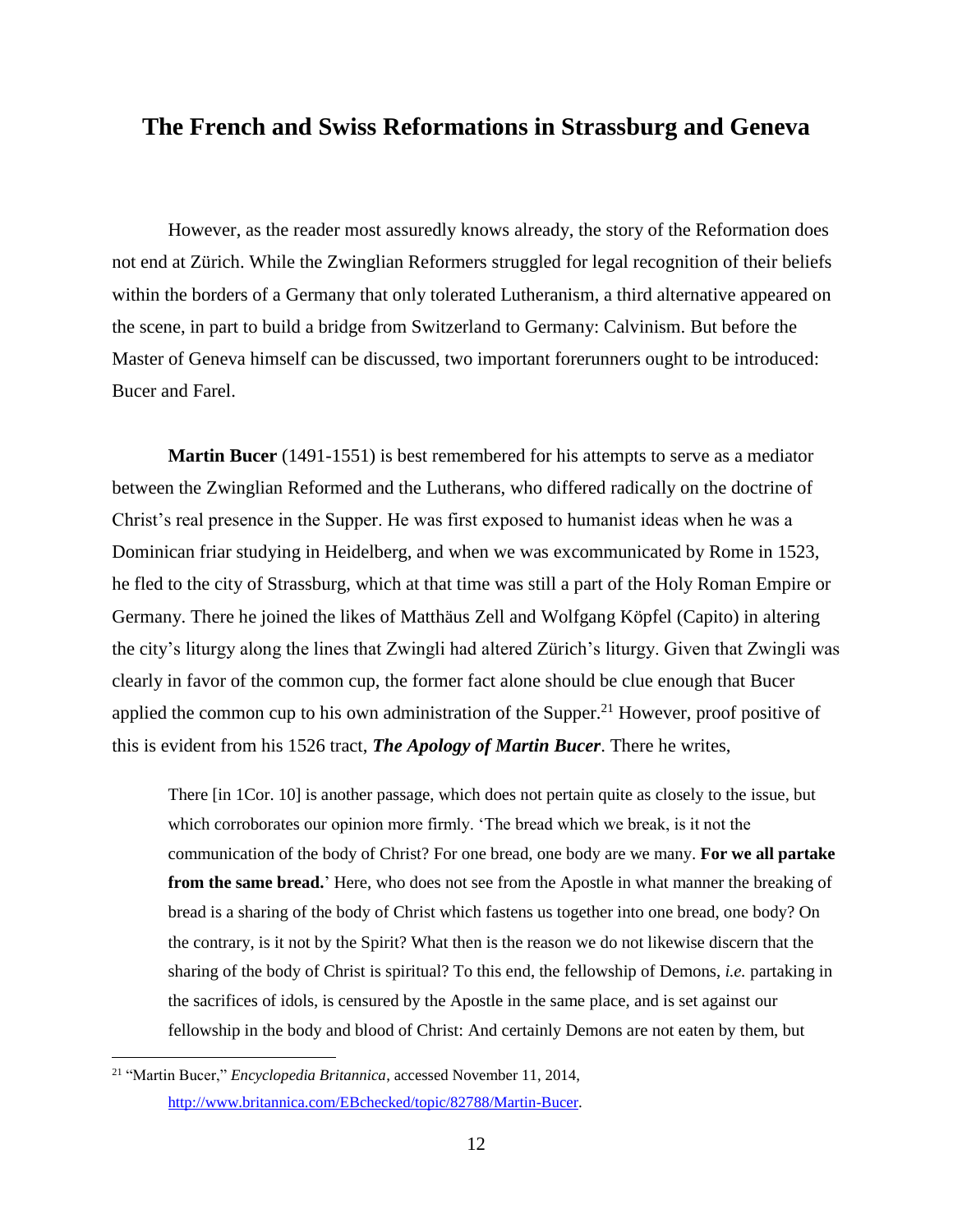nevertheless because Demons are worshipped by them, Paul pronounces them to be sharers of Demons who partake in the same. Thus, without a doubt, if we follow Paul, we will have κοινωνίαν [communion] with the body and blood of Christ, out of faith in the same, and with a mind to Him who is to be acknowledged and praised , because that κοινωνία conveys to us the benefit on behalf of him who was offered for our salvation, **breaking the bread of the Lord between us**, and draining the cup, also if no substitution is joined to the bread and wine.  $^{22}$ 

Here, Bucer's objective is to refute transubstantiation. His point is: Everybody admits that Christians become one bread by the Sacrament only in a spiritual sense, so why is there so much hesitation on the part of Rome and Luther to understand "This is my body" to be spiritual? What is interesting from a common-cup standpoint is that Bucer inserts the word *same* in his translation of 1Cor. 10—all the communicants partake of the *same* bread and, to extend the logical parallel, the same cup. It might be suggested that Bucer only meant that the communicants partake of the same *substance* of bread and wine, but this is disproven by two considerations.

First, Bucer's exact translation is that "we partake *from* the same bread." In Latin, this is the preposition *ex*, which carries the sense of *out of*. "We partake *out of* the same bread." This strongly suggests that every individual communicant's portion came from a common source, *i.e.* a common loaf.

Second, Bucer mentions that the breaking of bread is "between us." This word choice is suggestive of one loaf being passed around. While it is *possible* to translate the Latin preposition *inter* to mean "among," it is a kind of "among" which has a strong sense of mutuality, the sense that every individual is participating in the breaking. If Bucer had merely meant that the communicants were present for the breaking, he would have employed the Latin preposition *apud*, or "near." On the contrary, Bucer selected a term that was indicative of a common loaf and, by virtue of the logical parallelism, a common cup.

<sup>22</sup> Martin Bucer, *[Apologia Martini Buceri](http://daten.digitale-sammlungen.de/0002/bsb00027676/images/index.html?fip=193.174.98.30&id=00027676&seite=1)* (Strassburg: Unknown Printer, 1526), 21. Translation by B. Phillips.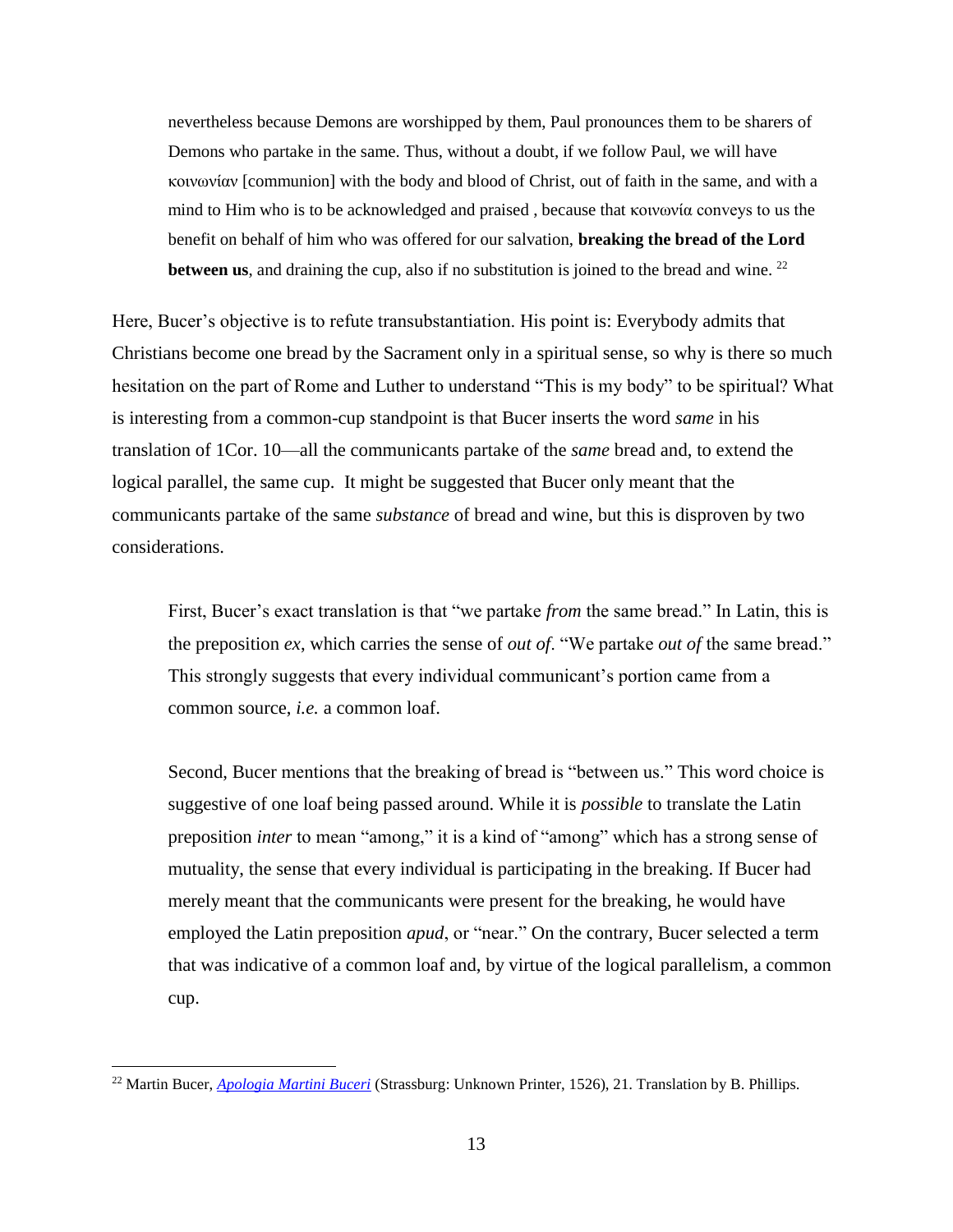Bucer held to the common cup, and the fact that this was reflected in his translation of 1 Cor. 10:17 indicates that he considered the practice to be not just one of convenience, but one based upon Scripture.

**Guillaume Farel** (1489-1565) was a contemporary and close associate of Bucer's. Farel was born in southern France, studied at the University of Paris, and fast became the leading French Reformer during the 1520s, at which time he was exiled to Switzerland because of the persecutions in his home country. It was mostly through his influence that Geneva decided to cast its lot with the Reformation with  $1536<sup>23</sup>$  Farel was already established as a minister in the city when in 1533 he published the tract *The Manner and Fashion that We [Worship]*. His statements in the section on the Lord's Supper implicate a common cup:

Similarly, the sacred Supper—the sacred table of our Lord, the breaking of the bread from an act of grace—is a visible fellowship with the members of Jesus Christ. **They who take and break one same bread, are one same body** (that is, the body of Jesus Christ) and members of one another, inserted and planted in him. In this, they claim and promise to persevere until the end, and not to separate from the faith of the Gospel and from the union that all have in God through Jesus Christ. And just as all the members are nourished from one same food: so **all the faithful visibly take of one same bread, and drink of one same chalice** without any distinction, just as they invisibly ought to be nourished from one same spiritual bread of the sacred Word of Life, the Gospel of Salvation, all alive by the same spirit, through the same faith. <sup>24</sup>

*Objection*: "Yes, but what about how Farel says that we are 'nourished from one same *food'*? Doesn't that mean that Farel is speaking of communicants partaking of the same *substance*?" *Answer*: Not necessarily. The fact that Farel opts to use the word *calice* rather than the more generic *coupe* points more to the conclusion that Farel is talking about one literal chalice; and his statement that believers "visibly" drink of that one same chalice belies any scenario wherein the Cup is already divided into multiple individual cups. Farel was most certainly teaching a common cup.

<sup>23</sup> "Guillaume Farel," *Encyclopedia Britannica*, accessed November 11, 2014, [http://www.britannica.com/EBchecked/topic/201817/Guillaume-Farel.](http://www.britannica.com/EBchecked/topic/201817/Guillaume-Farel)

<sup>24</sup> Guillaume Farel, *[La manier et fasson qu'on tient en baillant le sainct baptesme en la saincte congregation de](http://www.e-rara.ch/zuz/content/titleinfo/1751693)  [Dieu](http://www.e-rara.ch/zuz/content/titleinfo/1751693)* (Neuchâtel: Pierre de Vingle, 1533) [p. 52-53 in the PDF file]. Translation by B. Phillips.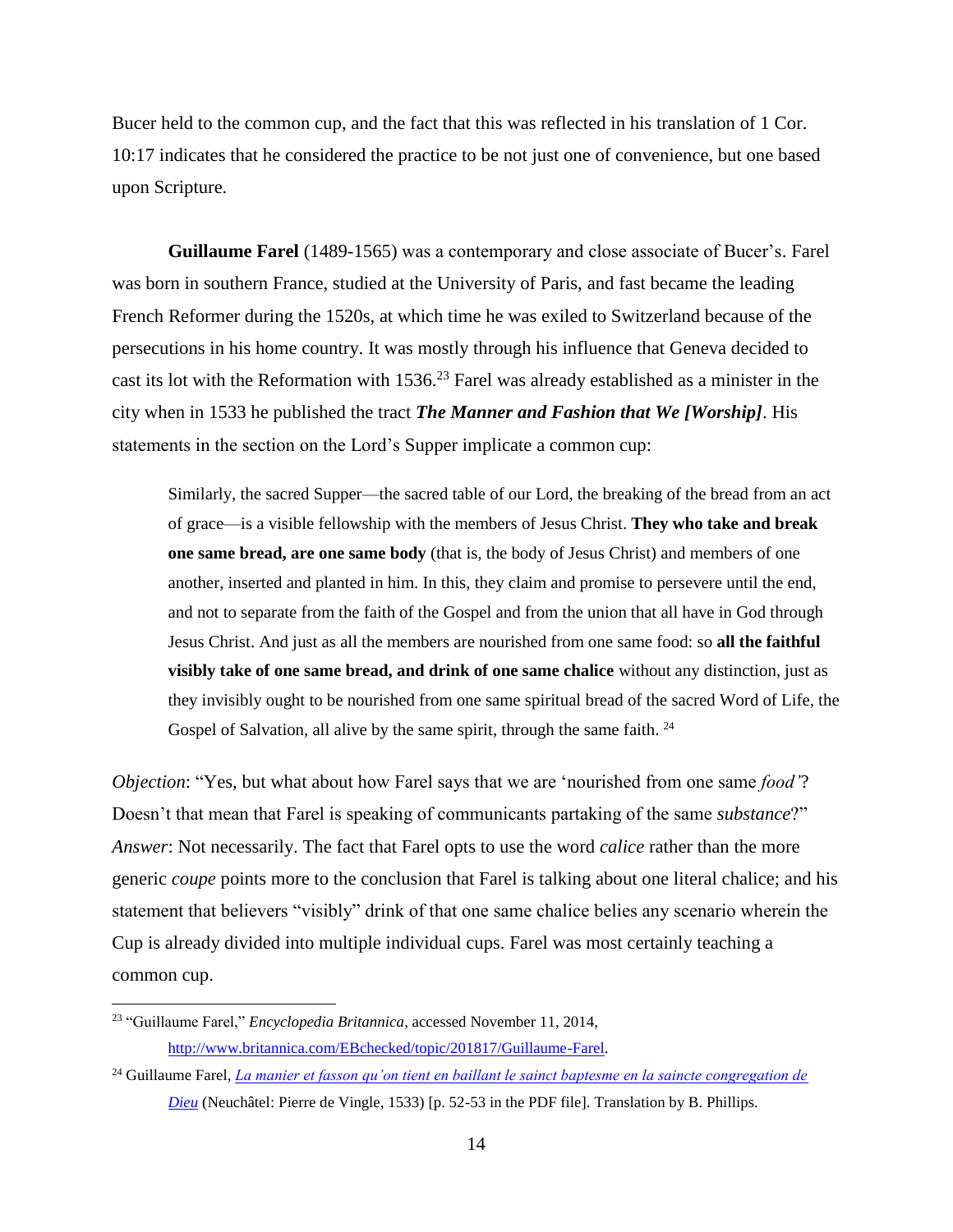Today, of course, Farel is less remembered for his Sacramental views and more for his role in drawing **John Calvin** (1509-1564) into accepting pastoral work in the city of Geneva. 25 Calvin, and the association he had with Bucer during his exile in Strassburg, likely need no introduction, nor does Calvin's monumental systematic theology, *Institute of the Christian Religion*. This *magnum opus* includes his own application of the Augustinian analogy to the common loaf; regarding the ends for which the Lord's Supper was instituted, Calvin states,

For thus the Lord imparts his body there [in the Sacrament]: so that he may absolutely become one with us, and we with him. Furthermore, because there be only one body for him, of which he makes us all partakers, it **is likewise necessary that we all become one body by such participation. Which unity is represented by the bread, which is exhibited in the sacrament.; just as it is collected together out of many grains, so commixed among each other, that one cannot be discerned from another:** in this manner it is likewise proper that we should be linked and fastened together by such an agreement of minds, so as not to be interrupted by any dissidence or divisions. I prefer to explain it with the words of Paul: 'The **chalice**,' he says, 'of blessing which we bless is the sharing of the blood of Christ: and the blessed bread which we break is the participation of the body of Christ. Therefore we all are one body, who partake from one bread' (1 Cor. 10:15-16). <sup>26</sup>

Note the line of reasoning: "When the communicants see many grains formed into one bread, they should think of all themselves commixed into perfect unity of faith." This is strongly indicative of the use of a common Loaf in the Supper, which in turn suggests a common Cup.

But could it not be the case that Calvin was saying each communicant's morsel of bread, and not the bread taken as a whole, is supposed to remind him of this? This interpretation fails on four points.

<sup>25</sup> David Mathis, "A Night's Stay in Geneva: The Life of Calvin, Part 5," *desiringGod,* published July 24, 2009, [http://www.desiringgod.org/blog/posts/a-nights-stay-in-geneva-life-of-calvin-part-5.](http://www.desiringgod.org/blog/posts/a-nights-stay-in-geneva-life-of-calvin-part-5)

<sup>26</sup> John Calvin, *[Institutio christianae religionis,](http://www.e-rara.ch/zuz/content/titleinfo/859317)* fourth ed. (Geneva: Robert I. Estienne, 1559), 522 [*Book IV.*, Chapter xvii., Section 38]. Translation by B. Phillips.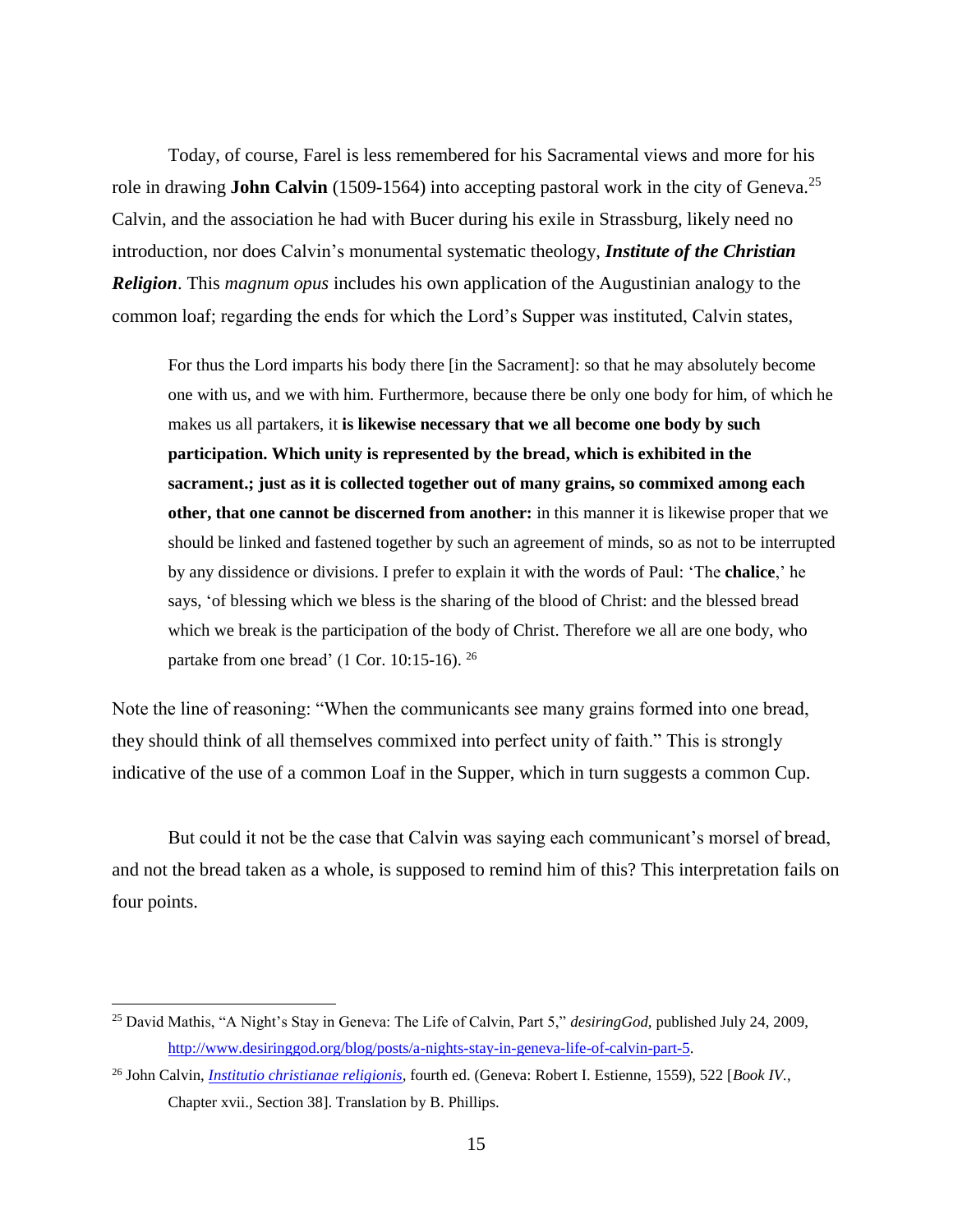First, Calvin explicitly identifies the bread of 1 Cor. 10:17 as one loaf in his commentaries on the same.  $27$ 

Second, Calvin emphasizes that the bread functions as a sign of the church's unity *in one body*. So how could one individual's morsel signify Christ's *one body* when *every* individual at the Table has a morsel that is specially his?

Third, when translating 1 Cor. 10:16 into Latin, Calvin makes the choice to render the word for "cup" as *calix*, which means a chalice, not any ordinary cup.

Fourth, later in a defense of giving the Cup to the laity, Calvin cites Chrysostom as saying,

'Not as under the ancient law the priest ate a part and the people a part, but **one body and one cup is set before all**. All the things which belong to the Eucharist are common to the priest and the people.<sup> $28$ </sup>

The idea as it pertains to Calvin's argument is that it is not as if the Pastor gets the Cup and the Laity get the Bread. Rather, the logic behind the argument entails that all communicants are partaking of the *same* Loaf and Cup, *i.e.* a common Loaf and Cup.

Thus, it is clear that Calvin has one Loaf in mind in the *Institute*.

It is also clear that in *IV*.xvii.43, when Calvin takes the opportunity to list off all the characteristics of the form of the Lord's Supper that he considers indifferent—whether the communicants themselves divide the Elements; whether the bread is leavened or unleavened; whether red wine or white wine—his list does not include number of the Bread or of the Cup. This fact is not offered as proof positive that Calvin was in favor the common cup, but rather as a

<sup>27</sup> John Calvin, *[Commentarii in priorem epistolam Pauli ad Corinthos](http://www.e-rara.ch/lac1_g/content/titleinfo/2833099)* (Lausanne: D. Bernensium, 1579), 314-5. Translation taken from [John Pringle \(1848\).](http://www.ccel.org/ccel/calvin/calcom39.xvii.iii.html)

<sup>28</sup> Calvin, *[Institutio](http://www.e-rara.ch/zuz/content/titleinfo/859317)*, 527 [*IV.*xxvii.48]. Translation by B. Phillips.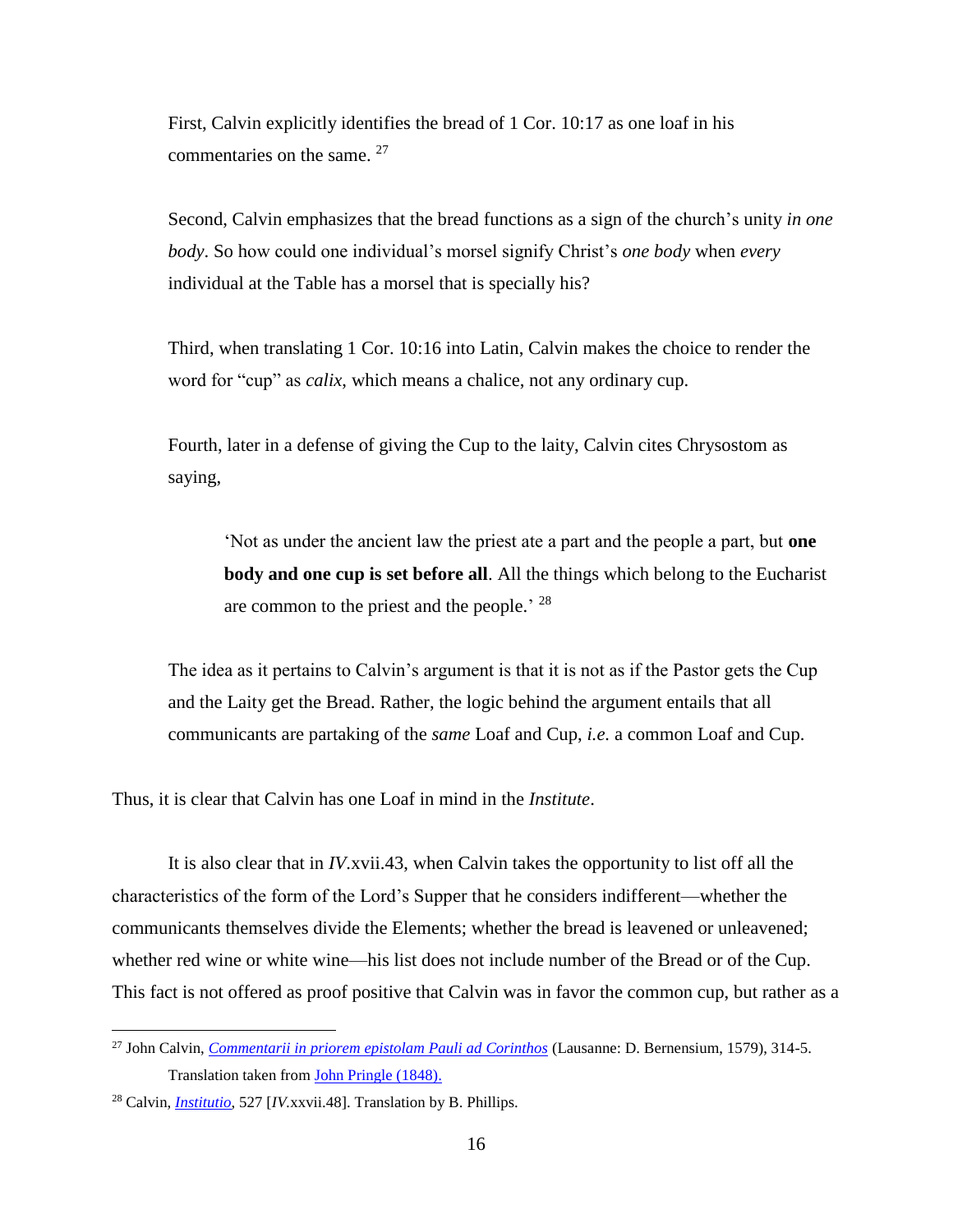counter to the argument by modern Presbyterians and Reformed that the common cup is *adiaphora* or indifferent.

Moreover, it appears that Calvin's doctrine of the common cup spread to the Huguenot movement at large. A century later in 1664, the French Reformed scholar **Jean Daillé** (1594- 1670)—whose work Charles Spurgeon once described as "deliciously florid" and "very sweet and evangelical<sup>"29</sup>—used the doctrine of the common cup to refute transubstantiation:

Fourthly and finally, there remains a response to him, who by the word *bread* [in 1Cor. 11:26] understands food in general, whatever it may be, and not particularly bread [proper]. But given that the Apostle and the three Gospel-writers have recounted, that the Lord took of the bread, properly so called and expressly distinguished from the cup, and that he blessed and broke it; when afterwards Saint Paul comes to add that phrase, *As often as ye eat this bread*; where is he who ought not recognize, that it is necessary to understand this to be same bread of which he has spoken, and which we see upon the sacred table, and not of any other type of food. This is what invincibly proves the similitude that the Apostle draws from that bread, in the preceding chapter, where he speaks about it, saying that we *who are many are a single bread***, which evidently is said with respect to the bread properly so called, which is kneaded and formed into a single and same mass from many different grains,** as all the expositors, ancient and modern, have understood it. <sup>30</sup>

Here Daillé is responding to the idea that in some biblical passages about the Eucharist, "bread" simply means *food*, so that when Christ says, "For as often as ye shall eat this bread, *etc.*" he intends to say, "For as often as ye shall eat my Body as food, *etc*." Daillé throws down this argument by noting that 1Cor. 10:17, "we who are many are a one bread, *etc.*" does not make sense unless what is presented on the Table is one literal loaf, and not the literal Body of Christ. In the course of this, Daillé references the imagery from Cyprian and Augustine of many grains

<sup>29</sup> Charles Haddon Spurgeon, *Commenting [& Commentaries: Two Lectures Addressed to Students of the Pastors'](http://books.google.com/books?id=ia4RAAAAYAAJ&pg=PA201&lpg=PA201&dq=spurgeon+catalogue+commentaries&source=bl&ots=HWib4iqPpI&sig=7rV6JZn7UfzKOpGeyGTycBbMgD0&hl=en&sa=X&ei=e7hiVIXFL8q2oQSTqoCAAQ&ved=0CE0Q6AEwCA#v=onepage&q=spurgeon%20catalogue%20commentaries&f=false)  [College, Metropolitan Tabernacle, together with a Catalogue of Biblical Commentaries and Expositions](http://books.google.com/books?id=ia4RAAAAYAAJ&pg=PA201&lpg=PA201&dq=spurgeon+catalogue+commentaries&source=bl&ots=HWib4iqPpI&sig=7rV6JZn7UfzKOpGeyGTycBbMgD0&hl=en&sa=X&ei=e7hiVIXFL8q2oQSTqoCAAQ&ved=0CE0Q6AEwCA#v=onepage&q=spurgeon%20catalogue%20commentaries&f=false)* (London: Passmore & Alabaster, 1876), 179.

<sup>30</sup> Jean Daillé, *[Exposition de l'institution de la S. Cene](http://books.google.com/books?id=aG0vSe8F5wUC&printsec=frontcover#v=onepage&q&f=false)* (Geneva: Jean Antoine & Samuel de Tournes, 1664), 438-9. Translation by B. Phillips.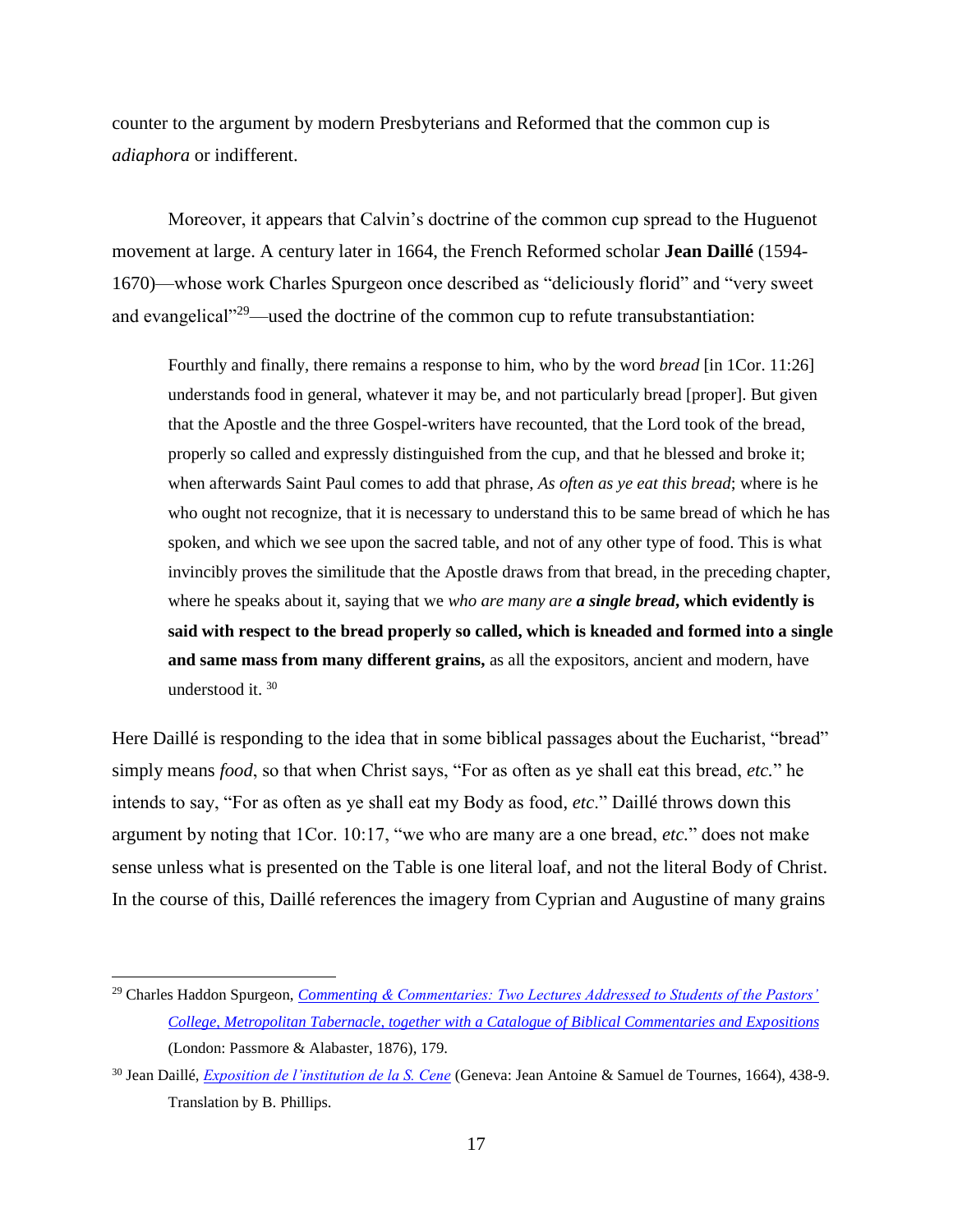forming one loaf of bread. In doing so, he affirms the doctrine of a common loaf and, by proxy, hints at agreement with the doctrine of a common cup.

Now it may be objected that Daillé was not entirely orthodox on all points. He was quite critical of the Patristic writers (from whom earlier Reformers had backed up many of their arguments) and even defended Amyraldianism and its denial of limited atonement. However, this should actually lead the reader to see an argument *ā fortiōrī*: If even the *liberal* wing of the Huguenots retained the Augustinian analogy and the common-cup doctrine it entails, should that not imply that the *conservative* Huguenot churches were doing the same?

If one would prefer to see an example of the common cup espoused by an opponent of Amyraldianism who stands in the Huguenot tradition, one need look no further than the recently rediscovered **Francis Turretin** (1623-1687), who pastored the French and Italian congregations at Geneva and co-authored the *Helvetic Consensus*. <sup>31</sup> In his masterpiece work *Institutes of Refutative [Elenctic] Theology* (1679-1685), Turretin touches upon the visual symbolism of the Elements in the Lord's Supper:

[The visual analogy of the Supper partly dwells] In the *signified and sealed display of the thing*, insofar as the external thing is a moral instrument through and with which God wishes to be effectual and to really share the internal thing by way of believing. *Signification* is placed in the similarity of properties and performances of the sign and the thing sealed, which have an important thing between them for reflection. Just as bread and wine are most sufficient and effectual for the sustenance of bodily life and are a means of preservation; so the Body and Blood of Christ bestow nourishment to the soul and are most sufficient and effectual means of fostering and preserving spiritual life. Just as bread and wine are separated in the Supper; so the Body and Blood of Christ are separated on the cross. Just as bread is broken and wine is poured; so is the Body of Christ broken on the cross by pains and torments, when his heart is torn to shreds with the feeling of the wrath of God, and when his hands and feet are mutilated by nails, and when his side is pierced through by a spear, and when his blood is poured out in that same instant. Just as bread and wine do not nourish unless taken in orally, so neither do the Body and Blood of Christ

<sup>31</sup> "Francis Turretin (1623-1687)," *A Puritan's Mind*, accessed November 11, 2014, [http://www.apuritansmind.com/puritan-favorites/francis-turretin/.](http://www.apuritansmind.com/puritan-favorites/francis-turretin/)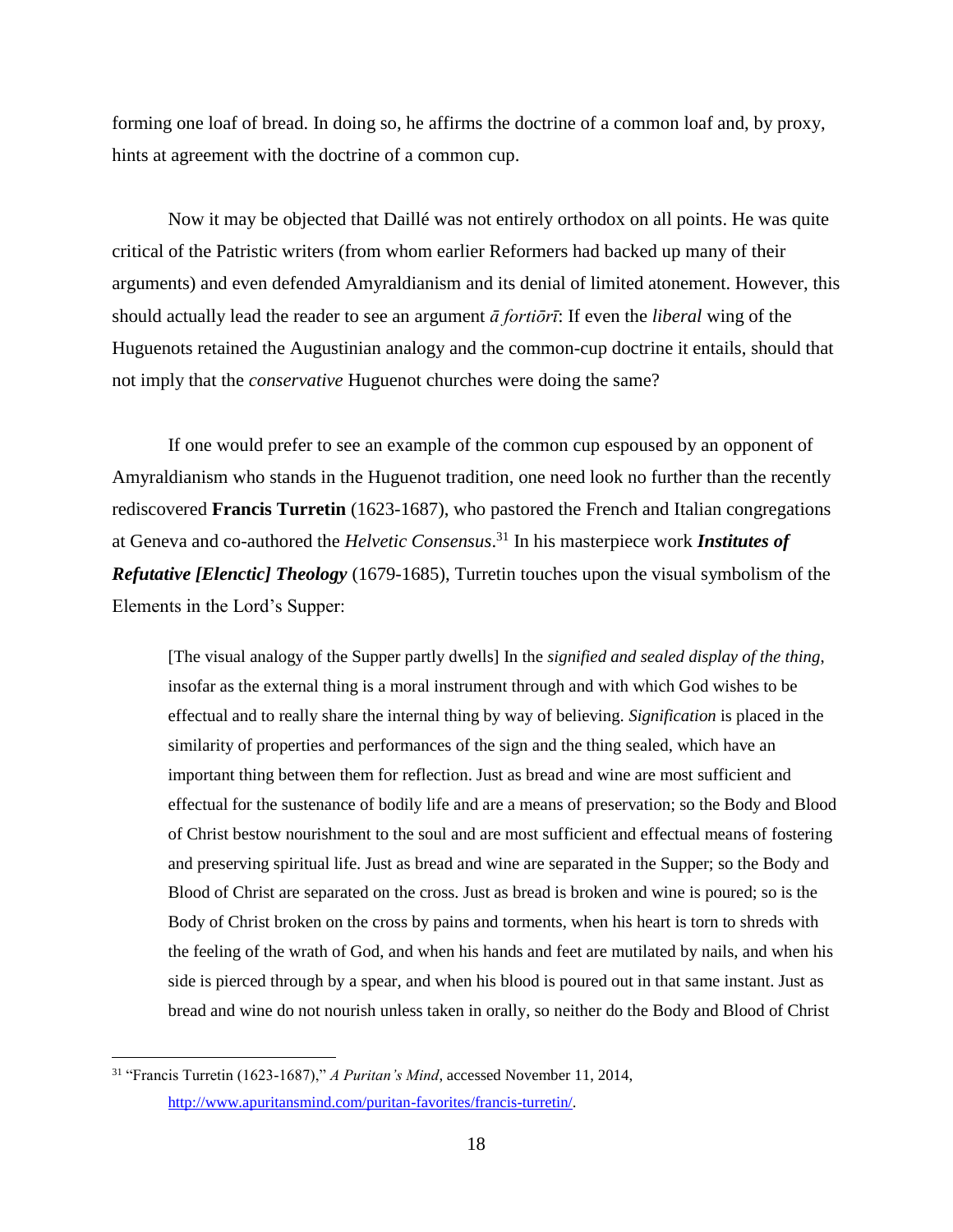nourish the soul when they are only speculatively considered, but rather when they are received actively through faith and applied to ourselves. **Finally, just as the communicants are all participants of one bread; so believers are participants of one Christ, and unite together with him and between each other into one Body by faith and love, 1.Cor. 10:16-17.** <sup>32</sup>

The full context is included to show that Turretin was almost certainly *not* saying, "We all eat and drink from the same *substance*, just as we all partake of the same Christ." As the reader can see, Turretin places heavy emphasis upon how each of the preceding analogies—spiritual nourishment, separation of Christ's Body and Blood, the breaking of his Body and the pouring out of his Blood, active reception by faith—is plainly visible in Sacrament. To argue that Turretin's theology on this point would be satisfied by individual wafers for each communicant would belie the entire character of his analogies, because the spiritual thing signified in this case would not *physically* be enacted *in view* of the communicants. The *only* plausible interpretation is that Turretin was acknowledging the common Loaf, the logical foundation of which necessarily applies to the Wine in the Cup as well. Thus, it is highly probable that Turretin was for a common cup.

Taken altogether, then, one must conclude that the Reformation led by Bucer, Farel, Calvin, Daillé, and Turretin along the western borders of Switzerland and Germany was one that included the common cup.

<sup>32</sup> Francis Turretin, *[Institutio theologiae elencticae](http://books.google.com/books?id=6hItAAAAYAAJ&printsec=titlepage#v=onepage&q&f=false)* (Geneva: Samuel de Tournes, 1690), 486 [*Book III.*, Chapter xix., Section 22]. Translation by B. Phillips.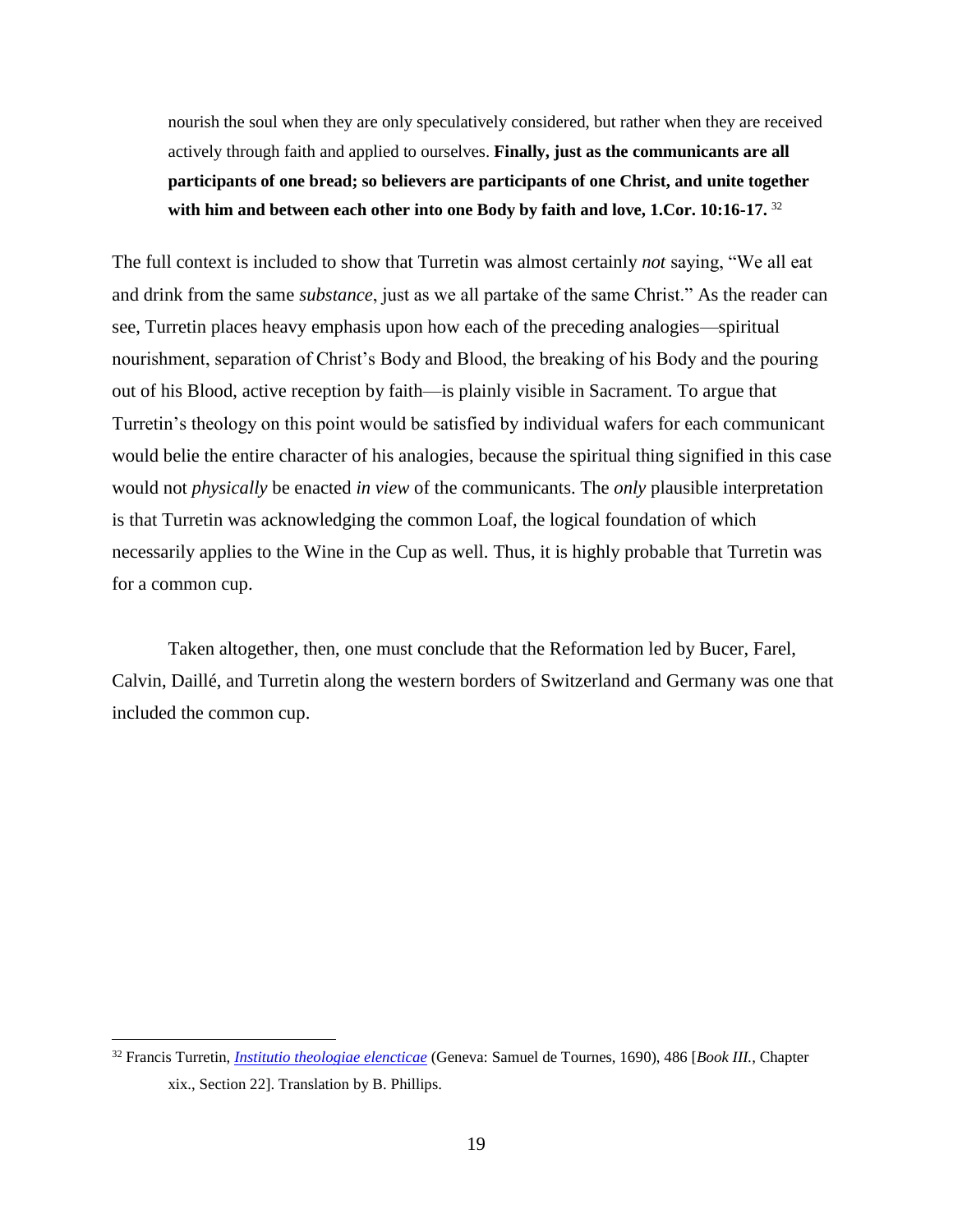#### **The German Palatine Reformation**

Much like the Zürich Reformation, the contributions of the German Palatinate to Reformed history have not gained much popular attention. At the beginning of the Reformation in the 16th century, Germany was not yet a modern nation-state but rather part of a loose confederation of kingdoms and duchies known as the Holy Roman Empire, which was overseen by the Hapsburg *Kaiser* in Austria. Within this confederation, some political regions had more autonomy than others, as was the case with the County Palatinate, which in 1356 had been recognized as an Electorate of the Empire. This meant that the Count of the Palatine had the privilege to cast his vote in the election of the *Kaiser*. To be an Elector was to hold the secondmost important office in the entire Empire.

Thus, when the Elector Palatine Friedrich III (1515-1576) made the move in 1561 to convert his land from Lutheranism (which was legally protected within the Empire) to Calvinism (which technically was not), it was an utter scandal. $33$  And Friedrich was not a wallflower about his Calvinism. As part of an active effort to move the Palatinate into a greater unity of confession, in 1563 Friedrich III commissioned the Calvinistic theological faculty at the University of Heidelberg to write a catechism for use in Palatine churches and schools. The product was what we today call the *Heidelberg Catechism*. This Catechism consisted of 129 questions and answers which in its fourth edition were divided into 52 sections titled "Lord's Days," with the intention that one section would be preached on every Sunday of the year. 34

Days 28-30 all treat the subject of the Lord's Supper, but Question 76 from Lord's Day 28 bears particular relevance to the doctrine of the common cup. In the English translation published by the German Reformed Church of the U.S.A. in 1863, the question reads as follows:

**Question 76.** How is it signified and sealed unto thee in the Holy Supper, that thou dost partake of **the one sacrifice of Christ** on the cross and all His benefits?

<sup>33</sup> James I. Good, *[Origin of the Reformed Church in Germany](http://books.google.com/books?id=I41CAQAAMAAJ&printsec=frontcover&source=gbs_ge_summary_r&cad=0#v=onepage&q&f=false)* (Reading, PA: Daniel Miller, 1887), 147-8. <sup>34</sup> *ibid.*, 185-7.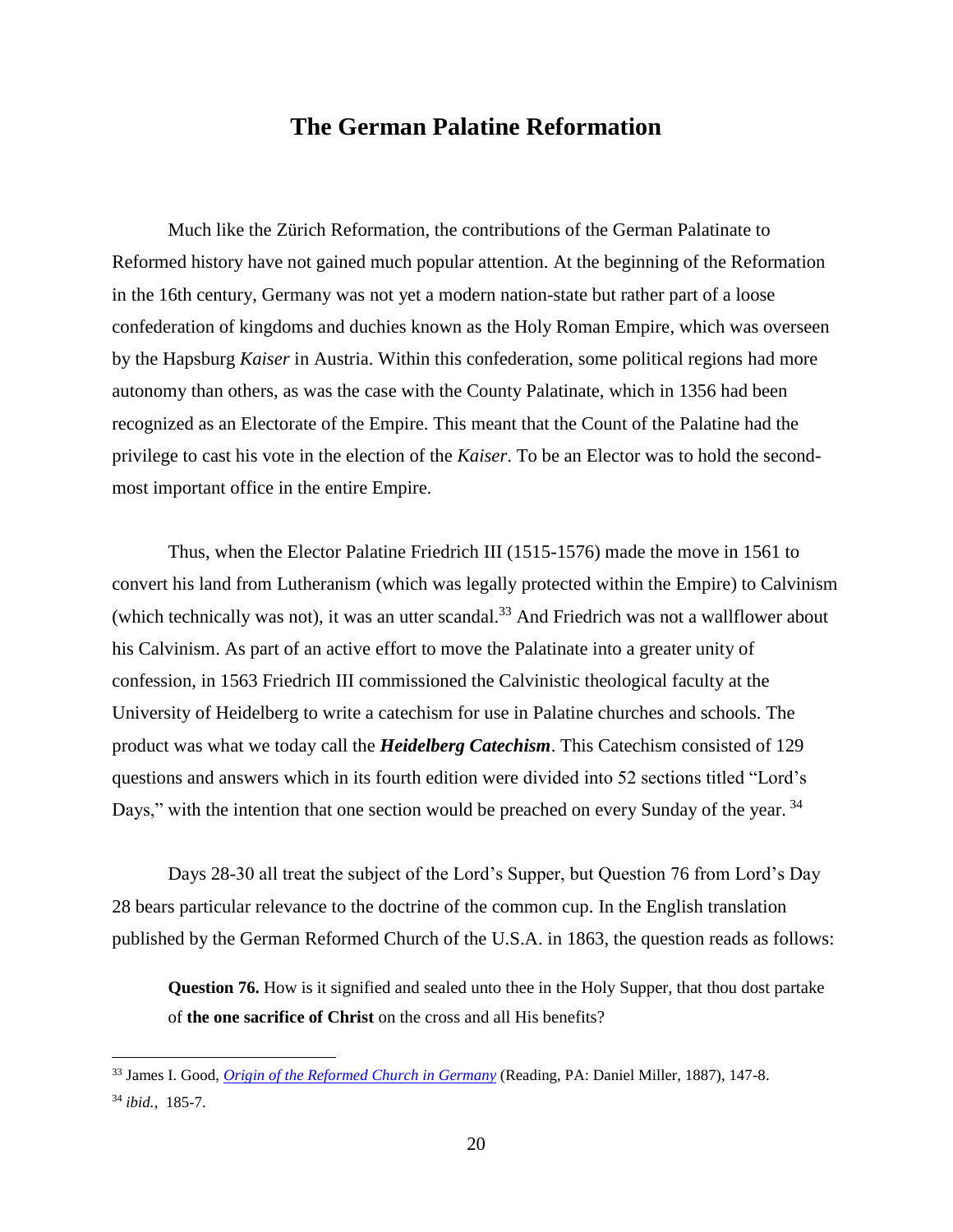**Answer:** Thus; That Christ has commanded me and all believers, to eat of this broken bread, and to drink of this cup, and has joined therewith these promises: First, that His body was offered and broken on the cross for me, and His blood shed for me, as certainly as I see with my eyes, the bread of the Lord broken for me, and the cup communicated to me; and further, that, with His crucified body and shed blood, He Himself feeds and nourishes my soul to everlasting life, as certainly as I receive from the hand of the minister, and taste with my mouth, the bread and cup of the Lord, which are given to me as certain tokens of the body and blood of Christ. <sup>35</sup>

Even in this English translation, there are hints at what was the official procedure of administering the Cup in the Palatine Reformed church. The "one" sacrifice is visually represented by the "the cup communicated to me… from the hand of the minister." This is strongly suggestive of the minister physically handing over a single cup that is shared by all the communicants.

The suggestion is strengthened if one is able to understand the original German of the *Catechism.* For in reality, the translation quoted above does not reflect the subtleties of the words for "one" and "cup" in German. When the communicant is asked how the Sacrament shows "that thou dost partake of the one sacrifice of Christ…", the word translated "one" is *einig*. In presentday German this term has acquired the sense of *united*, but back in the 16th century it could also convey the idea of exclusivity, as seen in Luther's translation of the Hebrew *Sh'má*, Deut. 6:4; "*Höre, Israel, der HERR, unser Gott, ist ein einiger HERR*." / "*Hear, Israel, the LORD our God is an only LORD*." Therefore, the catechism student's response is intended to answer a question about how he sees himself to be a participant in Christ's *only* sacrifice. While undoubtedly there is in these words a bit of polemic aimed at the Papist doctrine that *each* Mass is, in itself, an "unbloody sacrifice" of Christ, Rome's doctrine is not yet the focus by Lord's Day 28 of the Catechism. The "only sacrifice" of Christ has been mentioned several times by this point, but only in references to the Sacraments generally and to Baptism particularly—never in reference to

<sup>35</sup> German Reformed Church in the United States, *[The Heidelberg Catechism in German, Latin, and English: with](https://archive.org/details/heidelbergcatech00newy)  [an Historical Introduction](https://archive.org/details/heidelbergcatech00newy)* (New York: Charles Scribner, 1863), 208-9.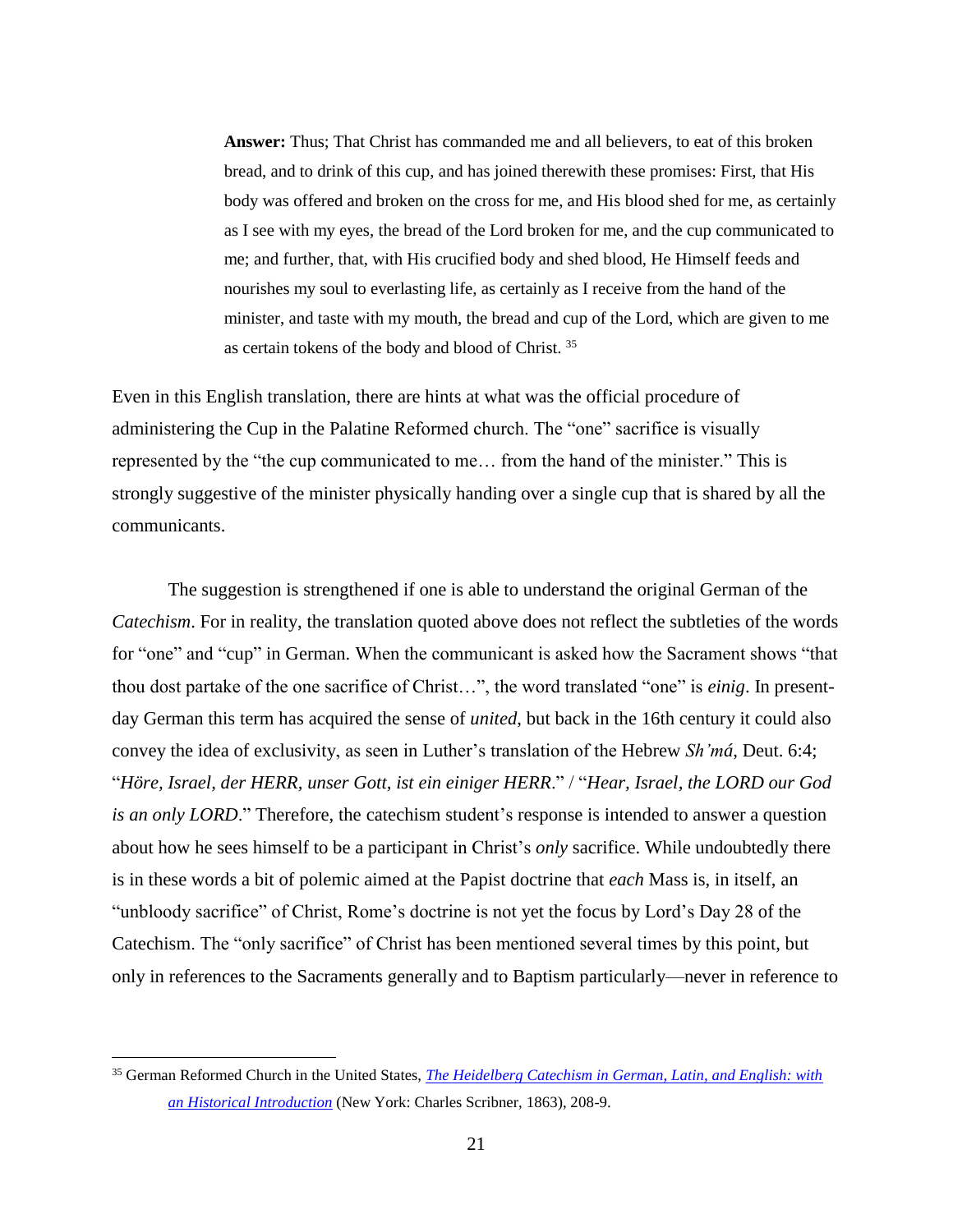Rome's doctrine of the Eucharist. Lord's Day 28 is continuing the motif by asking how the Supper, as a Sacrament, visually *demonstrates* participation in the only sacrifice of Christ.

The implications of the catechumen's answer in German shed light on the question of the common cup. For the word translated "cup" is *Kelch*, which is different from an ordinary drinking cup or *Becher*. Etymologically, *Kelch* is derived from the Latin *calix*, and it means a large, ceremonial cup—a chalice. To be technical, *Kelch* can, much like the English *cup*, be a figure of speech referring to the drink inside the vessel; but also like the English *cup*, the figurative use of *Kelch* is limited to situations where the vessel containing the drink is actually present. Regardless of whether the *Kelch* in Question 75 is literal or figurative, when one considers that the question put to the catechumen was how the Supper signifies his participation in "the *only* sacrifice of Christ," the fact that the catechumen answers that "His blood was shed for me, as certainly as I see with my eyes… the *chalice* communicated to me" points to the conclusion that the Palatinate's practice was common cup.

The sharp observer will ask, "Yes, but it is not true that the catechumen is also asked in Question 69 how Baptism signifies the 'advantage' he receives from the *only* sacrifice of Christ? And since there's no obvious visual symbol of unity in Baptism, shouldn't we conclude that this word *only* in Question 75 has no bearing on the debate? Or are you prepared to say that this means the Palatinate favored 'common baptisms' as well?" *Answer:* By no means! For there *is* a symbol of unity in Baptism, except that it is not a unity with others in the congregation, but a union with Christ by the new birth of the Spirit through the propitiation of his Blood. This is the very thing that John Calvin taught in his *Institute*:

The last advantage which our faith receives from baptism is its assuring us not only that we are engrafted into the death and life of Christ, but so united to Christ himself as to be partakers of all his blessings.<sup>36</sup>

<sup>36</sup> Calvin, *[Institutio](http://www.e-rara.ch/zuz/content/titleinfo/859317)*, 399-400 [*IV.*v.6].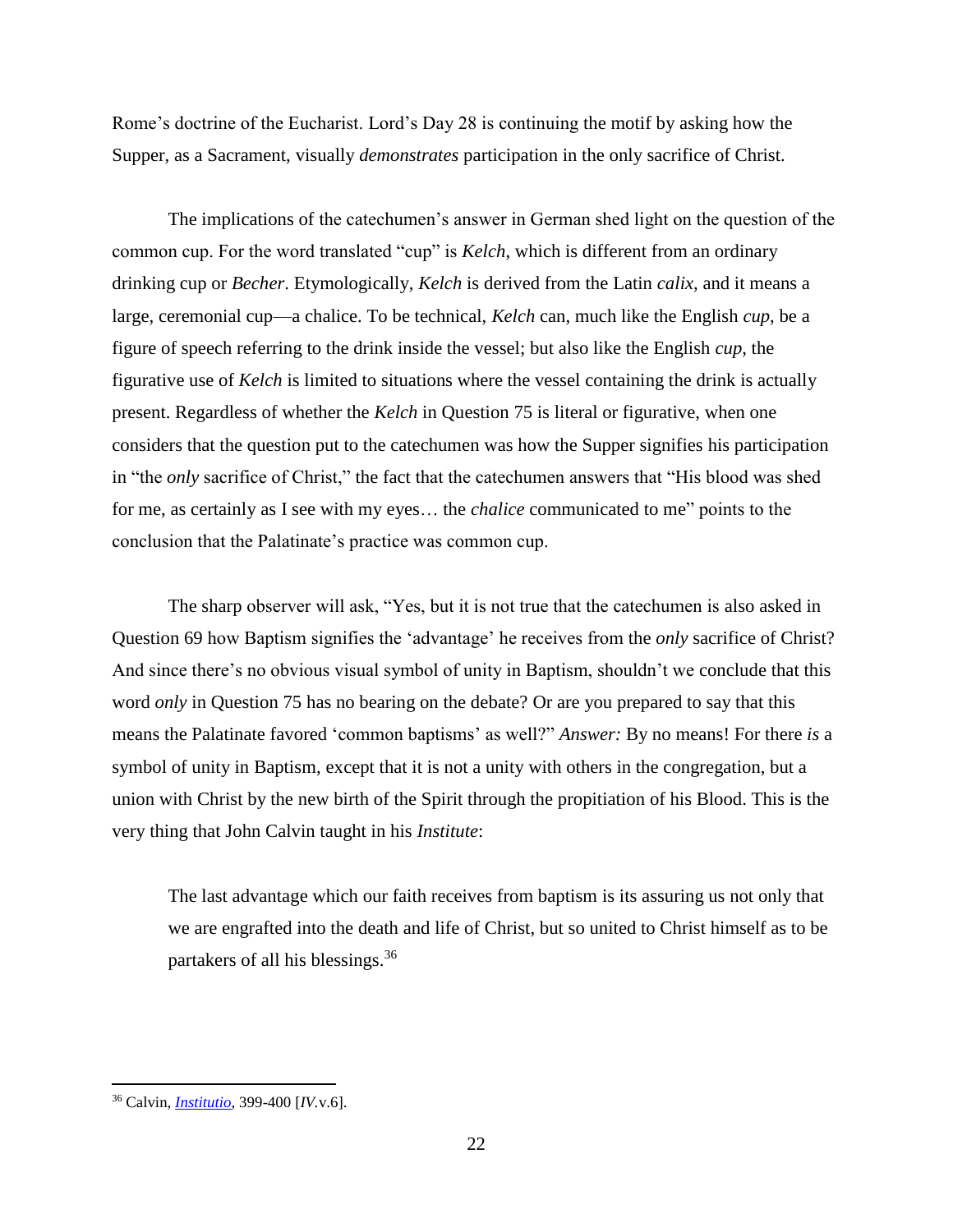By the symbol of one water from one laver washing over him, the Christian is reassured that the Blood of Christ's only sacrifice also washes over him. Thus, it surely *is* significant that Question 75 uses the word *only* in connection with the Supper.

There is additional evidence that the Palatine Reformed Church practiced a common cup. **Casparus Olevianus**, one of the chief co-authors of the *Heidelberg Catechism*, <sup>37</sup> wrote the following in his *Four Sermons about the Holy Supper of our Saviour Jesus Christ*, published in 1564:

Thus also, in the holy Lord's Supper, if the bread does not remain true bread before and during its reception, it is also not a Sacrament, *i.e.* a certain emblem of the true Manna. For if, in the holy Lord's Supper, it did not remain a true bread baked together out of many grains, and the wine pressed together out of many grapes, which is the most essential food and drink for the sustenance of temporal life—how could you truthfully say, 'This Bread is to me a certain Sacrament or godly emblem, that **just as certainly as the Bread baked from many grains is one Bread, so certainly we many are one body,** whose head Christ is; and just that as truly as bread feeds the hungry bodily, so truly will Christ Jesus feed me the true Manna to my hungry soul unto eternal life'? You could not say this...<sup>38</sup>

Moreover, there is the **German Palatinate's liturgy** or *Kirchenordnung*, also commissioned in 1563 by Friedrich III:

…[Christ has saved us] so that we also would be bound to one another as **limbs of one body** in true brotherly love, through the same Spirit, just as the holy Apostle speaks: "It is one bread, so we many are one body, because we all are partakers of one bread." For **just as one meal of flour is ground and one bread is baked out of many grains, and just as one wine and drink flows and is blended together out of many grapes,** we should all to do the same: made into one body

<sup>37</sup> Good, *[Origin of the Reformed Church in Germany](http://books.google.com/books?id=I41CAQAAMAAJ&printsec=frontcover&source=gbs_ge_summary_r&cad=0#v=onepage&q&f=false)*, 176-178.

<sup>38</sup> Casparus Olevianus, *[Summ und innhalt Vier Predigten vom H. Abendmahl unsers Heilands Jesu Christi](http://reader.digitale-sammlungen.de/resolve/display/bsb11065586.html)* (Heidelberg: Johannes Maier, 1564), 20 [Second Sermon]. Translation by B. Phillips.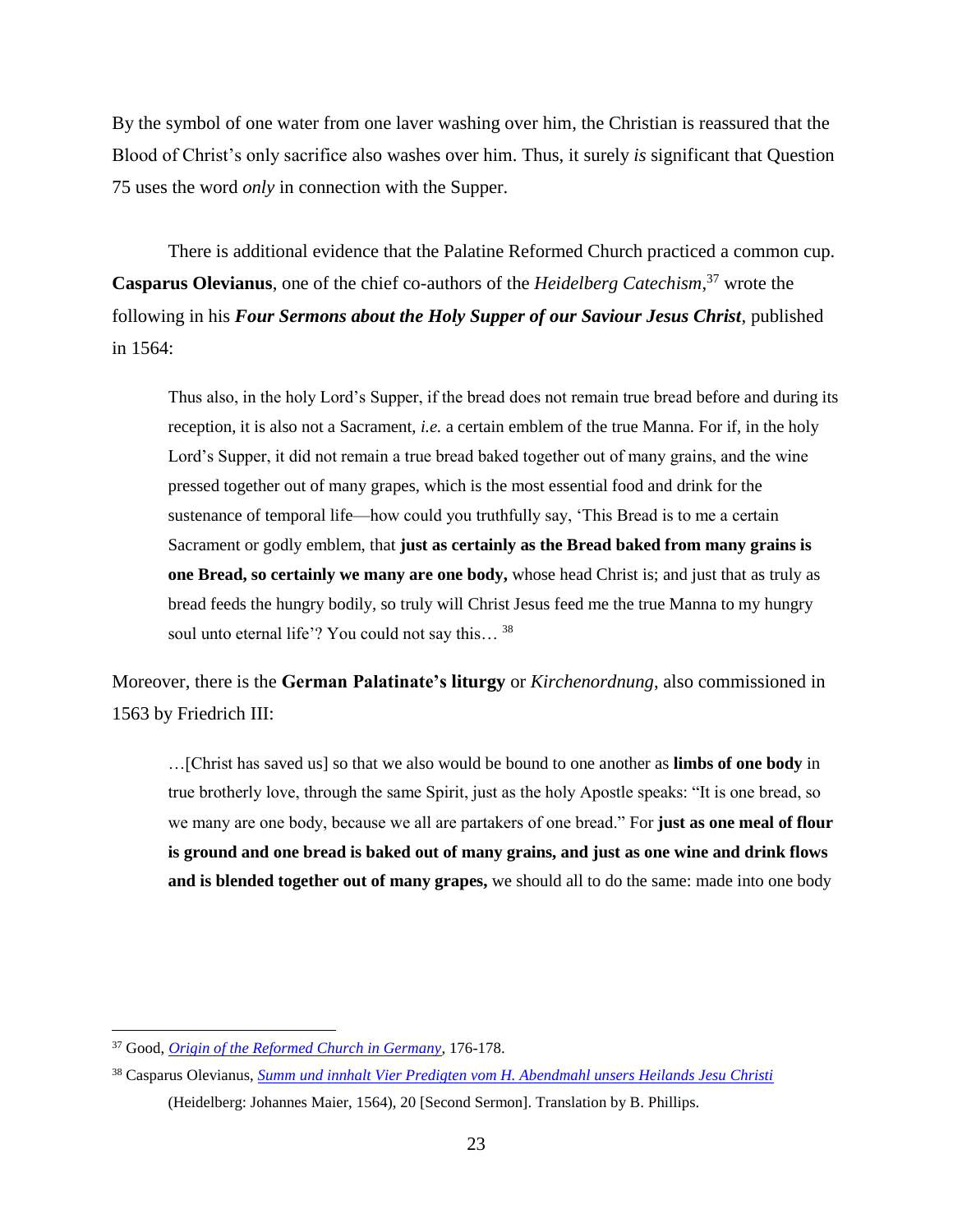through true belief in Christ, through brotherly love for the sake of Christ, our dear Savior, who has loved us first so highly...<sup>39</sup>

Today, a typical defense given against these words, which eventually found their way into the Dutch liturgy, is that they say nothing regarding the use of a common loaf or common cup. The one bread baked from many grains and the one wine blended out of many grapes *could* be revisioned as what goes into making one bite-full and one sip. Yet it is difficult to imagine how an individual wafer and thimble-cup for every single person in the pews serves as any kind of "emblem" that "we… [are] bound to one another as limbs of *one* body."

To sum up the evidence from the Palatine Reformation, it is apparent from a faithful translation of the *Heidelberg Catechism*'s German that the Palatines practiced a common cup and saw in it a twofold symbolism. First, by partaking of the one *Kelch* or chalice, the believer was to be reassured of his partaking in the only sacrifice of Christ. Second, by partaking of the same chalice with his brethren, the believer was to be reassured that he had true communion with them, as well.

<sup>39</sup> *[Kirchenordnung, wie es mit der christlichen lehre, heiligen sacramenten und ceremonien in des... herrn](http://www.serk-heidelberg.de/2010/09/die-pfalzer-kirchenordnung/)  [Friderichs... churfürstenthumb bey Rhein gehalten wird](http://www.serk-heidelberg.de/2010/09/die-pfalzer-kirchenordnung/)* (Heidelberg: Johannes Maier, 1563), 49. Translation by B. Phillips.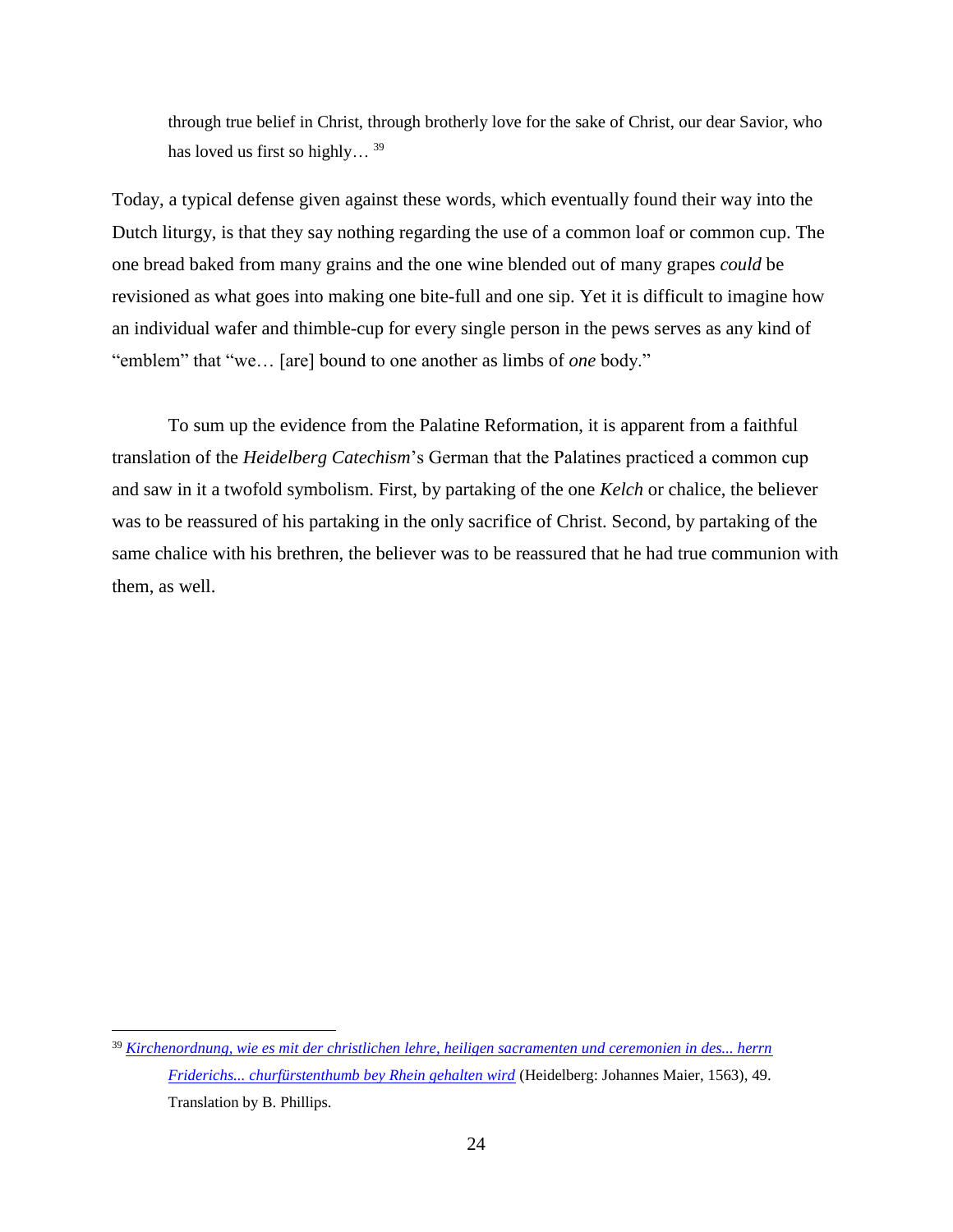## **The Polish Reformation**

One typically does not speak of "Poland" and "the Reformation" in the same breath, given that about 90% or so of the country is currently Roman Catholic and one of the most popular popes in recent memory was Polish. Yet there has been a Reformed Church there since 1550 thanks in part to the country's link to Germany via Prussia. One of its leading lights was **Jan Łaski**, who (one might be surprised to learn) did little actual reforming in Poland. Most of his ministerial work was completed in Germany, the Netherlands, Friesland, and England.<sup>40</sup> Of particular interest to discussions about the common cup are certain comments Łaski makes in a 1555 account of the liturgy of the German refugee congregation in London, over which he himself was superintendent. In reading these comments, it is helpful to bear in mind that in Łaski's practice, the communicants all literally sat around the Table.

First in the liturgy, Łaski says, the Preacher holds communion with the other Ministers, Elders, and Deacons. He himself sits at the center of the Table, and in sight of the whole Church, takes up in his hands bread from the larger platter, which is filled up with bread: and with the entire Church watching and listening, he says with a clear voice and distinct words, 'The Bread that we break is the communion of the Body of Christ.' Simultaneously, when he says this, he breaks the bread taken up into his hands. Just as the bread is thusly broken, he fills up each of the two smaller platters (with as much bread as is sufficient for one seating of the Table), which are placed on either side of the larger bread-filled plate, so that each of the seated persons may take a morsel of bread from there. Meanwhile, now, four cups, which have been spoken about before, are filled with wine: and they are arranged in pairs on either side of the smaller plate. These all having been thusly arranged, the Preacher distributes the now broken bread, which is taken out of the smaller platters, unto those who are seated nearest to him on either side, one by one; and during the distribution says, 'Take ye, eat ye, and be ye mindful of the body of our Lord Jesus Christ being delivered unto death on the gibbet of the cross for the remission of all our sins.<sup>'41</sup>

<sup>40</sup> George M. Ella, *[Jan Laski the Pan-European Reformer](http://www.contra-mundum.org/mbs/mbstexte019.pdf)*. Martin Bucer Seminar – Texte Reformiertes Forum (Berlin: Martin Bucer Seminar, 2004), 508.

<sup>41</sup> Jan Łaski, *[Forma ac ratio tota Ecclesiastici Ministerij, in peregrinorum, potiβimum uero Germanorum](http://daten.digitale-sammlungen.de/0002/bsb00022462/images/index.html?fip=193.174.98.30&id=00022462&seite=1) Ecclesia* (Frankfurt am Main: S.N., 1555), 253. Translation by B. Phillips.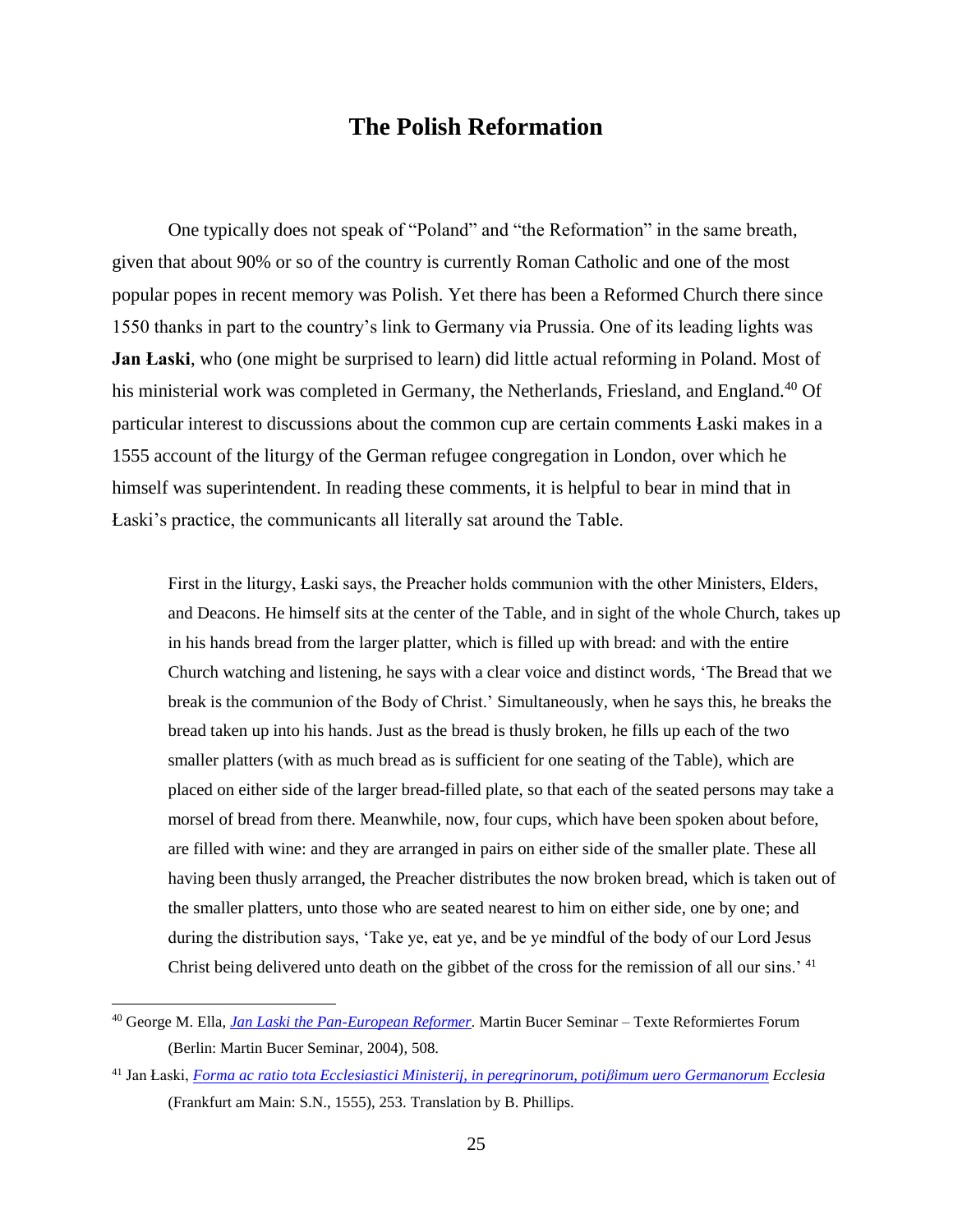At which time the Preacher himself eats a morsel of bread, the communicants on either side eat their own morsels, the platters are passed to either end of the table, and each communicant takes and eats as it passes. The Latin in these words is unclear as to whether the bread spoken of is a whole loaf or is parceled out into individualized morsels, whether when it is still in the large platter or while the Preacher places it in the smaller platters. Given that Łaski later invokes the Augustinian analogy, however, it is most likely that the Bread in the refugees' Sacrament at least *began* as a common loaf in the larger platter:

The congregation is also taught that… while we are all said to be one bread, all those things are required in us which it is agreed are characteristic of bread in itself in accordance with its nature… Just as **bread still cannot exist once all the grains from which bread ought to be made have been collected together, ground and cleansed, unless they are so bound together in one paste by the further addition of some water so that they cannot be further separated,** so too we must realize that it is still not sufficient that we be the Lord's bread, if we seem to ourselves to have been gathered together, ground and cleansed, but that we ought still to have poured into us that life-giving water which only Christ the Lord can pour upon us… <sup>42</sup>

While it might be objected that maybe Łaski had in mind here bite-sized lumps of dough, this would not only undermine Łaski's imagery of a *single* dough being formed and baked, and it would be contrary to the sense of the Latin. Łaski uses the term *frustum* ("morsel") to describe the portion that each communicant eats—a word that connotes a bite that was broken off, a fragment. Whether the Preacher in Łaski's account broke the Loaf into all of these *frustra* or the communicants themselves did, it is certain that the Preacher at least began with a common loaf.

More to the point, however, Łaski's account by now already suggests a common cup, because despite the fact that at least more than four individuals are at the table (the Preacher, who also partakes; and all the Church's other Ministers, Elders, and Deacons, which are each plural in number), only four cups are being prepared. Yet as one continues to read, it becomes even clearer that these cups are shared:

<sup>42</sup> *ibid.*, 265-6. Translation taken from Bryan Spinks, *From the Lord and 'The Best Reformed Churches': A study of the Eucharistic liturgy in the English Puritan and Separatist traditions 1550-1633* (Eugene, OR: Pickwick Publications, 1984), 175-6.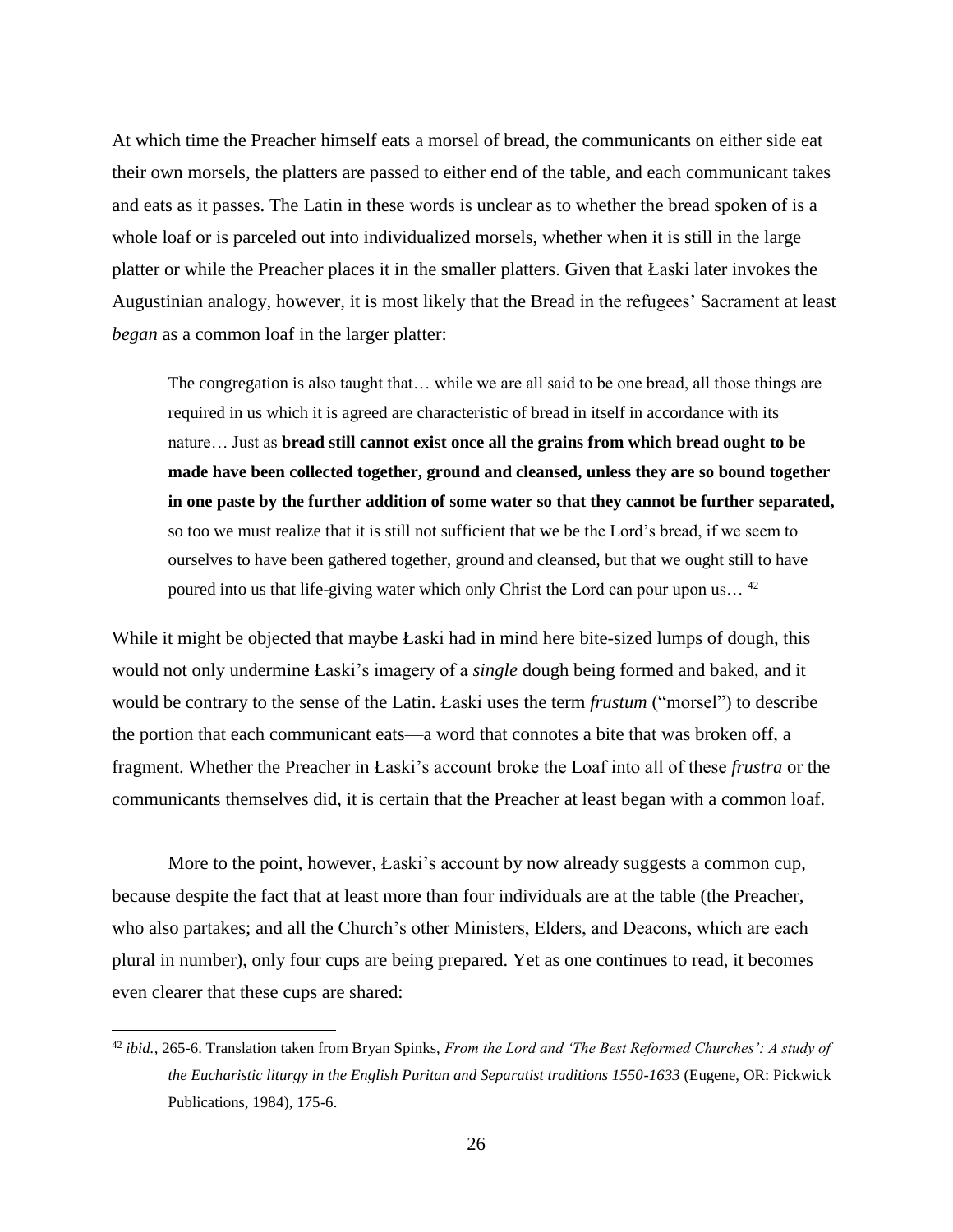Indeed when the Preacher sees that all who are seated now have eaten of the bread, he takes one cup into his hand and then says in a clear voice, 'The cup of praise, with which proclaim praise, is a sharing in the blood of Christ'. Afterwards, reaching **a pair of cups to either side,** he says, 'Take ye, drink ye, and remember ye that the blood of our Lord Jesus Christ was for us poured out upon the gibbet of the cross for the remission of all our sins'. Indeed **simultaneously, in between reaching out, the Preacher himself drinks from one of the cups**. And then likewise all the others who sit at the table, one reaching out the cup received from the Preacher to another until that everyone has drunk. Indeed after everyone at that sitting has drunk, all rise from the table, only the Minister excepted; for he remains sitting in his place at the center of the table to administer the Supper to all the rest of the congregation. <sup>43</sup>

And from there Łaski goes on to relate how particular Elders of the Church who have been assigned to the duty bring the smaller platters back from the ends of the Table and refill the cups, and the rest of the congregation begins approaching the Table in successive installments or seatings, first the men of the assembly and then the women. Each time, the same formula is followed as the Preacher followed with the Church officers, and each time the same four cups are used.

Now, in all of this, the skeptic may protest that using four cups undermines one of the pillars of the common-cup argument—namely, that sharing one cup is supposed to be a *visible* symbol of unity in Christ's *singular* sacrifice. While it is conceded that one cup would be more in keeping with that symbol, the point of this review of Łaski's practice is to show that at the very he least interpreted *the* Cup as a *shared* Cup, and having a shared cup versus individual ones presents a visible symbol of the communicants' *unity* with one another in Christ. So even with all caveats considered, it is valid to say that Łaski joins the ranks of many other Continental Reformed Christians as pro-common cup.

<sup>43</sup> *Ibid.*, 254-5. Translation taken from Spinks, 171-2, with modifications by B. Phillips for consistency of vocabulary.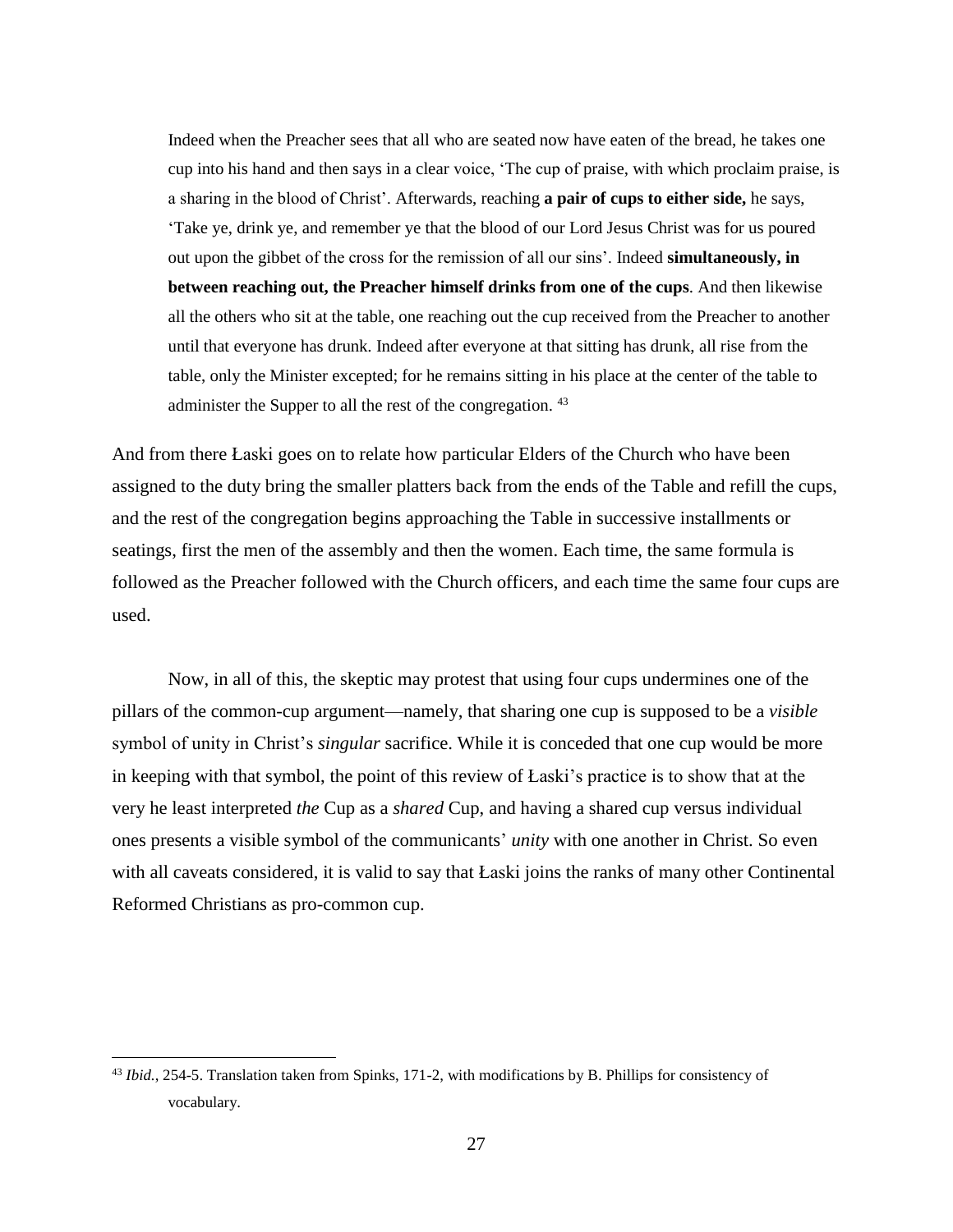## **The Puritan Reformations**

The essay arrives now at a critical juncture, for it is often alleged (rarely with any specific evidence) that there was a difference between how the "Continental" Reformed interpreted the regulative principle of worship and church-government, and how the Reformers in the Englishspeaking world interpreted it. Namely, the Continentals are purported to have been laxer, whereas the English Puritans and the movements they influenced are purported to have been overly rigid and methodical. It has already been shown that, the Continental tradition spoke in detail of the need to practice with a common cup. However, is it possible that the more rigorous Puritans might have cut out the common cup on the grounds that it had no Scriptural justification? Might the Puritan Reformations in England, Scotland, and the Netherlands have come to conclusions different from their predecessors on the Continent? As the reader will see, the answer is decidedly a no.

#### *English Puritanism*

Whereas it might be of academic interest to trace how the common cup and the Augustinian imagery of many grapes in one body of wine found its way into the Anglican-Episcopalian tradition, few Presbyterians and Reformed today identify with the mainstream side of the English Reformation. For persuasive purposes, it will be more expedient to skip straight to the much more widely respected views of the Puritans, those Nonconformist men and women who urged further reformation within the Church of England.

An early Puritan thinker about the doctrine of the common cup was **Daniel Rogers** (1573-1652), who became best known for his treatise on marriage, titled *Matrimonial Honor* (1642). Unlike many of his Puritan peers, Rogers was in favor presbyterian church-government,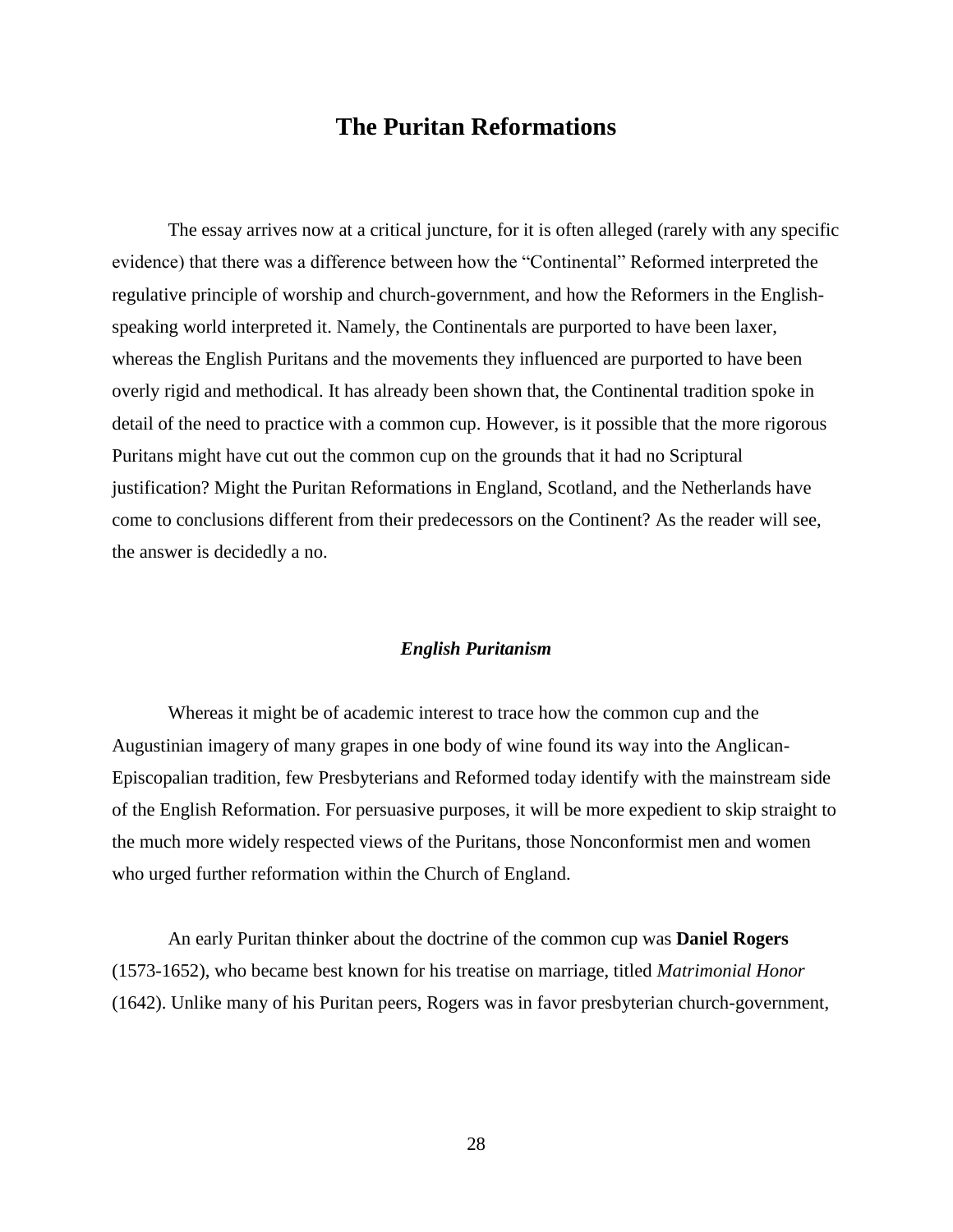and he even opposed toleration of any who did not sign the Solemn League and Covenant.<sup>44</sup> Toward the middle of his career, he wrote *A Treatise of the Two Sacraments of the Gospel* (1633), in which he vividly described how the partitioning of one loaf and one cup between the communicants has symbolic significance:

The third Sacramental act of Christ and the Minister, is the breaking and pouring out the Bread and wine… [F]or the act itself, consider two things: first, What was it? Secondly, Why was it? For answer to the first; The breaking of Christ was a taking of the **loaf**, and a breaking thereof with his holy hands into gobbets and morsels meet for his disciples; not mincing the bread, and cutting it with a knife into small bits, nor yet into overgreat pieces, but I say into morsels competent [for a single bite]. Secondly, why was it? I answer, for sundry causes: …[one cause was] for a more meet apportioning of the bread of the Sacrament, and the Wine to the easier use of the Receivers, than in **the whole loaf or flagon**… [p. 116] <sup>45</sup>

…[I]n this distribution of the Sacrament [the fourth and last ministerial act of the Supper], our Lord Jesus aims at peculiarness: and teacheth us, that **when the Minister reaches out the Elements to this person and to that, he doth not only present a common Christ to become my Christ;** he doth not only make him my Lord and my God, and lay him in my lap, for my reconciliation and life: **but also he doth make him mine peculiarly,** for the granting of such graces, and supplying such wants as I in particular find in myself: without which it should not avail me that he supplies the wants of others. And thus Christ Sacramental is no common Christ (though a Christ of Community) but a peculiar and special Christ cut out, divided and proportioned for each soul's necessity… <sup>46</sup>

A couple things are noteworthy here.

First, Rogers does not describe the practice of Bullinger and the Scots, namely the practice of the minister allowing the communicants to do the dividing of the Bread. Rogers has the minister dividing on their behalf.

<sup>44</sup> C. Fell Smith, *[The Dictionary of National Biography](http://books.google.com/books?id=aCkJAAAAIAAJ&printsec=frontcover&source=gbs_ge_summary_r&cad=0#v=onepage&q&f=false)*, Vol. 58, ed. Sidney Lee (New York: The Macmillan Company, 1899), 117-118.

<sup>45</sup> Daniel Rogers, *[A Treatise of the Two Sacraments of the Gospell: Baptisme and the Supper of the Lord](https://archive.org/details/treatiseoftwosac01drda)* (London: Tho. Cotes, 1635), 116.

<sup>46</sup> *ibid.*, 124.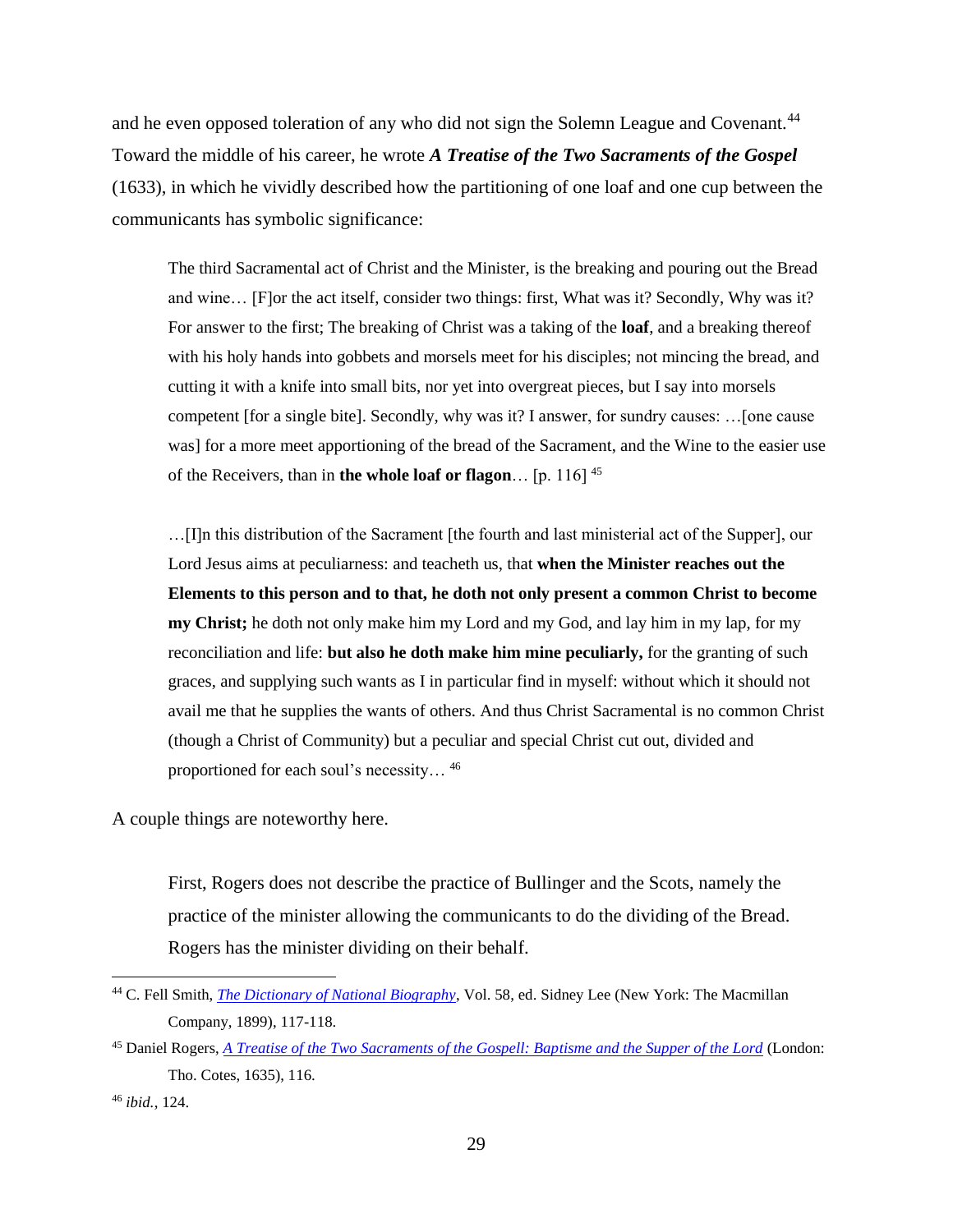Second, Rogers describes the minister's dividing of one whole Loaf and one whole Flagon as part of the Sacramental act, and even elaborates upon how this visible partitioning should be an object of the communicant's meditations.

Thus, it is clear that for Rogers, the use of a common Loaf has specific (and biblically prescribed) meaning. By implication, then, so does the use of a common Cup: for Rogers speaks of how the minister's reaching out the *Elements* (both Bread and Wine) signals the personal application of a common Christ.

Someone might object that Roger's description is suggestive of pouring from a common cup into individual cups as part of the dividing. And indeed, Rogers does not get into the specifics of how the Cup is distributed yet regularly mentions the pouring of the Cup in tandem with the breaking of the Bread. It is highly likely that he understood the proper practice to be that the minister should pour the common cup into individual cups before the eyes of the communicants. However, Rogers' practice can in no wise be seen as an historical precedent for the modern individual-cup practice. For him, the significance of dividing one common cup into several individual ones would have been to visually demonstrate the pouring-out of Christ's Blood. Modern churches cannot claim this justification, because they typically separate the Wine "behind the scenes." While Rogers might not have been in favor of the common cup in the strict sense of having all the communicants drink out of the *same* cup, what is certain is that Rogers at least *began* the Sacrament with one literal Cup before dividing it, and therefore he is squarely on the side of the common cup, not individual cups.

A more renowned Puritan who also spoke to the issue of the common cup was **John Owen** (1616-1683), one of the chief contributors to the congregationalist Savoy Declaration of 1658 and author of such classics as *The Mortification of Sin* (1656) and *The Death of Death in the Death of Christ* (1647).<sup>47</sup> In 1655, Owen wrote a tract titled, **The Lord's Supper Fully** 

<sup>47</sup> "John Owen," *A Puritan's Mind*, accessed November 14, 2014, [http://www.apuritansmind.com/puritan](http://www.apuritansmind.com/puritan-favorites/john-owen/)[favorites/john-owen/.](http://www.apuritansmind.com/puritan-favorites/john-owen/)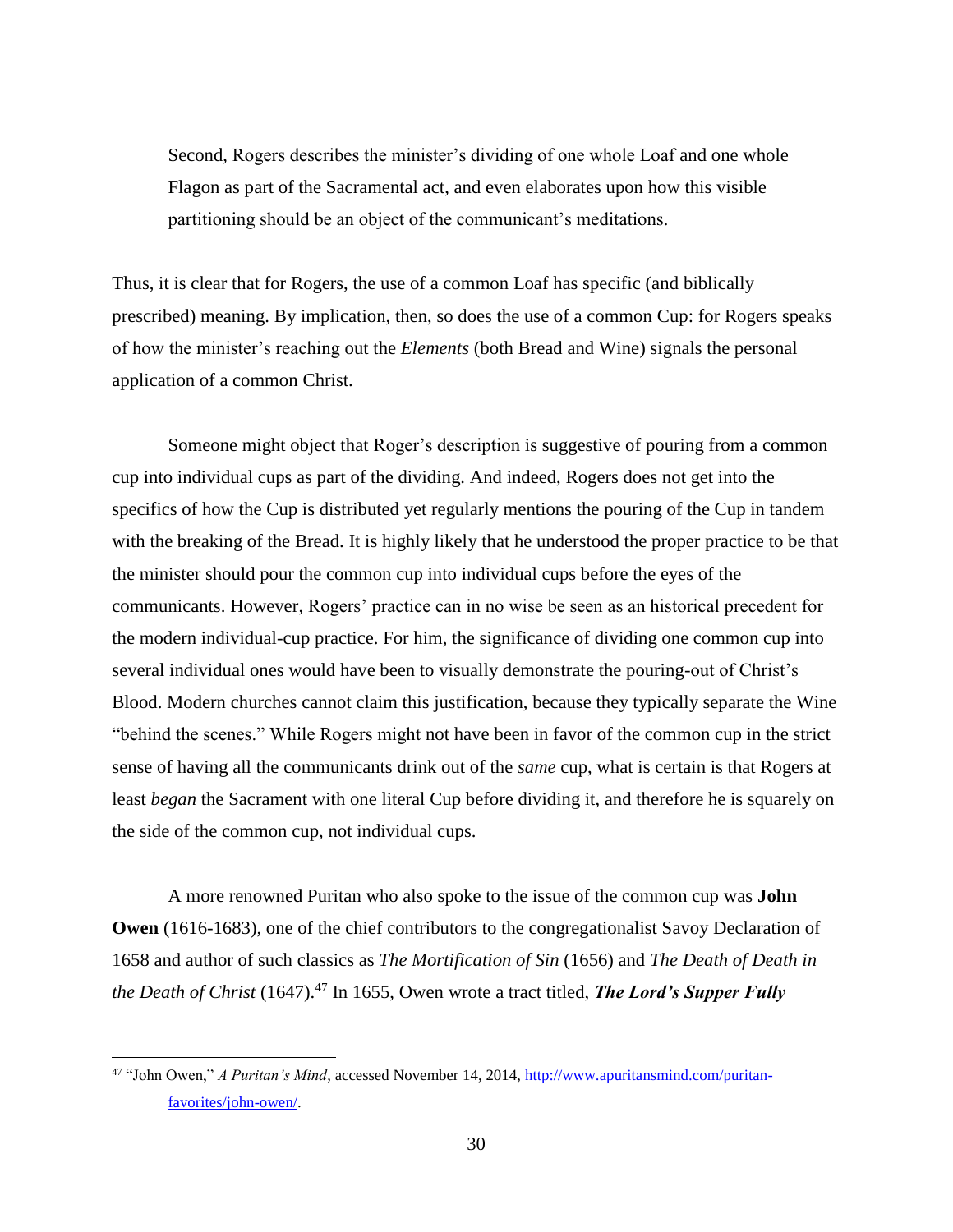*Considered*. Here, Owen echoes Rogers concerning who divides the Bread in the Supper, but Owen is somewhat more explicit about the symbolism involved:

**Our Saviour took, as we may think, but one of the loaves or cakes which lay upon the table,** and he brake it, not only that he might divide it among his disciples, who were to take and eat of it, and to teach them to do the same in after times, in the celebration of this ordinance; but that it might the better serve for that which, as we shall see, he deigned it for, *viz.* to be the symbol, or figure of his broken body. **One of the loaves,** while whole and unbroken, might have served for a symbol of Christ, 'the bread of life' … But it must be broken, to be the proper symbol of his body broken for us on the cross. <sup>48</sup>

Owen refers to the fact that multiple loaves were probably available to Jesus at the institution of the Supper, but Owen also affirms that it was a single whole loaf that was broken. And where there is a common Loaf, a common Cup is also implied. Later, Owen addresses the question of whether the Blood of Christ "poured out" or "shed" in the words of institution need imply pouring from one vessel into another, as Rogers wrote about:

**The wine, we may suppose, was in the cup when our Lord took it**: and as that signifies his blood, as we shall see presently, so it sets it before us shed. But **foreasmuch as nothing is said of his pouring the wine into the cup from another vessel, I see no reason to consider this as a rite signifying the shedding of Christ's blood,** and designed to teach us, that while this is doing, we should view him as bleeding on the cross. And indeed, when by the bread broken, he had represented his body as given and broken, or in other words, had set himself before us as crucified; and when, in fact, his blood was shed at the same time that his body was broken; why should we think that he hath instituted another rite, the pouring the wine into the cup, to direct our thoughts anew to him, as yet alive of the cross, shedding his blood and suffering for us?  $49$ 

Thus, according to Owen, Christ's bleeding does not need to be visually demonstrated by pouring from any one vessel into another. Only the Blood is necessary, and the Wine representing that Blood was already in the cup when Christ took it during the first institution of the Sacrament. Thus, Owen understands the Supper to include one literal Cup; and he excludes a

<sup>48</sup> John Owen, *[The Lord's Supper fully considered in a Review of the History of its Institution,](https://archive.org/details/lordssupperfully12owen)* Vol. I (Edinburgh: Anonymous Printer, 1798), 29-30.

<sup>49</sup> *ibid.*, 44.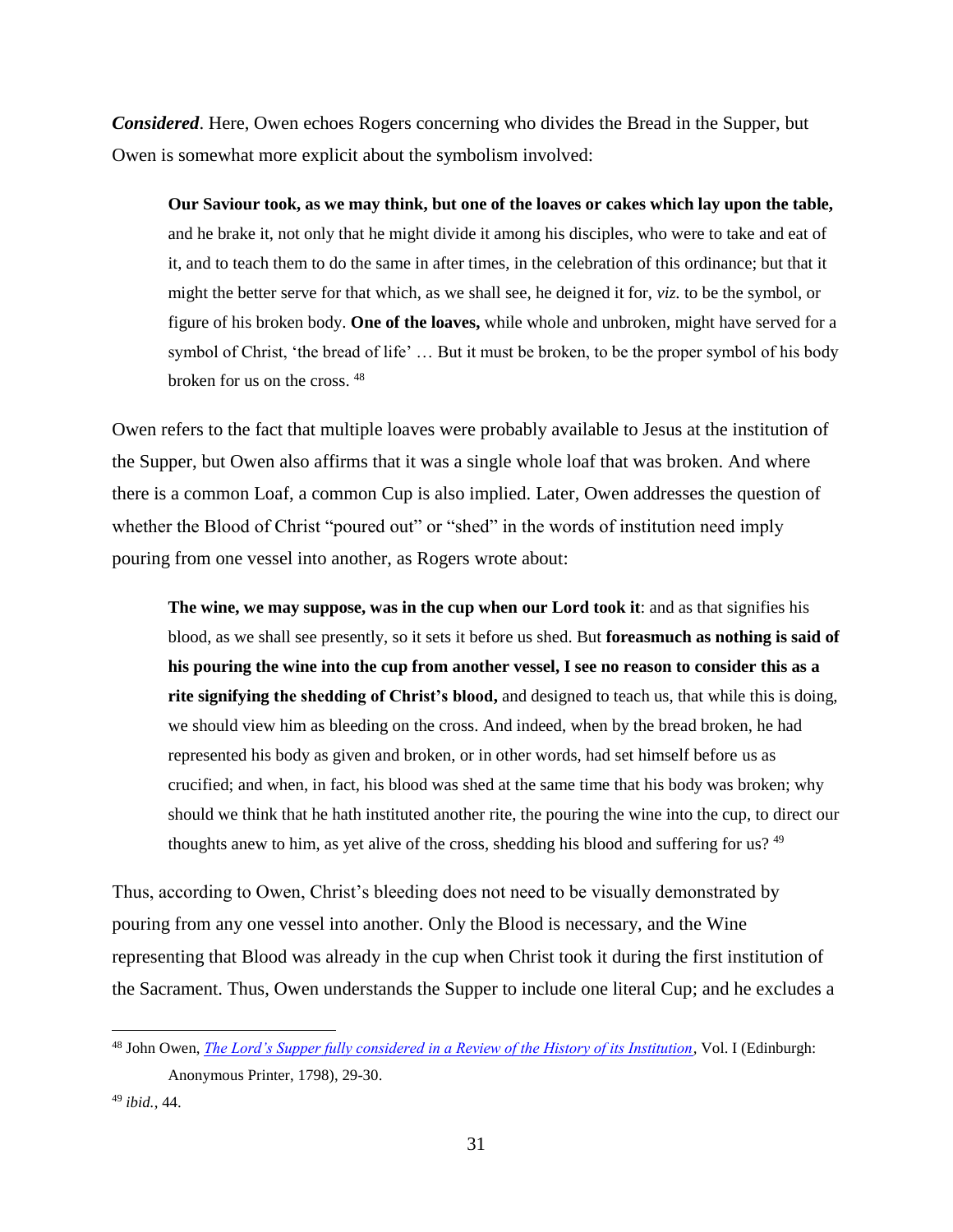possibility that Rogers left open, namely pouring from one common Cup into individual cups. Owen was for the common cup.

In the company of Owen was **Richard Vines** (1600-1655), another presbyterian Puritan, but one of a more moderate opinion: In 1649 he refused to pledge his allegiance to the republican government under Oliver Cromwell because of his sympathies for the conscience of the lately executed Charles I. Nevertheless, Vines did serve on the Westminster Assembly's committee for drawing up the Confession of Faith.<sup>50</sup> Regarding the common cup, in one of his tracts from  $1657$ Vines specifically referred his readers to the Augustinian tradition:

As for that I find in *Cyprian*, and from him in *Austin* [**Augustine**], and after both, in most Divines, That as **one bread is made of many grains, and one Cup of Wine of many grapes;** so the Church is one Body of many Members; whose Communion and Fellowship is here professed, testified and **signified by their participation of one Bread and of one Cup:** The allusion is proper, and not unlike that of the Apostle, I Cor. 10. 17. *We being many are one bread, and one body, for we are all partakers of that one bread.* <sup>51</sup>

Just as many grapes form one Cup of Wine, the many communicants participate in one Cup. Vines did not consider this symbolism of the common cup a merely academic doctrine, either. It was for the practical application to the communicant's meditations:

The Sacrament is a visible Word, and therefore **I hold it requisite that the Communicant be within sight of the Elements and Actions,** that he may see the Bread and the Wine, Taken, Blessed, Broken, Poured forth, and **not in corners and holes,** whence he hath not the actions under command of his eye. <sup>52</sup>

Vines, a Westminster divine, would have been *appalled* at the modern custom of partitioning one Loaf into many morsels and one Cup into many thimble-sups "behind the scenes" and away from the sight of the congregation. In Vines' thinking, the common cup was not just something that

<sup>50</sup> Alexander Gordon, *[The Dictionary of National Biography](http://books.google.com/books?id=kicJAAAAIAAJ&printsec=frontcover&source=gbs_ge_summary_r&cad=0#v=onepage&q&f=false)*, Vol. 58, ed. Sidney Lee (New York: The Macmillan Company, 1899), 369-371.

<sup>51</sup> Richard Vines, *[A Treatise of the Institution, Right Administration, and Receiving of the Sacrament of the Lords-](http://books.google.com/books?id=1wk8AQAAMAAJ&printsec=frontcover#v=onepage&q&f=false)[Supper](http://books.google.com/books?id=1wk8AQAAMAAJ&printsec=frontcover#v=onepage&q&f=false)* (London: A.M., 1657), 82-83.

<sup>52</sup> *ibid.*, 84.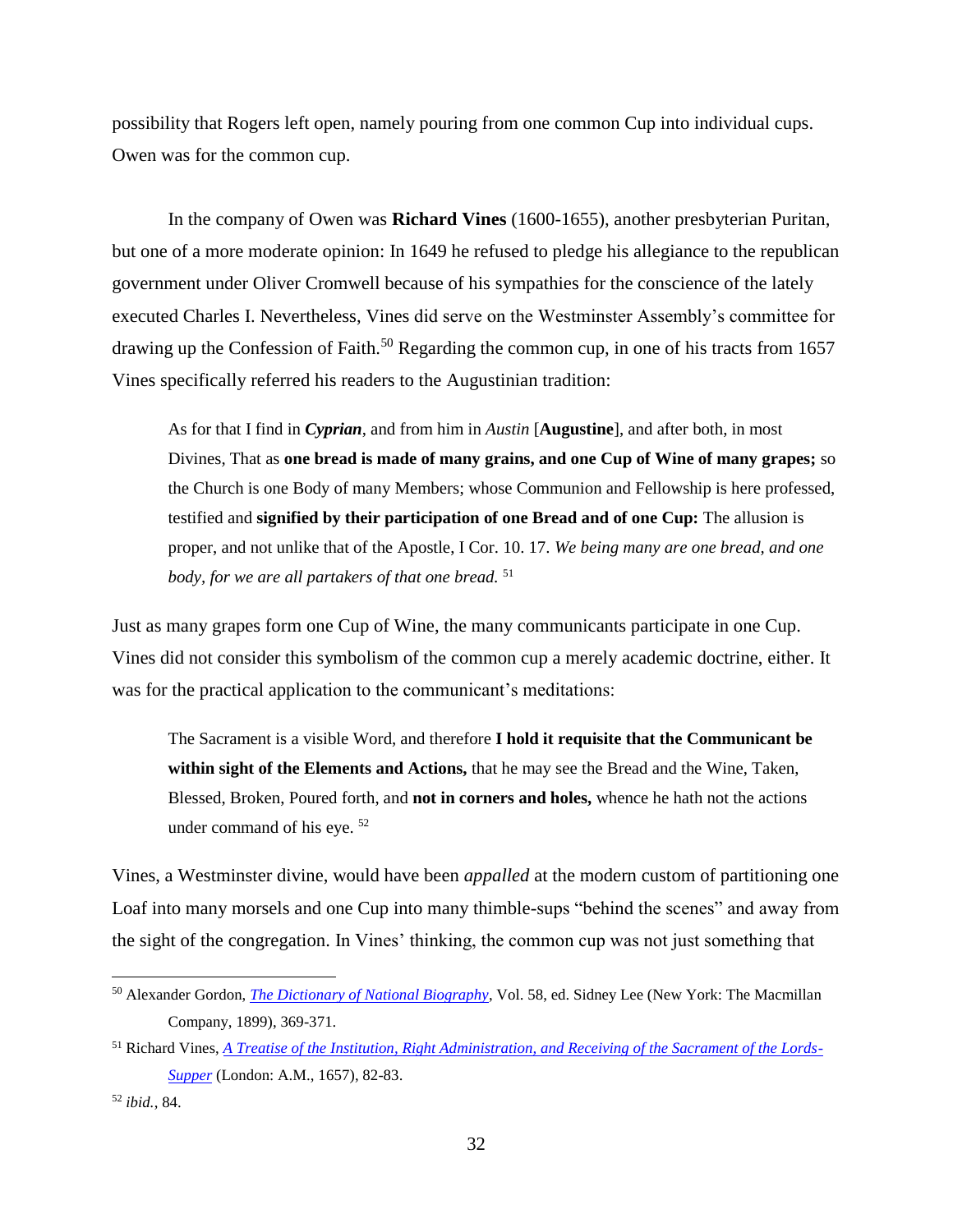was a nice addendum to the core element of worship that was the Supper; visual details such as the one Loaf and one Cup being divided were of vital importance to the Supper's function as a Sacrament or visible sign and seal.

In the writings of Rogers, Owens, and Vines—each an exemplary English Puritan—all indications are that the common cup was practiced. Although in the case of Rogers the common cup was likely divided by the minister into individual cups, this was done in the sight of the communicants, and so his practice cannot justify modern Presbyterian and Reformed practice. The discussion now turns to Presbyterian and Reformed movements upon which the Puritans' writings had a major impact. First in line for review are the Scots.

#### *The Scottish Second Reformation*

By way of background, the term *First Reformation of Scotland* refers to the movements led by **John Knox** in 1560-1561 and by Andrew Melville through the 1580s and 90s, whereas the *Second Reformation* refers to the revival led by individuals like Samuel Rutherford and Alexander Henderson which emerged in the wake of King Charles I and Archbishop William Laud's attempts to impose episcopal worship and church-government upon Scotland in the late 1630s.<sup>53</sup> The Second Reformation was characterized by a greater emphasis upon personal piety and holiness, in part because Scottish ministers and theologians were reading the works of English Puritans who were facing similar challenges from the Church of England.

Under Scotland's First Reformation, **Knox's 1564 liturgy** was implicitly common Loaf and common Cup by virtue of its specific instructions for the communicants to divide the Elements among themselves rather than having the Minister do so:

The exhortation [to the Sacrament] ended, the minister comes down from the pulpit, and sits at the table, every man and woman in likewise taking their place as occasion best serves: then he

<sup>53</sup> Thomas M'Crie, *[The Story of the Scottish Church: From the Reformation to the Disruption](http://books.google.com/books?id=t0QRAAAAIAAJ&printsec=frontcover&source=gbs_ge_summary_r&cad=0#v=onepage&q&f=false)* (London: Blackie and Son, 1875), 135.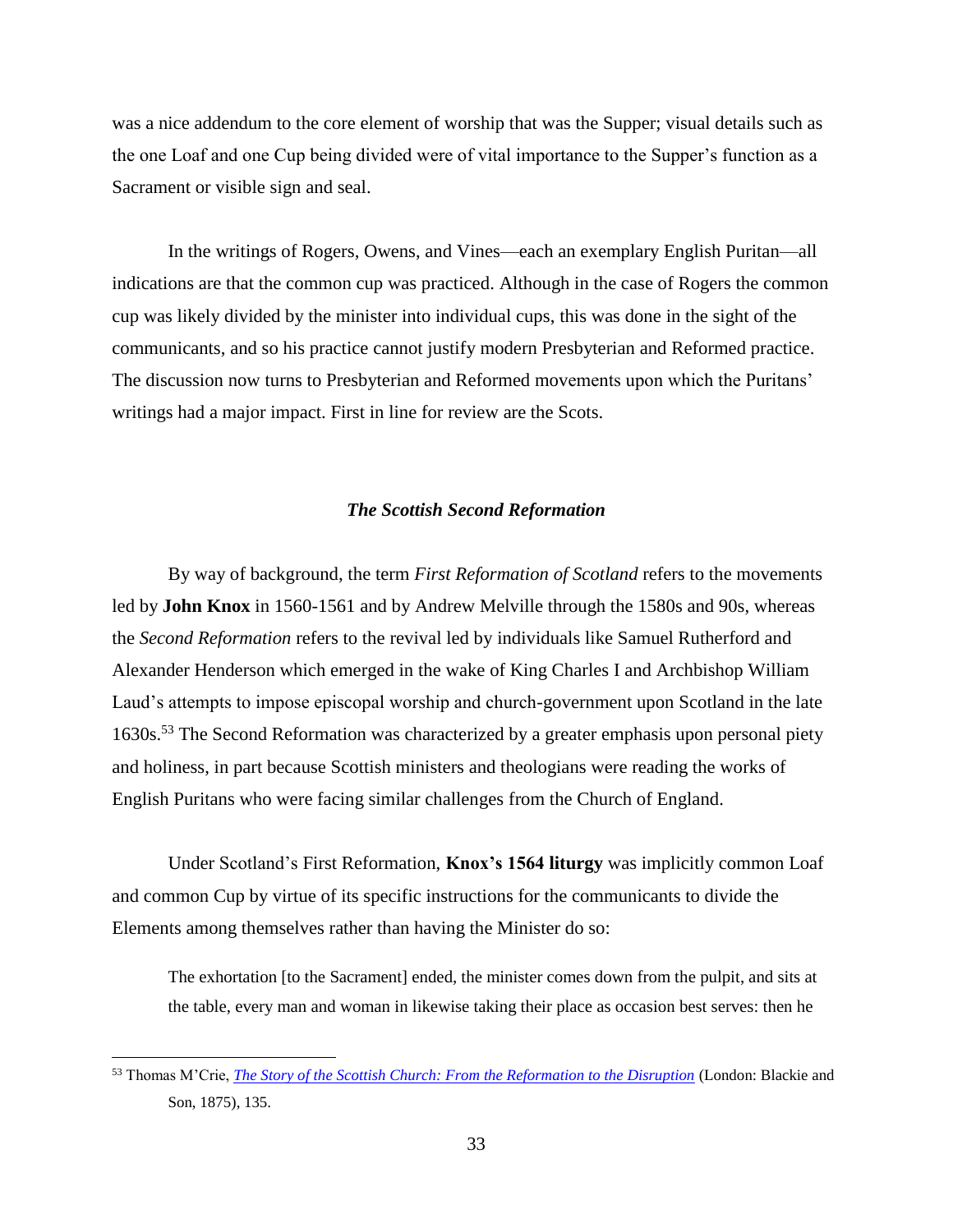takes bread, and gives thanks… This done, the minister breaks the bread, and delivers it to **the people, who distribute and divide the same amongst themselves,** according to our Saviour Christ's commandment, and in likewise gives the cup. <sup>54</sup>

If the Elements were divided only once they got to the communicants, it should be self-evident that the Sacrament began with one common Loaf and one common Cup.

Now much later, during the Second Reformation, this feature of Knox's liturgy would become a major subject of dispute between the Presbyterian Scots and their Episcopalian enemies. In 1618, King James I had convened a sham General Assembly of the Scottish clergy at Perth for the purpose of ramming Anglican practices down Scotland's throat. Within the resulting Five Articles of Perth had been an order for the Church of Scotland to begin practicing the Eucharist with the communicants kneeling while the Minister personally handed them the Elements, rather than sitting at the Table while passing the Elements around between them. <sup>55</sup> In one of his many tracts against the Five Articles, **David Calderwood** (1575-1650), who was famously exiled to the Netherlands for opposing King James I in 1617 and who authored *The History of the Church of Scotland* in 1646, explicitly acknowledged that the Scots only passed around one Cup in their practice:

The last paschal cup itself [*i.e.*, the last of the four ceremonial 'cups' traditionally toasted in the Jewish Passover], which was changed into the evangelical [*i.e.* was used to institute the Lord's Supper], was reached from hand to hand. **Christ then divided it not, but bade them divide it among themselves**, as the manner was at the paschal, and is usual at common feasts. **To drink of one cup, representeth fellowship in one common benefit,** but not that communication of mutual love and amity, which is represented by reaching the same cup to other… Were it not also absurd to see the Communicants reaching the cup to other, and the minister walking along to give to every one the bread? Is the bread holier than the wine? Analogy requireth, that the bread should be distributed by the Communicants, as well as the wine. **When the Evangelists [Gospel** 

<sup>54</sup> John Knox, *[The Liturgy of John Knox](https://archive.org/details/liturgyjohnknox00knoxuoft)* (Glasgow: University Press, 1886), 142.

<sup>55</sup> M'Crie, *[The Story of the Scottish Church](http://books.google.com/books?id=t0QRAAAAIAAJ&printsec=frontcover&source=gbs_ge_summary_r&cad=0#v=onepage&q&f=false)*, 113.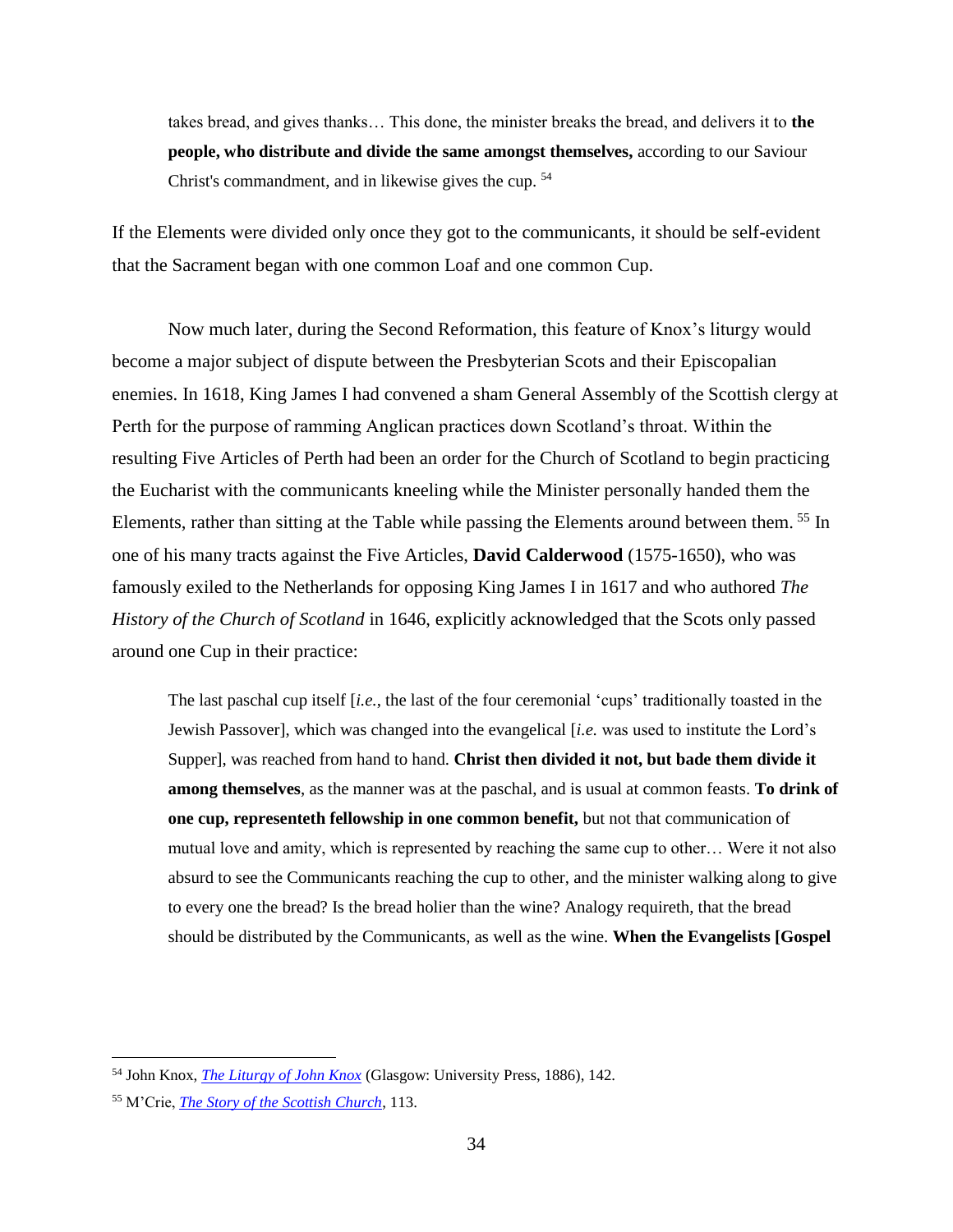**authors] say, Christ gave the bread, they meant not to every one severally, [any] more than when he gave the cup**… 56

Moreover, Calderwood cites a number of both Protestant and Roman Catholic authors who conclude along the same lines, including **Théodore de Bèze** (1519-1605), Calvin's direct disciple and successor. In Scripture, Jesus orders the disciples to distribute the one Cup among themselves; and, says Calderwood, it would only make sense if he had done the same with the Bread. One loaf was broken in two, each half being passed around the Table so that every communicant could break off a morsel for himself.

Close on the heels of Calderwood, **George Gillespie** (1613-1648), the prodigious young commissioner of the Church of Scotland to the Westminster Assembly,<sup>57</sup> protested the Episcopal practice upon the same point:

From that which hath been said of following Christ, and the commendable example of his apostles, in all things wherein it is not evident that they had some such special reason moving them to do that which they did, as doth not concern us, our first inference is this: That it is not indifferent for a minister to give the sacramental elements of bread and wine out of his own hand to every communicant; forasmuch as our Lord commanded his apostles to divide the cup among them, that is, to reach it one to another, Luke. xxii. 17… [W]e conclude that **when Christ commanded the apostles to divide the cup among them,** the meaning of the words can be no other than this, that **they should give the cup one to another;** which is so plain that a Jesuit also maketh it to follow upon this command, that Christ did reach the cup *non singulis sed uni, qui proximo, proximus sequenti, et deinceps daret* [not to individuals, but to one, who being near, gave to the next nearest, and so on.] <sup>58</sup>

<sup>56</sup> David Calderwood, *[A re-examination of the five articles enacted at Perth](https://archive.org/details/reexaminationoff00cald)* anno *1618 (*Holland: Anonymous Printer, 1636), 37-8.

<sup>57</sup> "George Gillespie," *Scottish Reformation Society*, Accessed November 11, 2014, [http://www.reformation](http://www.reformation-scotland.org.uk/scots-worthies/george-gillespie/)[scotland.org.uk/scots-worthies/george-gillespie/.](http://www.reformation-scotland.org.uk/scots-worthies/george-gillespie/)

<sup>58</sup> George Gillespie, *[A Dispute Against the English Popish Ceremonies Obtruded on the Church of Scotland](https://archive.org/details/EnglishpopishCeremonies)* (Edinburgh: Robert Ogle, and Oliver & Boyd, 1844), 201 [*IV*.v.1].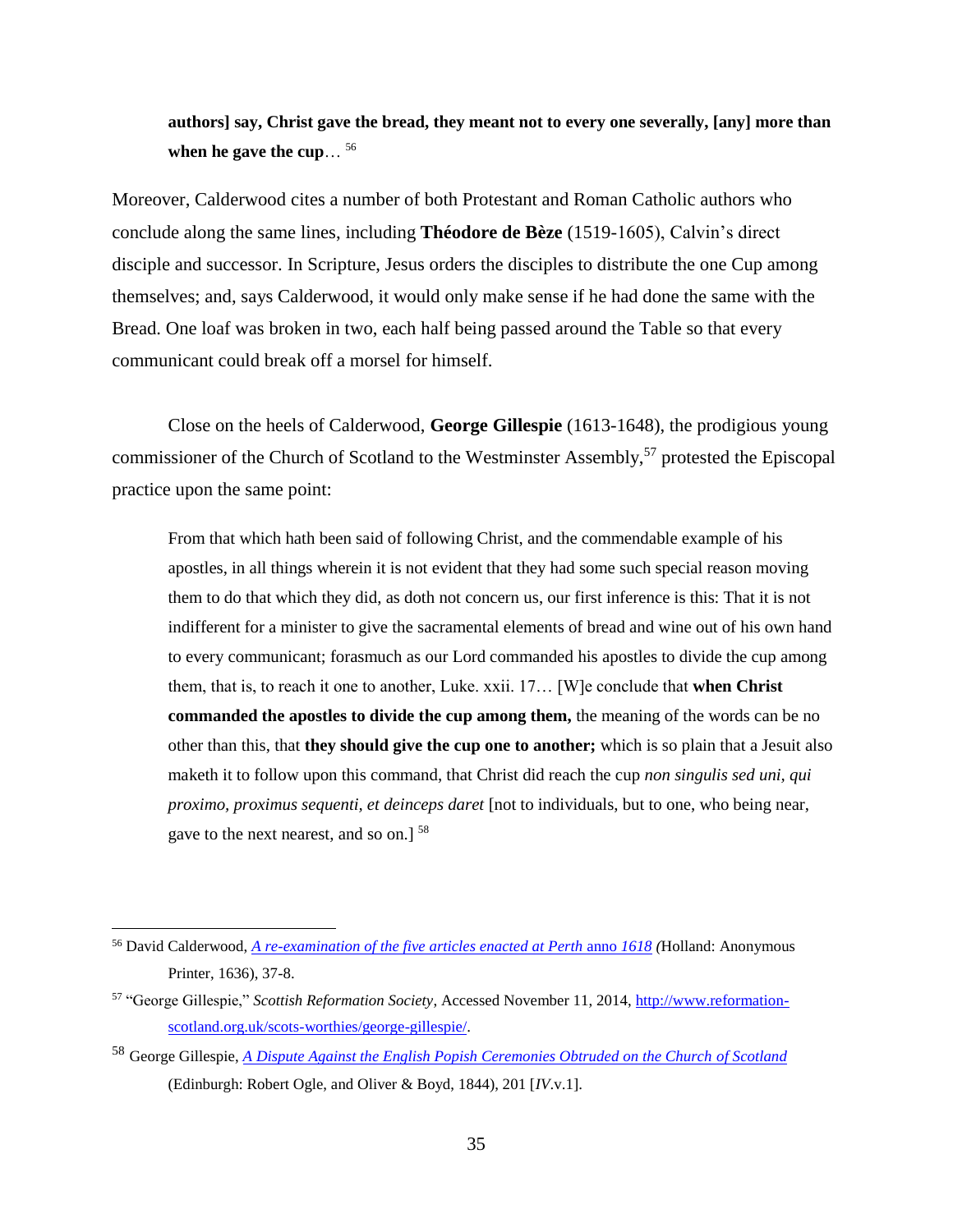Gillespie also made similar remarks in his arguments against Congregationalists. In a posthumously (1649) published essay from his *Treatise of Miscellany Questions* titled "Of the Use of a Table in the Lord's Supper," he writes,

…[T]he Apostle having mentioned our partaking of one bread, 1Cor. 10:17, addeth verse 21 our partaking of one Table, which is the Lord's Table. When Communicants come not to the Table, but abide in their Pews, some here some there, this is indeed a dividing of the congregation *in varias partes partiumque particulas* [in various parts, and pieces of parts]. Neither can they be said to divide the cup amongst themselves, (which by the institution they ought to do in testimony of their communion) when they are not within reach yea oftentimes not within sight of one another. **There is nothing like a dividing it amongst themselves, where they come not to the Table, and there give the cup to each other.** <sup>59</sup>

It should be obvious that Gillespie does not mean for all the communicants to drink out of their own individual cups in sight of one another. Gillespie's entire point is that passing the cup around the Table is, in his own words, "more communion like" than the minister coming to each person as they sit in the pews. Who can imagine, in good faith, that Gillespie meant his readers to understand that, as they sit at the Table, the communicants pass around a platter of thimblecups (already divided by the minister, in effect) as each person drinks out of only one of them? Gillespie, like Calderwood, was for the common cup.

Finally, some mention ought to be made of the Westminster Standards, which were a product of both the English Puritans and the Second-Reformation Scots. As most readers already know, the Westminster Assembly was a council of theologians convened by order of the English Parliament between 1643 and the late 1650s, with the objective of arriving at a consensus for the doctrine and practice of the English, Scottish, and Irish Churches. One of the earliest documents produced by the Assembly was its *Directory for the Publique Worship of God* (1644), which lays out the format for the new, united order of worship. In its pages one finds a subtle reference to the practice of the common cup:

<sup>59</sup> George Gillespie, *[A Treatise on Miscellany Questions](http://books.google.com/books?id=0iY3AAAAMAAJ&printsec=frontcover#v=onepage&q&f=false)*, ed. Patrick Gillespie (Edinburgh: University Press, 1649), 228.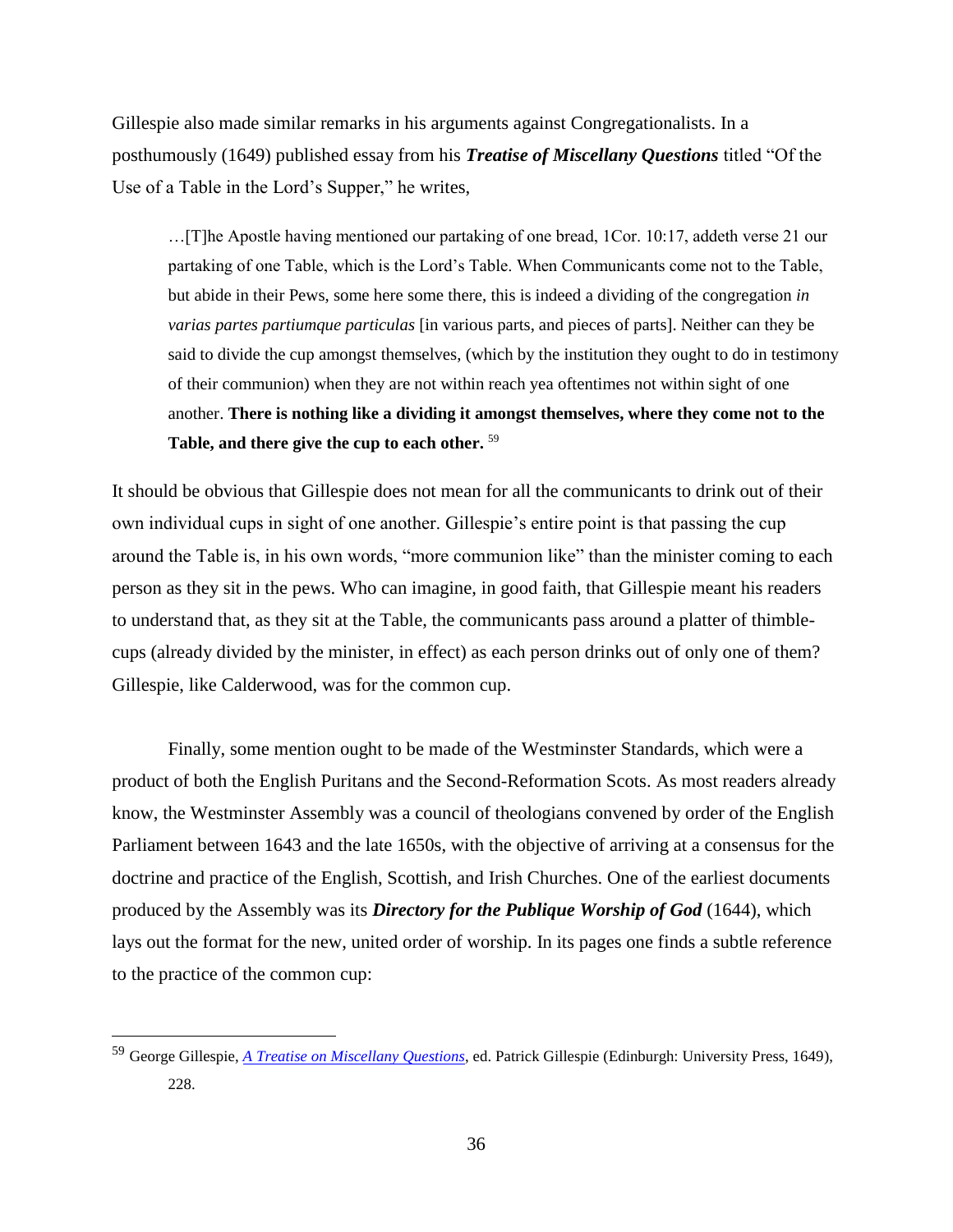…[T]he table being before decently covered, and so conveniently placed, that the communicants may orderly sit about it, or at it, the minister is to begin the action with sanctifying and blessing the elements of bread and wine set before him, (the bread in comely and convenient vessels, so prepared, that, being broken by him, and given, it may be distributed amongst the communicants; the wine also in **large** cups,) having first, in a few words, shewed that those elements, otherwise common, are now set apart and sanctified to this holy use, by the word of institution and prayer. <sup>60</sup>

The Bread is placed in *vessels*, plural; and the Wine is in *cups*, plural. Yet notice that it is placed in *large* cups. While there is more than one literal cup, what is in view is not individual cups; it is multiple *shared* cups. Once one understands the differences between English Congregationalist and Scottish Presbyterian formats for the Supper, and once one appreciates that the *Directory* is a compromise document, the reason why there are multiple bread-platters and chalices becomes clear. In Congregationalist churches, the common practice was for the minister to bring one Loaf and one Cup around through all the pews; he needed to have extra loaves and filled cups handy to replenish his supply as he made his rounds. But in the Presbyterian churches, the common practice was for the communicants to come up and sit around the Table in multiple successive "companies;" each "company" would use one whole loaf and one filled cup, so the minister had to have extra in his reserve to service the entire congregation.<sup>61</sup> The Westminster *Directory* was not individual cup, but common.

Much of the sentiment of the Scottish Second Reformation may be summarized as a determination to defend the greater purity of worship found in Knox's liturgy from the Episcopalian ceremonies of Charles I and Archbishop Laud. Given that Knox had prescribed a common cup, it should not be surprising to find that exemplary Second-Reformation theologians like Calderwood and Gillespie also taught a common cup, and that the denominational standards they helped to forge at Westminster were written with the common cup in mind. It is now time to consider another group to whom both the English Puritans gave inspiration: the Dutch Puritans.

<sup>60</sup> Westminster Assembly, *[A Directory for the Publique Worship of God Throughout the Three Kingdoms of](http://books.google.com/books?id=LOZbAAAAQAAJ&printsec=frontcover#v=onepage&q&f=false)  [England, Scotland, and Ireland](http://books.google.com/books?id=LOZbAAAAQAAJ&printsec=frontcover#v=onepage&q&f=false) (*London: The House of Commons, 1645), 51.

<sup>61</sup> Gillespie, *[Miscellany Questions](http://books.google.com/books?id=0iY3AAAAMAAJ&printsec=frontcover#v=onepage&q&f=false)*, 221.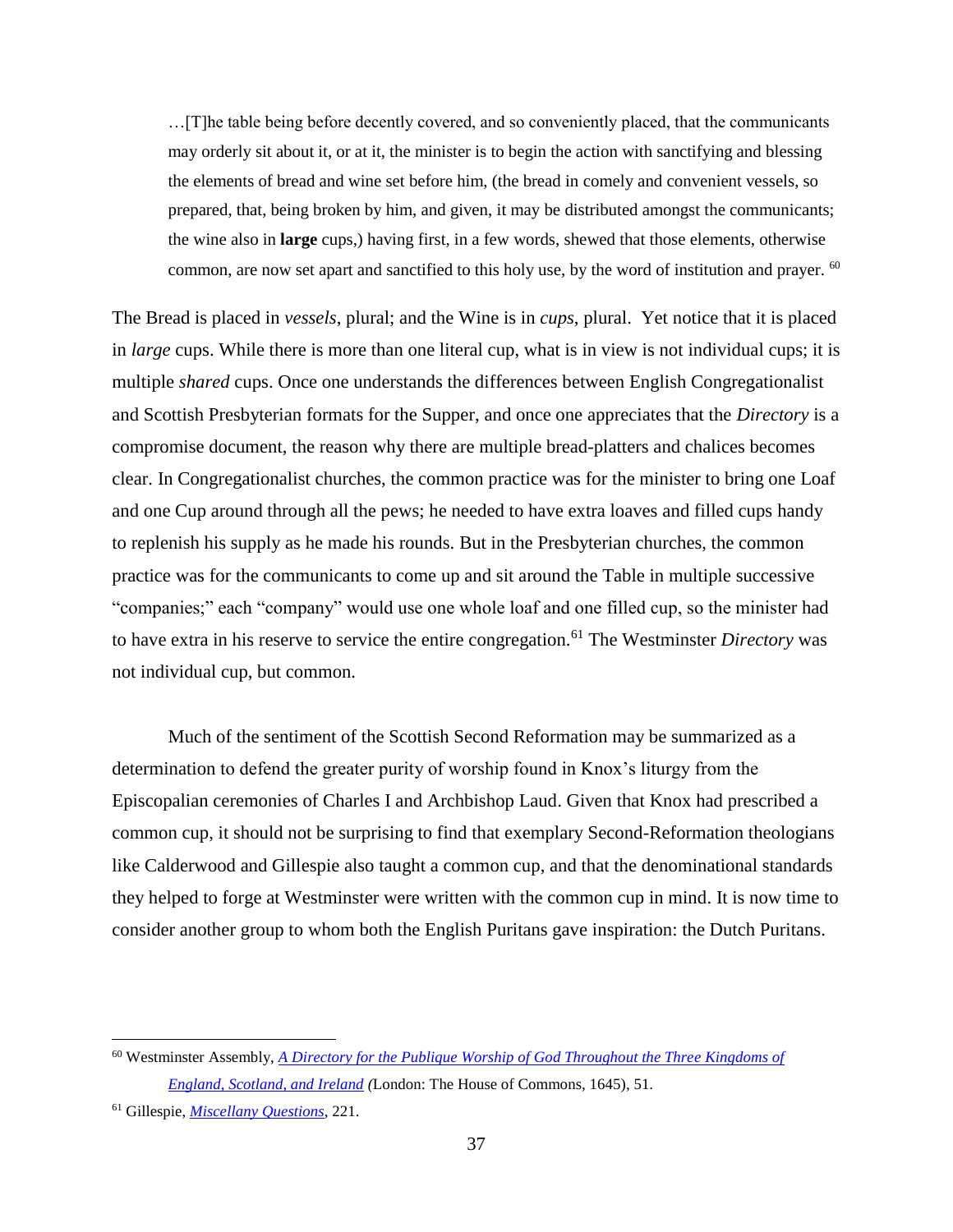#### *The Dutch Second Reformation*

Much as Scotland's reformation is divided into First and Second phases, in the Netherlands there was a first generation of Reformers who brought the Low Countries over to Calvinism from about 1540 to 1580, then a second period lasting from about 1600 to 1750 in which a new generation of Reformers stressed personal piety and purity of worship as opposed to bare orthodoxy. During the first period, the Netherlands mostly took their cues from the German Palatinate and Geneva, and did not produce any major theologians of their own. However, the second period of reformation, which is known as the *Nadere Reformatie* or "Nearer Reformation," was the springtime bloom of the Dutch Reformed Church. It is this era which gave birth to the saying *Ecclesia reformata semper reformanda est*—"The Reformed Church is always reforming."

**Wilhelmus à Brakel** (1635-1711) was a major contributor to the *Nadere Reformatie*. He studied for the pastorate at Franeker Academy, was ordained in 1662, pursued further study under Gisbertus Voetius (1589-1676) at the University of Utrecht, and became a pastor at Rotterdam in 1683. It was then, in the twilight of his life, that he wrote a book which has ever since been remembered and beloved of the Reformed churches throughout the Dutch-speaking world: *A Christian's Reasonable Service* (1700). <sup>62</sup> The main purpose of this four-volume work was to defend the systematic-theology approach of Voetius against the biblical-theology approach of Johannes Cocceius (1603-1669). However, *A Christian's Reasonable Service* was also a marvelously exhaustive handbook on Dutch Puritan worship and piety.

With regard to the common cup, it is clear from à Brakel's section on the Lord's Supper in Volume II of *Reasonable Service* that one literal cup was his practice. In discussing the external signs of the Sacrament in Chapter 40, à Brakel delivers a litany of issues that he deems irrelevant trifles: whether the bread is leavened or unleavened, whether the wine is diluted with water, and…

<sup>62</sup> Wilhelmus à Brakel, *[The Christian's Reasonable Service](http://biblicalspirituality.files.wordpress.com/2010/03/reasonableservicevol1.pdf)*, Vol. 1, trans. Bartel Elshout, ed. Joel R. Beeke (Grand Rapids: Reformation Heritage Books, 1999), xxxi-lxxix.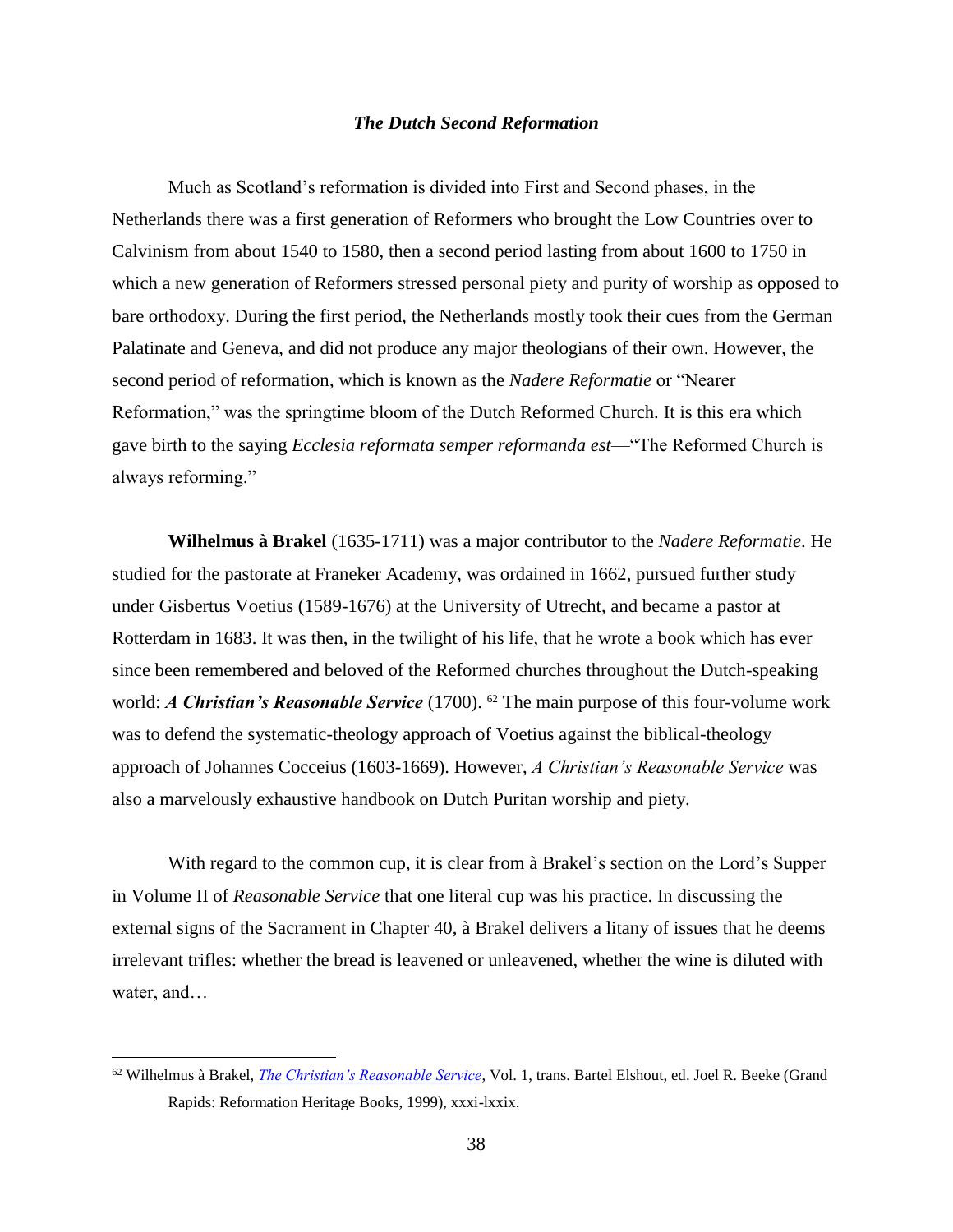It is also immaterial whether one drinks the wine from **a cup or a glass**; likewise the manner in which it [the drinking] is done. Common substances must be used without superstition.<sup>63</sup>

The reader will note carefully that à Brakel deems only the type of vessel and how one drinks from it as indifferent, but says nothing of the number. If there were a place to mention that multiple individual cups could be used, this were it. But à Brakel does not come out in support of individual cups. On the contrary, when one reads only a few paragraphs further, one encounters language that would be quite difficult for the individual-cupper to defend:

*Question:* Must the cup be given to the communicants, as it is true for the bread? … Christ gave the cup to the apostles and not to others, and therefore the priests must have the cup, but not the common man.

*Answer:* ... [T]he apostle proves that believers have communion with Christ and each other—urging them to exercise this—by the fact that **they all share the cup and drink from it.** 'The cup of blessing which we bless, is it not the communion of the blood of Christ?' (1Cor. 10:16); 'For by one Spirit are we all baptized into one body… [*sic*] and have been all made to drink into one Spirit' (1Cor. 12:13). Therefore **all who have fellowship with Christ must thus as well drink from the same cup** as they eat from the same bread and are baptized with one baptism.<sup>64</sup>

"They all *share* the cup and drink from it." There is many an individual cupper who will readily say that the communicants all *drink from one cup*. But there is hardly one who ever speaks of *sharing one cup*. But more importantly, the *context* strongly suggests that à Brakel is speaking of a cup that is literally and physically one. The question he is answering is not whether the cup should or should not be given to the communicants in any figurative representative sense. According to the Roman Catholic position that à Brakel is refuting, when communicants partake of the Body of Christ, they simultaneously partake of the Blood of Christ as well by reason of the indivisibility of Christ's human nature—his Blood cannot be separated from his Body. Thus, when a Roman Catholic layperson eats the host wafer, he has effectively "drunk the Cup" as well. The question that à Brakel is answering is whether the cup should or should not be given to

<sup>63</sup> Wilhelmus à Brakel, *[The Christian's Reasonable Service](http://biblicalspirituality.files.wordpress.com/2010/03/reasonableservicevol2-indexed.pdf)*, Vol. 2, trans. Bartel Elshout, ed. Joel R. Beeke (Grand Rapids: Reformation Heritage Books, 1999), 529.

<sup>64</sup> *ibid.*, 529-30.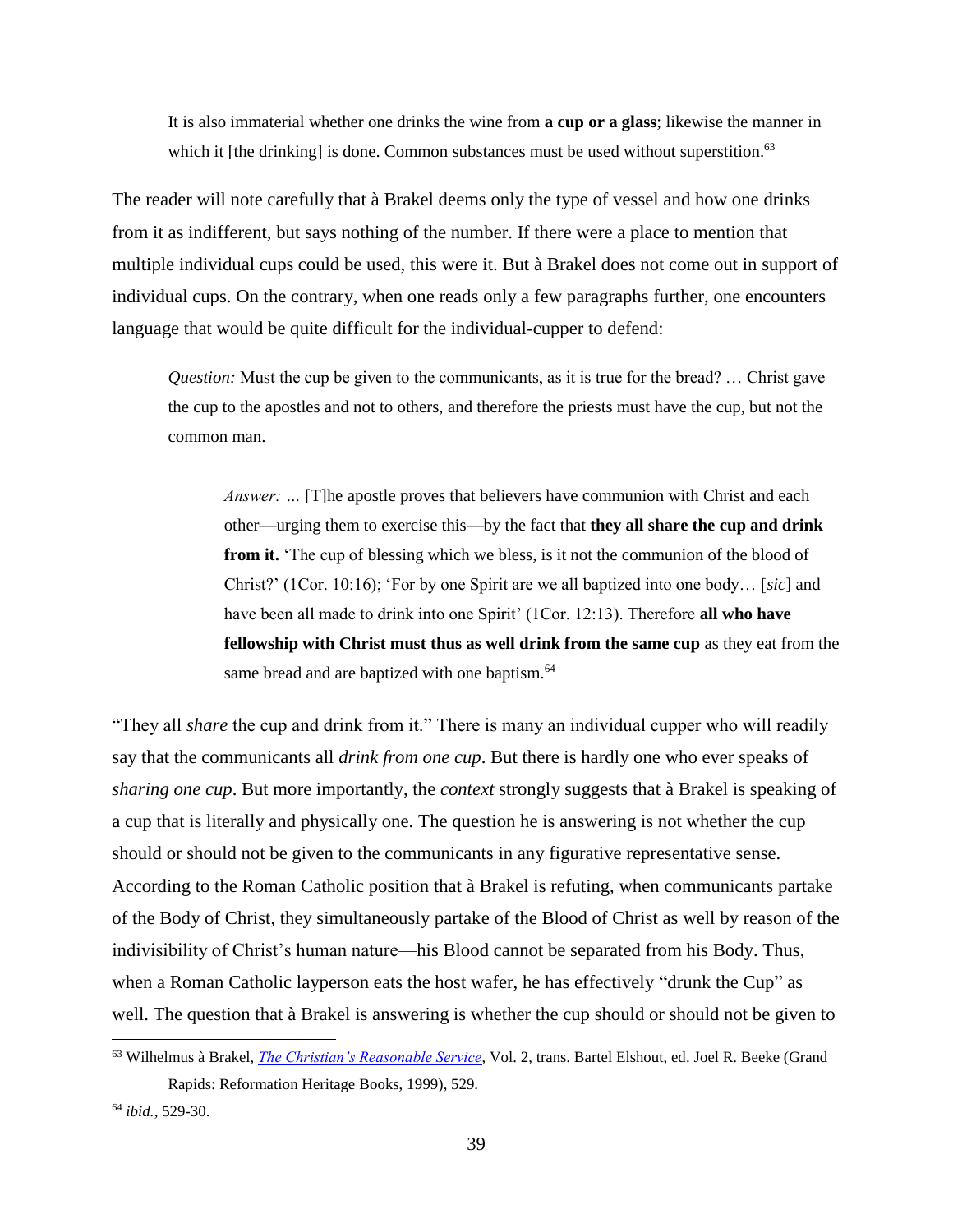the communicants in the *literal* sense, and it is against *that* background that he says the cup should be shared and that the communicants should drink from the same cup. He could not have meant anything other than the doctrine of the common cup.

Someone may object along the same lines discussed in relation to the *Heidelberg Catechism*. Someone may point out that à Brakel says in the same paragraph that all the members of the church share one baptism, but nobody gathers that to mean that all the members must be baptized from literally the same pool of water. Yet the objector should take notice how à Brakel separates the bread and cup from baptism. Whereas he says that Christians drink from the *same* cup and eat the *same* bread, he says that they are baptized with *one* baptism. From this, it is apparent that à Brakel acknowledged a distinction: The Lord's Supper *explicitly* shows forth the unity of Christians by means of their *collective* sharing of the *same* loaf and cup, but baptism *implies* the unity of Christians by means of their *individual* subjection to *one* Sacrament. Unless à Brakel is understood in this way, the only logical alternative way of understanding him would be to conclude that the unity of Christians in the Lord's Supper is not in *any* way dependent on their partaking together. Since Christians can be baptized individually, they may also receive the Elements of the Supper individually, *e.g.* alone on a hospital bed. Yet no one would dare put such a Papist doctrine in à Brakel's mouth! The only interpretation that makes sense of à Brakel here is that he was speaking of the common cup.

Nevertheless, there might be someone who would desire to discredit à Brakel's commoncup doctrine because of his exegetical method. For à Brakel was a defender of systematic theology, but the approach of biblical theology might come to different conclusions. With a biblical-theological scheme of interpreting the Bible according to the history of redemption, perhaps one would conclude that God's precise demands in Old Testament worship are done away with in the New Testament, leaving Christians with the freedom to alter details like the number of the Cup according to their convenience.

However, die-hard, biblical-theology Cocceians of the *Nadere Reformatie* also used language highly suggestive of a common cup. **Johannes Huysinga** (1645-1702) is almost entirely forgotten today, but in his lifetime he was recognized as a leading supporter of Cocceian

40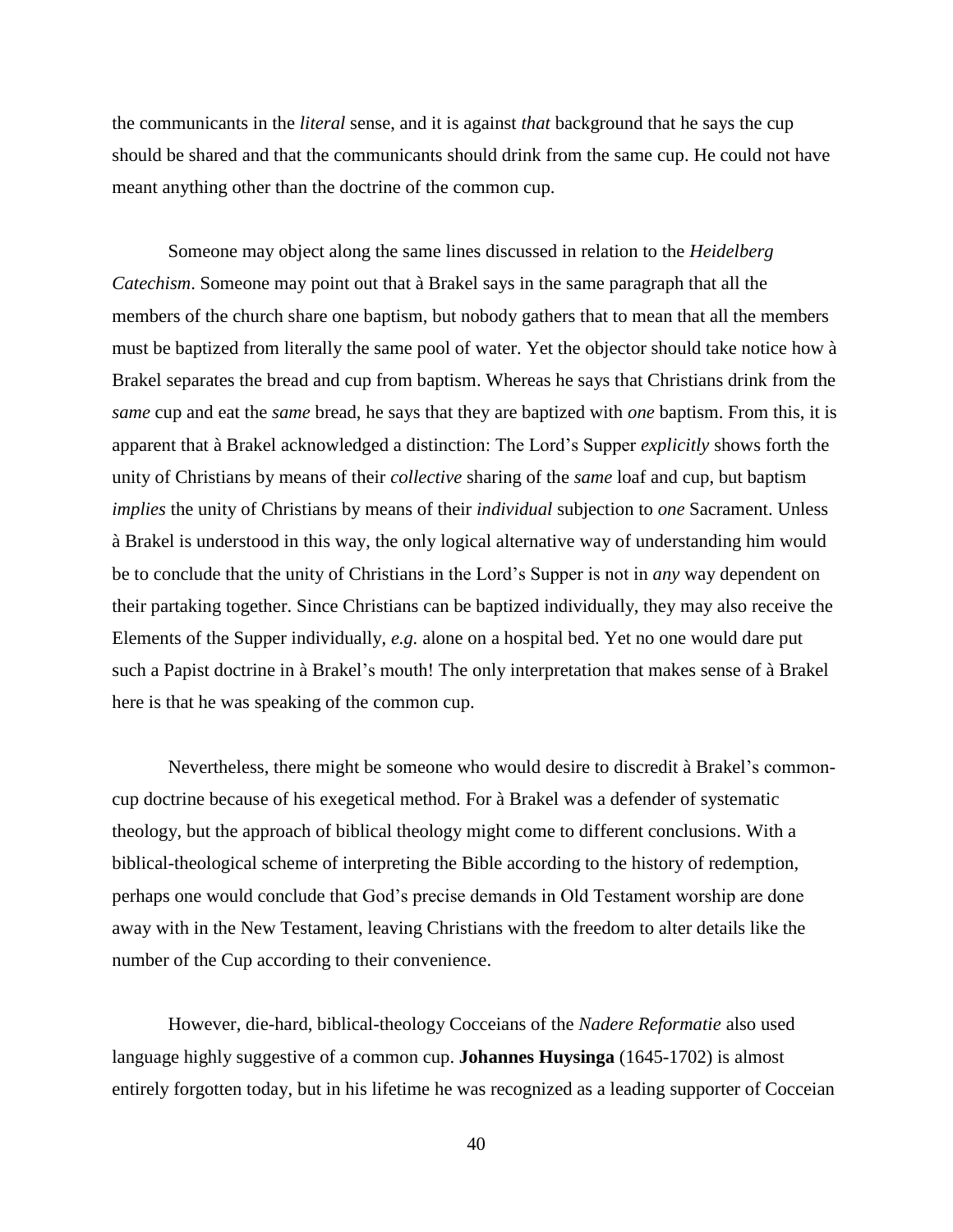theology. Naturally, he studied theology at Leiden (where Cocceius was professor), and he pastored at Nootdorp in the 1670s and Haarlem from 1680 onwards.<sup>65</sup> In one of his better-known works, *Important Observations… concerning the Usage of the Lord's Supper* (1716), Huysinga wrote,

… '[T]he Bread that we break, is that not'—or, does it not likewise represent—'the fellowship of the Body of Christ? And the Drinking-cup of Thanksgiving, which we bless with thanksgiving' before and in the commemorations and acknowledgements of the obtained atonements, 'is that not the fellowship of the Blood of Christ? **And because it is one Bread, from which we all eat alike**' at one table, so that we all 'become partakers of the same Bread,' is it not the case that we 'many in like manner are also one body,' and together have fellowship in the Sufferings of Christ as fellows of one another? Certainly [Paul means to say]… that, in order to openly give it to be known and confirmed for knowledge, we likewise dine there together as Brothers, and eat and drink **from one and the same Bread and Wine**, and **thereby for our part we show and declare that we likewise confess and believe one and the same Truth, Savior, and Salvation**, and that we desire and embrace this. In this way, we are also mutually assured due to Christ that we 'have all' just as surely 'drunk' by way of and 'unto one Spirit;' and that we 'are adhering to one Lord and one Spirit with him;' and that from that [Spirit] we together, as members of one another, are part of one Body in him as the Head; so that we 'have mutual fellowship with each other, and so that these things are our fellowship with the Father and his Son Jesus Christ. <sup>66</sup>

Virtually all the same themes that à Brakel offered are rehearsed here in Huysinga, but Huysinga presents different challenges.

First, does the use of the Dutch term *Drinkbeker* ("Drinking-cup") as opposed to *Kelk* ("chalice") indicate multiple individual cups? No more than the English term *Cup* would suggest individual cups. While *Kelk* would be exclusive of an individual cup, *Drinkbeker* is inclusive of a chalice.

<sup>65</sup> *[Nieuw Nederlandsch Biografisch Woordenboek](http://resources.huygens.knaw.nl/retroboeken/nnbw/#source=8&page=456&view=imagePane)*, Vol. 8, ed. P. C. Molhuysen and P. J. Blok (Leiden: A.W. Sijthoff's Uitgevers-Mattschappij, 1930), 897.

<sup>66</sup> Johannes Huysinga, *[Nodige betragtinge voor een Godsdienstige ziele: Ontrent het gebruyken van des HEEREN](http://books.google.com/books?id=ALlaAAAAcAAJ&printsec=frontcover#v=onepage&q&f=false)  [Avondmaal](http://books.google.com/books?id=ALlaAAAAcAAJ&printsec=frontcover#v=onepage&q&f=false)* (Utrecht: Jacob van Poolsum, 1716), 245-6. Translation by B. Phillips.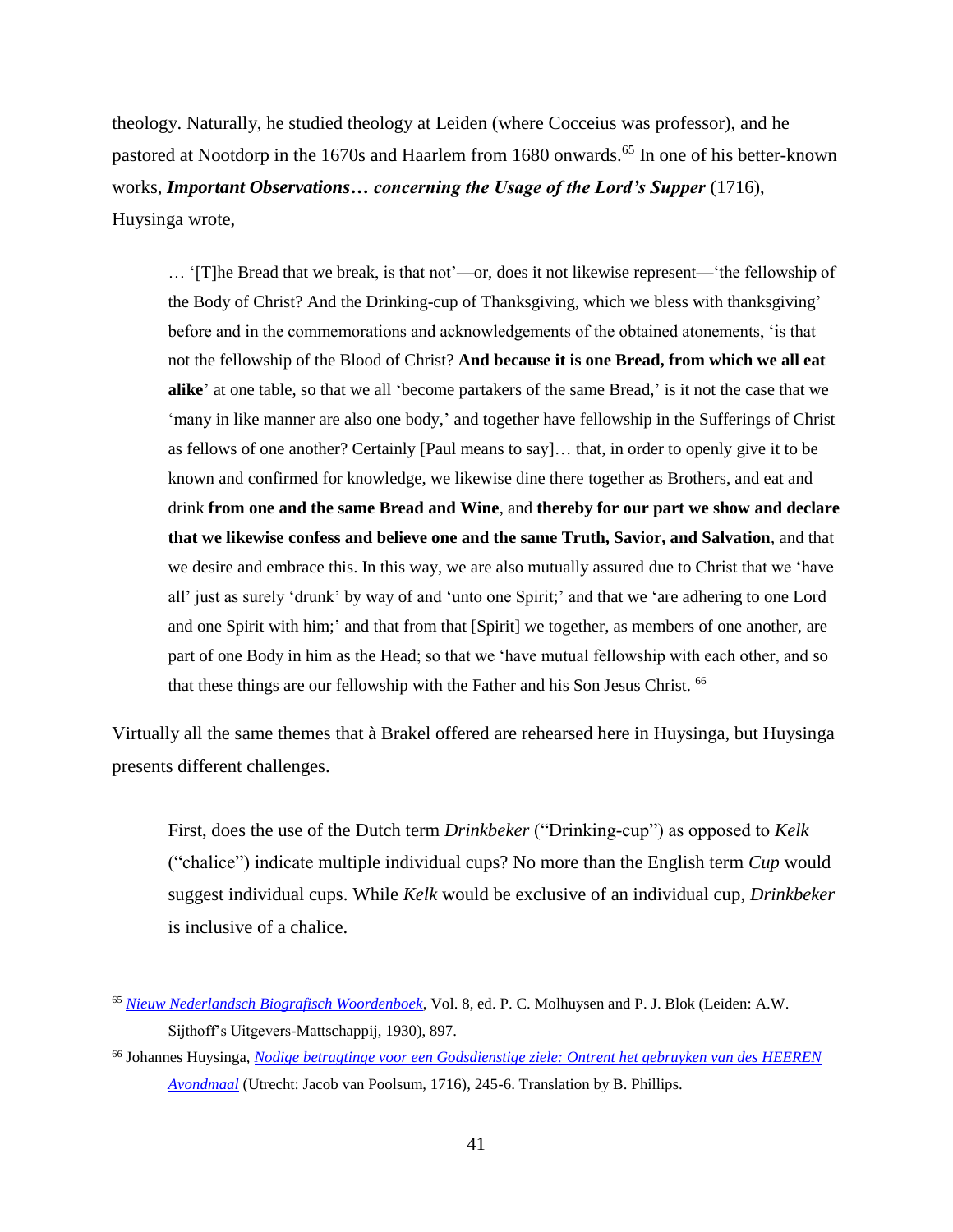Second, is it possible to understand the "one and the same Bread and Wine" in terms of a *substance*? Out of all the interpreters considered heretofore, Huysinga is the most ambiguous on this question, but nevertheless this modern understanding of the Cup is implausible. According to Huysinga, partaking of "one and the same Bread and Wine" is a public declaration that Christians profess the same Gospel. Can it credibly be argued that individual cups visually demonstrate unity of belief? If a non-fluent Dutch-speaking Chinese Confucianist happened to walk into Huysinga's congregation in Haarlem in 1617 and witnessed the Sacrament being performed, would an individual-cup practice have clearly symbolized to this simple, humble man that the communicants partook of the same source of spiritual nourishment?

This touches upon a larger problem which the practice of individual cups must confront. The Presbyterian and Reformed churches have always confessed that the Sacraments are given to man because of his weak tendency to walk by sight rather than faith. They have been granted as a concession in a New Covenant that has otherwise done away with all the shadowy symbols that were characteristic of the Old Covenant. They are "visible sermons," as it were, that vividly depict what can otherwise be difficult to comprehend by the Scriptures alone. They are given for the *simple*. If the Sacraments are for the *simple*, how can anyone claim that individual cups serve to signify the death of the Lord Jesus Christ and the unity that believers have in that death *simply*? Not one Body, but many, are distributed and eaten. Not one mass of Blood, but many, are ruptured into the mouths of those who drink the Lord's Cup. Huysinga's statements are rendered self-contradictory if they are taken to be inclusive of individual cups, because individual cups are not common sense. They are not *simple*.

#### *Summary of the Puritans*

Regardless of whether the first generation of Reformers were actually laxer about the regulative principle, they practiced a common cup and justified it from Scripture. In this section, the reader has witnessed that this was no less true of the Puritans, whose commitment to the regulative principle is typically perceived as far stricter. Exemplary English and Dutch Puritans,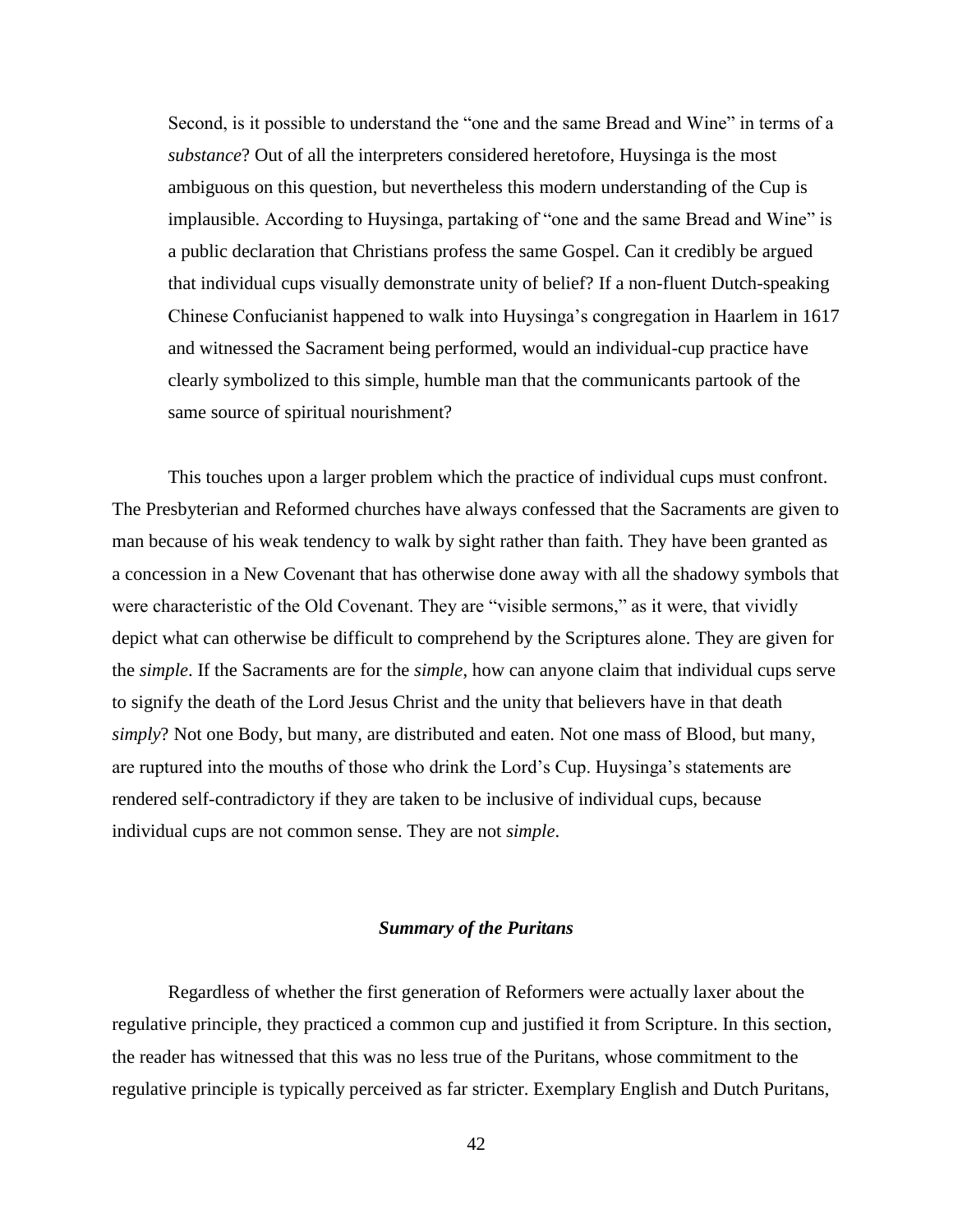as well as Scottish Covenanters—ministers like Owen, à Brakel, and Gillespie—all alluded to or explicitly defended the common cup in one expression or another. The common cup is a solidly *Puritan* practice.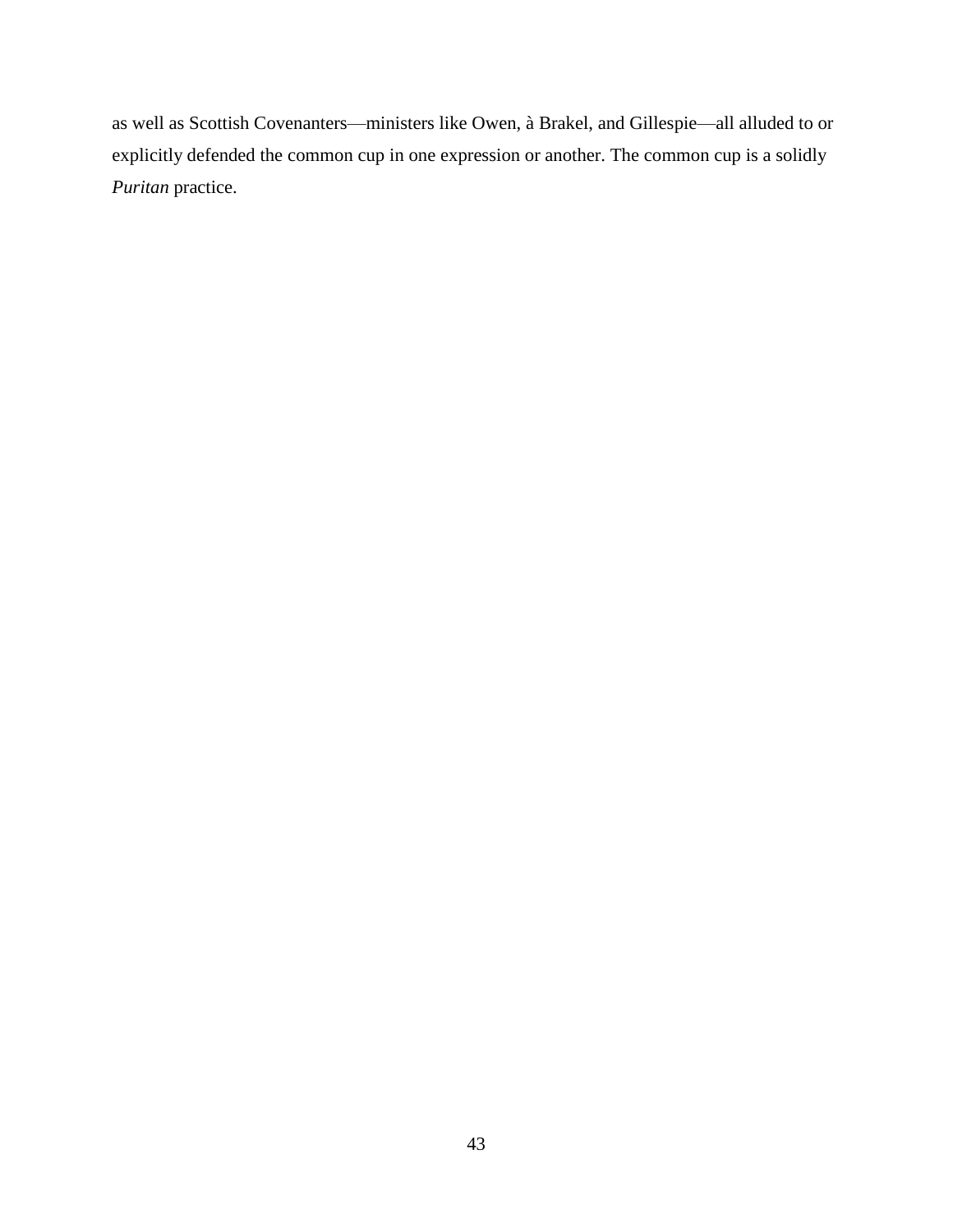### **Conclusion**

Too often Presbyterian and Reformed believers who use many individual cups for communion feel that their position is threatened by the testimony of Reformation history dodge into territory that is beside the point: "Well, I don't care about the doctrines of men. I believe Scripture, and I don't believe Scripture supports your position." "What about the ebola scare? That disease can be spread by saliva!" "Doesn't refilling your one cup or your using multiple large cups undermine your argument?" "You're being Pharisaical about a minor issue!" There is nothing wrong with these responses, of course, if they are being offered later as a peaceable explanation as to why one chooses not to *agree* with historic consensus. However, when the discussion is whether a given position actually *was* the consensus (as it is in this essay), such objections about the practice itself are quite beside the point. It is like challenging an opponent to a sword duel directly after one has been bested in a jousting tournament. The man's *lance* arm was not stronger, so before his opponent can be acknowledged as the victor, he salvages his pride by boasting that he is really better with the sword anyway. It is hoped that the reader of this article is more chivalrous than that, and will honorably yield the point that the Presbyterian and Reformed churches, from Zürich to Geneva, from Heidelberg to Emden, and from London to Edinburgh, were historically common cup.

Many modern Presbyterians and Reformed have lost memory of the reason *why* the common Loaf and common Cup were once seen as solid refutations of transubstantiation. John Foxe records in *Book IX* of his infamous *Book of Martyrs* (more properly titled *The Acts and Monuments of these Latter and Perilous Days*), that at a disputation at Cambridge sometime in the late 1540s, **Dr. Nicholas Ridley**, Bishop of Rochester and martyr to the Protestant cause under Bloody Mary, quoted Cyprian's analogy of many grains forming one bread and concluded,

Therefore they that take away the grains, or **the union of the grains in the bread**… in my judgment are sacramentaries [sacramentarians]; for they take away **the similitude between the bread and the body of Christ** <sup>67</sup>

<sup>67</sup> John Foxe, *[The Acts and monuments of the Church: containing the history and sufferings of the martyrs](http://books.google.com/books?id=OnAEAAAAQAAJ&printsec=frontcover&source=gbs_ge_summary_r&cad=0#v=onepage&q&f=false)*, ed. Michael Hobart Seymour (London: Scott, Webster, and Geary, 1838), 667.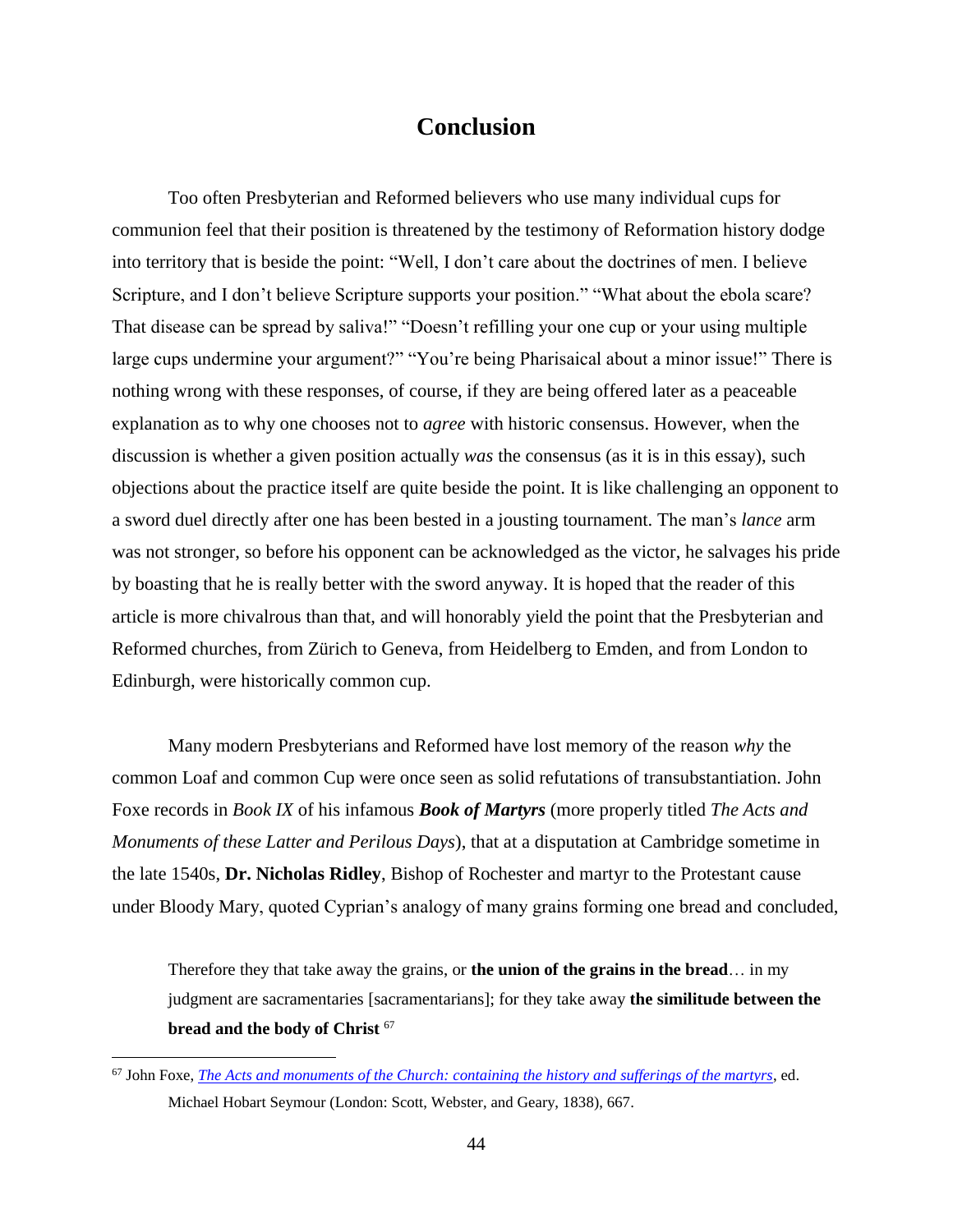Ridley's point was the same point that many of the other Reformers discussed in this article made: A Sacrament is a *visible sign*, and if that visible sign is removed (such as one would by claiming that the Bread has become the Body of Christ), the Sacrament is removed. Now, modern Presbyterians and Reformed continue to recognize and practice many of the visible signs that make up the Sacrament of the Lord's Supper, and so they have not removed the Sacrament altogether. Nevertheless, in removing the common Loaf and the Cup, they have, by definition, removed a part from the whole Sacrament. They have *defaced* the Sacrament. That is a serious cause for concern.

Now, the conclusion that churches which do not use a common cup have an incomplete Sacrament is by no means submitted to the reader so as to imply that such churches are false churches. Nor is it my intention to cast them as "not truly Reformed," or to say that their Sacrament is wholly ineffectual to the means for which Christ instituted it. What is being submitted to the reader of this article is a call to restore again the ancient bounds which our fathers have made. Long ago, the Early Church Fathers taught that the Supper was a visible sign to the communicants that they were many grapes crushed into one body of wine—one Cup. Erasmus picked up this imagery, and through Erasmus it came to Luther, Zwingli, Calvin, Ursinus, and all of the Reformed churches of the 16th and 17th centuries. Today it lies in ruins because, after the crisis of the 1918 influenza pandemic had passed, and the world returned to normal, men and women of God continued to fear the diseases they could contract by the common cup more than they feared the Lord Christ who had instituted it. We the Presbyterian and Reformed churches thereby lost a part of our heritage that extends back to the days of the Roman Empire.

Our God is mightier than any trend of history, and there may very well come a day when the walls of this sacramental Jerusalem are rebuilt. Such is my continual prayer. It is my prayer that Presbyterian and Reformed denominations which claim to be "conservative" would revisit doctrines like the common cup that they lost when liberal progressives hijacked their synods and general assemblies in the early 20th century. But it will take much reasoning from Scripture and history, and much repentance. And so it is also my prayer that God would use this little essay to

45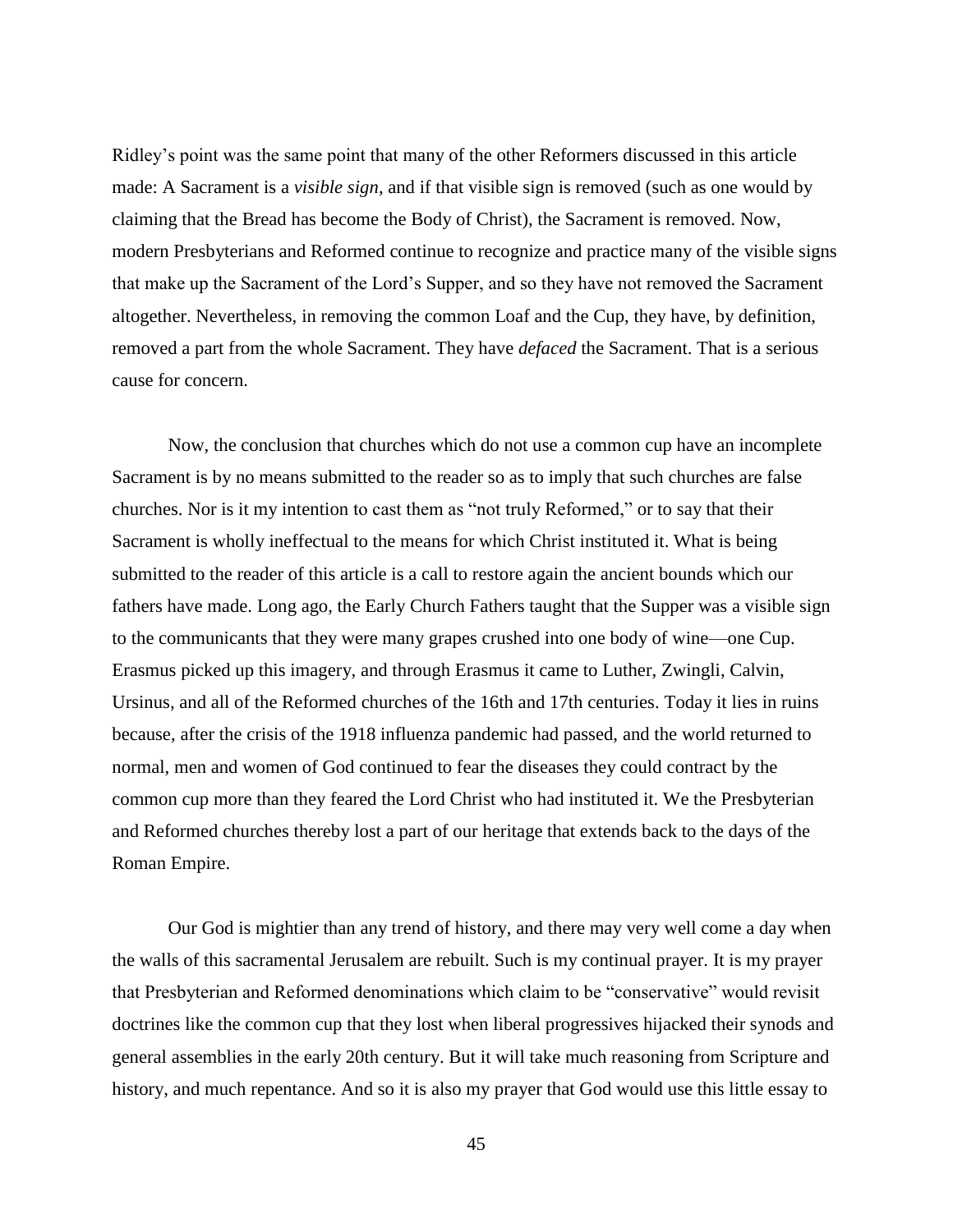accomplish that end. *O Ecclesia reformata, quae semper reformanda esse debet—reforma tu illum poculum Domini, pro gloria Christi et Sanguinis effusi sui! Amen.* O Reformed Church, which ought always to be reforming—reform thou that cup of the Lord, for the glory of Christ and his poured-out Blood! May it be so.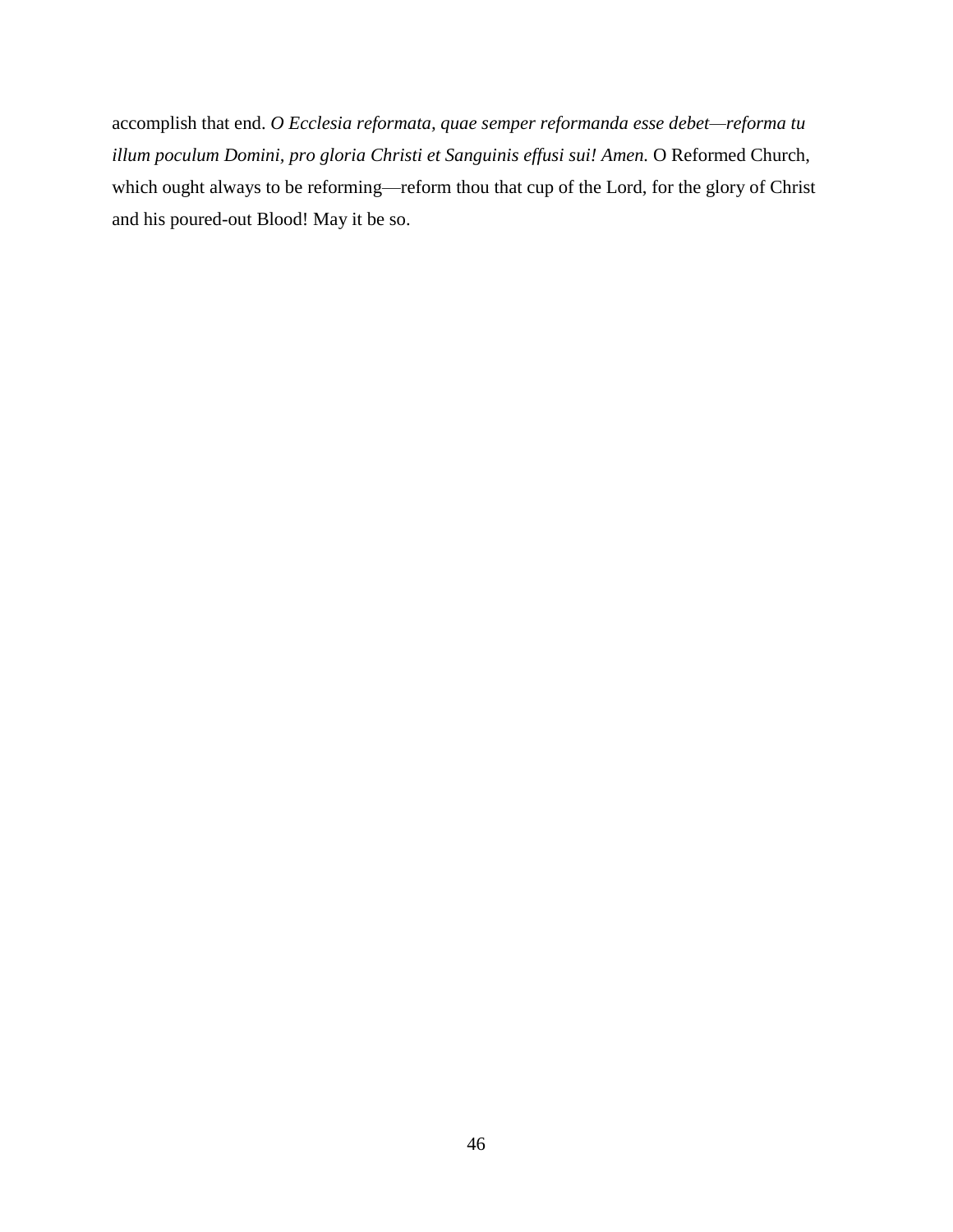## **Bibliography**

- Augustine of Hippo. "Sermons 227-229A." *David.Heitzman.net*. Translated by David Heitzman. Accessed November 11, 2014. [http://david.heitzman.net/sermons227-229a.html.](http://david.heitzman.net/sermons227-229a.html)
- Augustine of Hippo. *The Works of Saint Augustine: A Translation for the 21st Century.* Edited by John E. Rotelle. Translated by Edmund Hill. Hyde Park: New City Press, 1993.
- à Brakel, Wilhelmus. *The Christian's Reasonable Service*. Volume 1. Translated by Bartel Elshout. Edited by Joel R. Beeke. Grand Rapids: Reformation Heritage Books, 1999. PDF e-book.
- à Brakel, Wilhelmus. *The Christian's Reasonable Service*. Volume 2. Translated by Bartel Elshout. Edited by Joel R. Beeke. Grand Rapids: Reformation Heritage Books, 1999. PDF e-book.
- Boonstra, Harry. "Worship Rumbles." *Origins* 16, no. 1 (1998): 6-8.
- Bucer, Martin. *Apologia Martini Buceri*. Strassburg: Unknown Printer, 1526.
- Bullinger, Heinrich. *The Decades of Henry Bullinger*. Translated by H.I. Edited by Thomas Harding. Cambridge: University Press, 1852.
- Calderwood, David. *A re-examination of the five articles enacted at Perth* anno *1618.* Holland: Anonymous Printer, 1636.
- Calvin, John. *Commentaries on the Epistles of Paul the Apostle to the Corinthians*. Vol. 1. Translated by John Pringle. Edinburgh: Calvin Translation Society, 1848.
- Calvin, John. *Commentarii in priorem epistolam Pauli ad Corinthos*. Lausanne: D. Bernensium, 1579.
- Calvin, John. *Institutio christianae religionis*. Fourth ed. Geneva: Robert I. Estienne, 1559.
- Cyprian of Carthage. *Ante-Nicene Fathers*. Vol. 5. Edited by Alexander Roberts, James Donaldson, and A. Cleveland Coxe. Translated by Robert Ernest Wallis. Buffalo, NY: Christian Literature Publishing Co., 1886.
- Daillé, Jean. *Exposition de l'institution de la S. Cene*. Geneva: Jean Antoine & Samuel de Tournes, 1664.

*Didachē* ix.

Ella, George M., *Jan Laski the Pan-European Reformer*. Martin Bucer Seminar – Texte Reformiertes Forum. Berlin: Martin Bucer Seminar, 2004.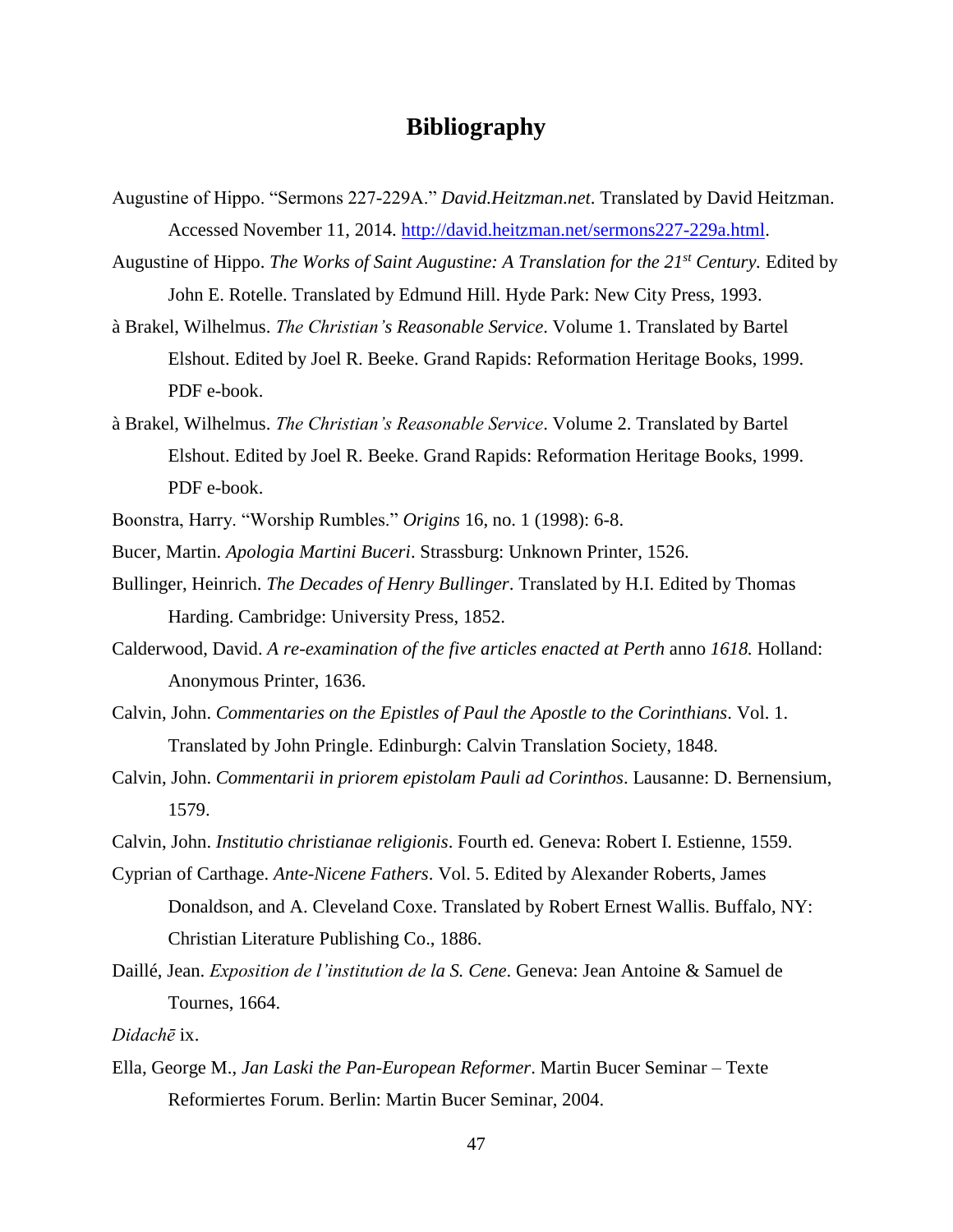- Farel, Guillaume. *La manier et fasson qu'on tient en baillant le sainct baptesme en la saincte congregation de Dieu*. Neuchâtel: Pierre de Vingle, 1533.
- Foxe, John. *The Acts and monuments of the Church: containing the history and sufferings of the martyrs*, Edited by Michael Hobart Seymour. London: Scott, Webster, and Geary, 1838.
- "Francis Turretin (1623-1687)." *A Puritan's Mind*. Accessed November 11, 2014. [http://www.apuritansmind.com/puritan-favorites/francis-turretin/.](http://www.apuritansmind.com/puritan-favorites/francis-turretin/)
- German Reformed Church in the United States. *The Heidelberg Catechism in German, Latin, and English: with an Historical Introduction*. New York: Charles Scribner, 1863.
- Gillespie, George. *A Dispute Against the English Popish Ceremonies Obtruded on the Church of Scotland.* Edinburgh: Robert Ogle, and Oliver & Boyd, 1844.
- Gillespie, George. *A Treatise on Miscellany Questions*. Edited by Patrick Gillespie. Edinburgh: University Press, 1649.
- Gillespie, George. *A Treatise of Miscellany Questions: Wherein Many usefull Questions and Cases of Conscience are discussed and resolved*. Edited by Patrick Gillespie. Edinburgh: University of Edinburgh, 1649.
- Good, James I. *Origin of the Reformed Church in Germany*. Reading, PA: Daniel Miller, 1887.
- Gordon, Alexander. *The Dictionary of National Biography*. Vol. 58. Edited by Sidney Lee. New York: The Macmillan Company, 1899.
- "Guillaume Farel." *Encyclopedia Britannica*. Accessed November 11, 2014. [http://www.britannica.com/EBchecked/topic/201817/Guillaume-Farel.](http://www.britannica.com/EBchecked/topic/201817/Guillaume-Farel)
- Heitzman, David. "Sermons 227-229A." *David.Heitzman.net*. Accessed November 11, 2014. [http://david.heitzman.net/sermons227-229a.html.](http://david.heitzman.net/sermons227-229a.html)
- "Huldrych Zwingli." *Encyclopedia Britannica*. Accessed November 11, 2014. [http://www.britannica.com/EBchecked/topic/658598/Huldrych-Zwingli.](http://www.britannica.com/EBchecked/topic/658598/Huldrych-Zwingli)
- Huysinga, Johannes. *Nodige betragtinge voor een Godsdienstige ziele: Ontrent het gebruyken van des HEEREN Avondmaal*. Utrecht: Jacob van Poolsum, 1716.
- John Chrysostom. *Nicene and Post-Nicene Fathers, First Series*. Vol. 12. Edited by Philip Schaff. Translated by Talbot W. Chambers. Buffalo, NY: Christian Literature Publishing Co., 1889.
- "John Owen." *A Puritan's Mind*. Accessed November 14, 2014. [http://www.apuritansmind.com/puritan-favorites/john-owen/.](http://www.apuritansmind.com/puritan-favorites/john-owen/)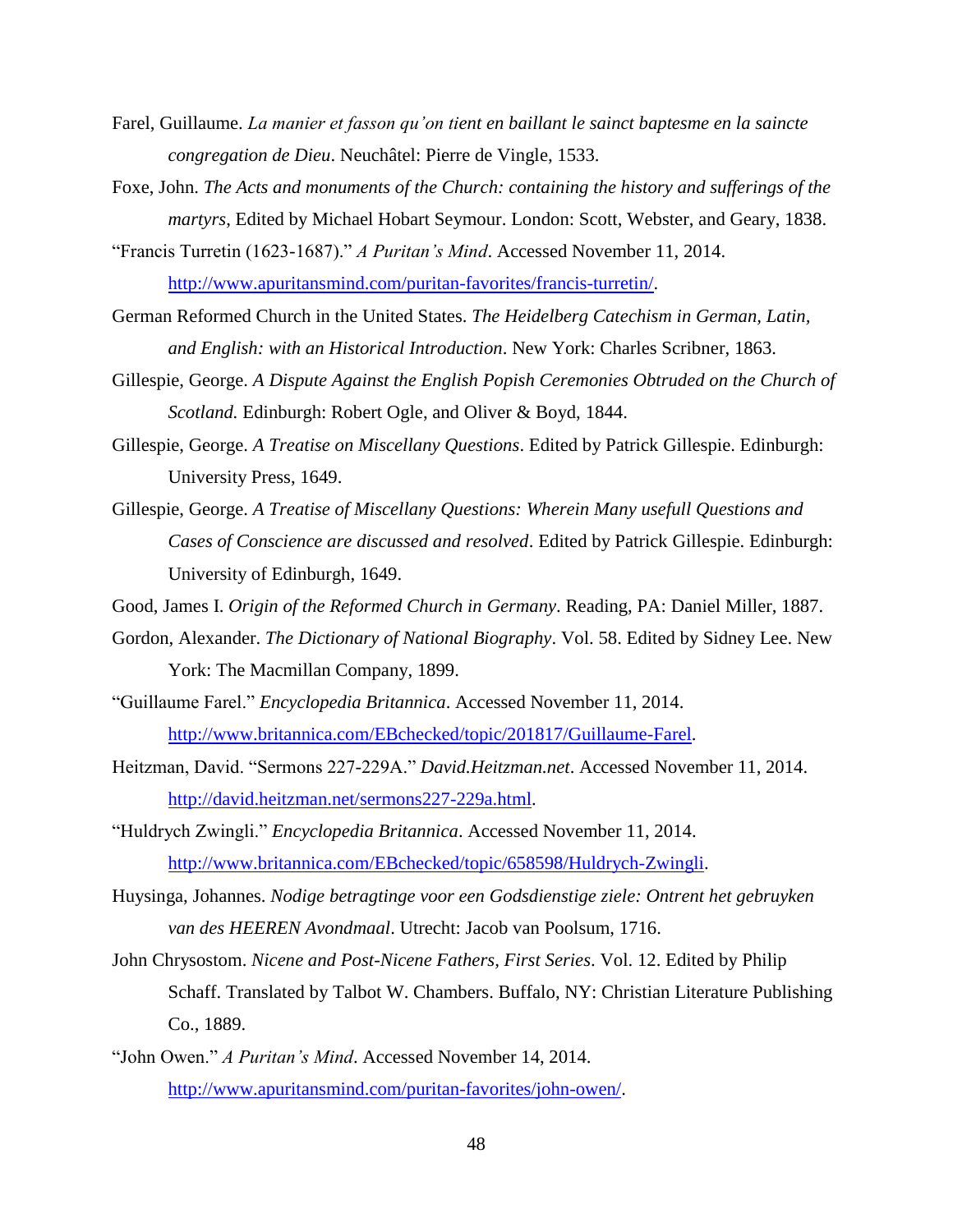Jones, Tony. *Teaching of the Twelve*. Brewster, MA: Paraclete Press, 2009.

*Kirchenordnung, wie es mit der christlichen lehre, heiligen sacramenten und ceremonien in des... herrn Friderichs... churfürstenthumb bey Rhein gehalten wird*. Heidelberg: Johannes Maier, 1563.

Knox, John. *The Liturgy of John Knox*. Glasgow: University Press, 1886.

- Łaski, Jan. *Forma ac ratio tota Ecclesiastici Ministerij, in peregrinorum, potiβimum uero Germanorum Ecclesia*. Frankfurt am Main: S.N., 1555.
- Lavater, Ludwig. *De ritibus et insitutis Ecclesiae Tigurinae*. Zürich: Christoph Froschauer, 1559.
- Lawson, Steven. "Covenant Theologian: Heinrich Bullinger." *Ligonier Ministries*. Accessed November 11, 2014. [http://www.ligonier.org/blog/covenant-theologian-heinrich](http://www.ligonier.org/blog/covenant-theologian-heinrich-bullinger/)[bullinger/.](http://www.ligonier.org/blog/covenant-theologian-heinrich-bullinger/)
- Leu, Hans Jacob. *Allgemeines Helvetisches, Eydengenößisches, oder Schweizerisches Lexicon*. Vol. 19. Zürich: Hans Ulrich Denzler, 1764.
- "Martin Bucer." *Encyclopedia Britannica*. Accessed November 11, 2014. [http://www.britannica.com/EBchecked/topic/82788/Martin-Bucer.](http://www.britannica.com/EBchecked/topic/82788/Martin-Bucer)
- Mathis, David. "A Night's Stay in Geneva: The Life of Calvin, Part 5." *desiringGod.* Published July 24, 2009. [http://www.desiringgod.org/blog/posts/a-nights-stay-in-geneva-life-of](http://www.desiringgod.org/blog/posts/a-nights-stay-in-geneva-life-of-calvin-part-5)[calvin-part-5.](http://www.desiringgod.org/blog/posts/a-nights-stay-in-geneva-life-of-calvin-part-5)
- *Nieuw Nederlandsch Biografisch Woordenboek*. Vol. 8. Edited by P. C. Molhuysen and P. J. Blok. Leiden: A.W. Sijthoff's Uitgevers-Mattschappij, 1930.
- Olevianus, Casparus. *Summ und innhalt Vier Predigten vom H. Abendmahl unsers Heilands Jesu Christi*. Heidelberg: Johannes Maier, 1564.
- Owen, John. *The Lord's Supper fully considered in a Review of the History of its Institution*. Edinburgh: Anonymous Printer, 1798.
- Rogers, Daniel. *A Treatise of the Two Sacraments of the Gospell: Baptisme and the Supper of the Lord*. London: Tho. Cotes, 1635.
- Smith, C. Fell. *The Dictionary of National Biography*. Vol. 49. Edited by Sidney Lee. New York: The Macmillan Company, 1899.
- Spinks, Bryan D. *From the Lord and 'The Best Reformed Churches': A study of the Eucharistic liturgy in the English Puritan and Separatist traditions 1550-1633*. Eugene, OR: Pickwick Publications, 1984.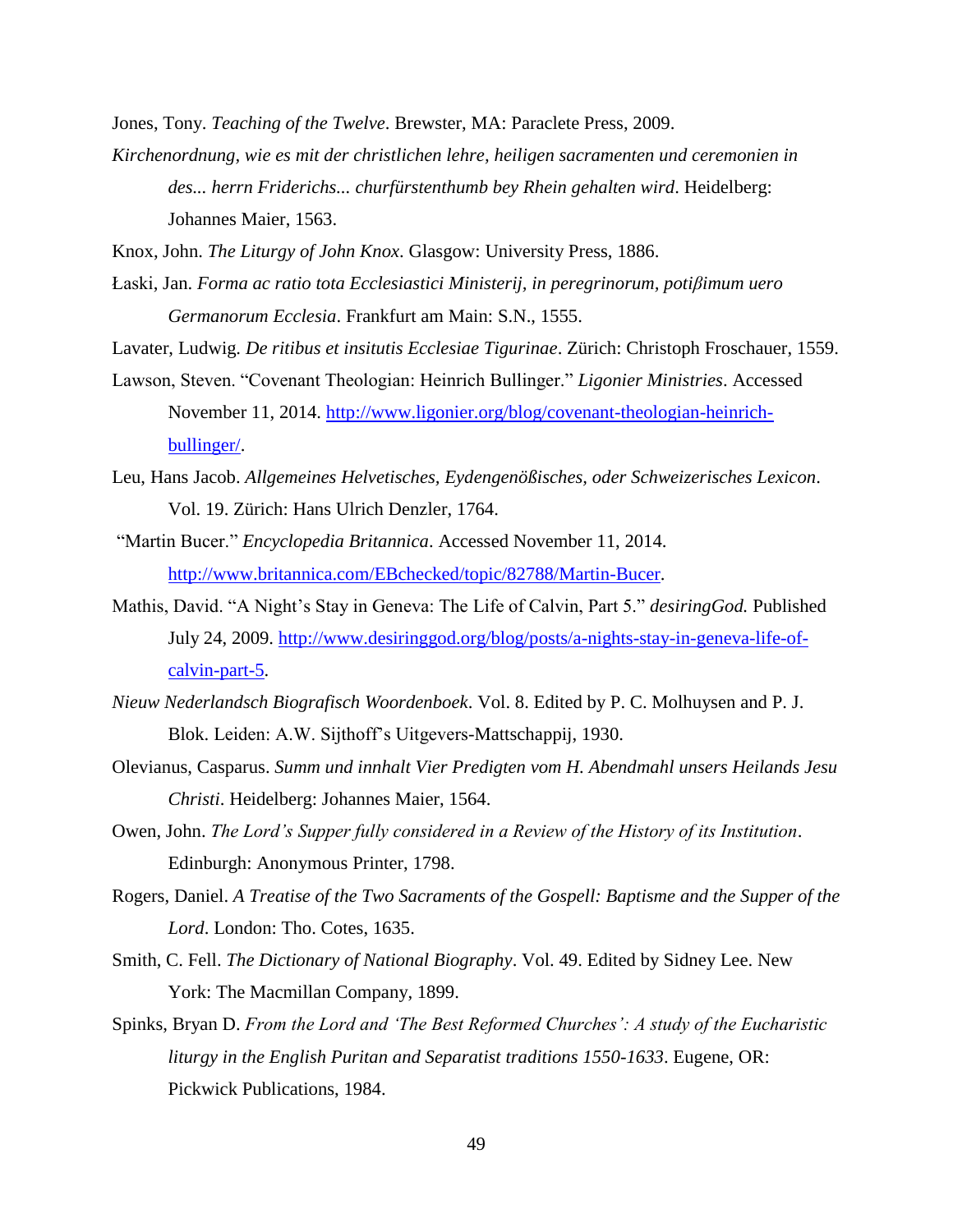Spurgeon, Charles Haddon, *Commenting & Commentaries: Two Lectures Addressed to Students of the Pastors' College, Metropolitan Tabernacle, together with a Catalogue of Biblical Commentaries and Expositions*. London: Passmore & Alabaster, 1876.

Stevens, Hessel. "The Cup in Communion." *Reformed Herald* 19, no. 3 (1963): 20-22.

Turretin, Francis. *Institutio theologiae elencticae*. Geneva: Samuel de Tournes, 1690.

- Vanden Bosch, Mike. "Ballad of the Common Cup." *Reformed Worship*. Accessed November 11, 2014. [http://www.reformedworship.org/article/march-1988/ballad-common-cup.](http://www.reformedworship.org/article/march-1988/ballad-common-cup)
- Vines, Richard. *A Treatise of the Institution, Right Administration, and Receiving of the Sacrament of the Lords-Supper*. London: A.M., 1657.
- Weiss, Felix. *Sermonum festalia centuria in X decades divisa*. Zürich: Johannes Heinrich Hamberger, 1653.
- Westminster Assembly. *A Directory for the Publique Worship of God Throughout the Three Kingdoms of England, Scotland, and Ireland.* London: The House of Commons, 1645.

Zwingli, Huldrych. *De vera et falsa religione*. Zürich: Christoph Froschauer, 1530.